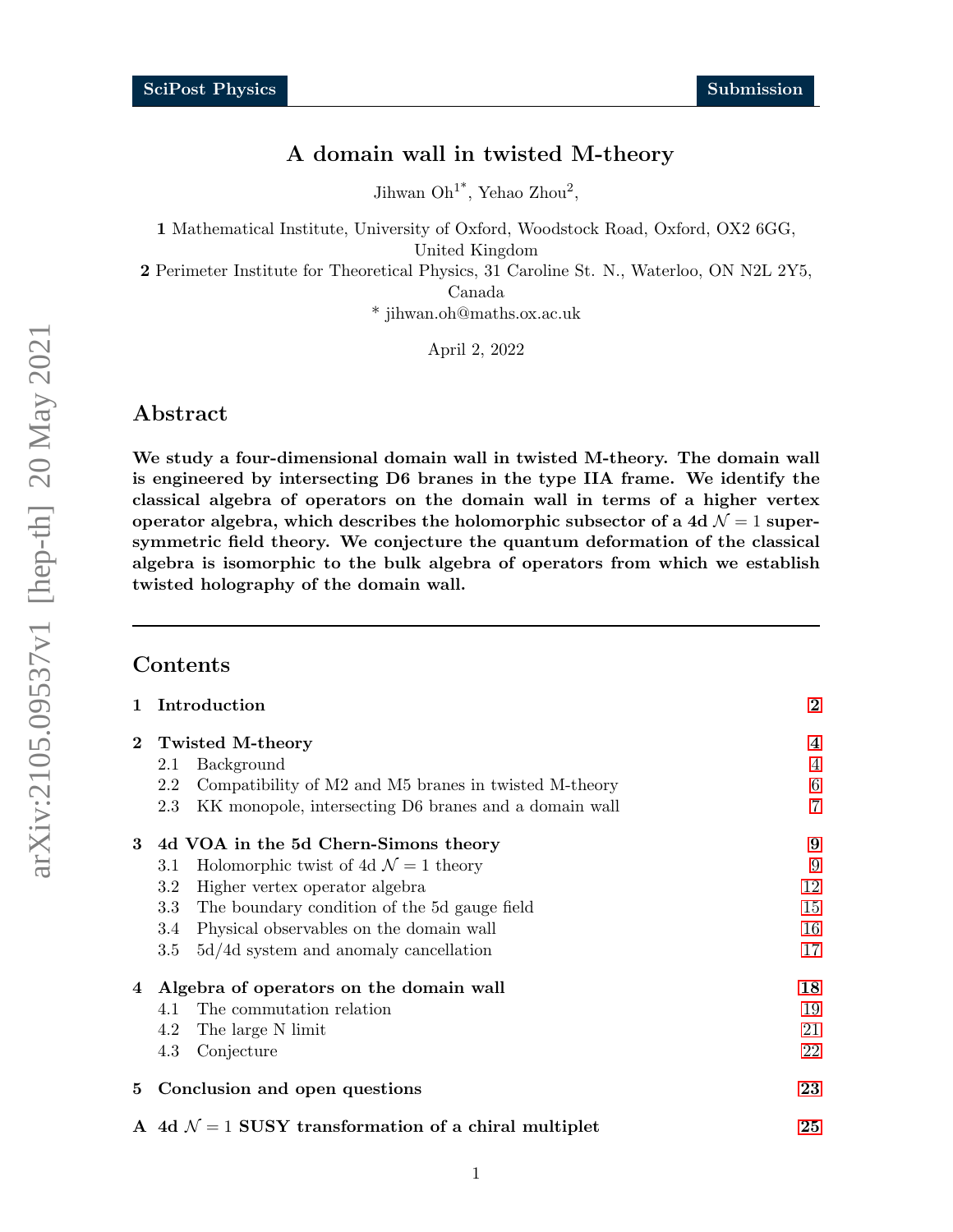#### B Mode algebra computation [26](#page-25-0)

# <span id="page-1-0"></span>1 Introduction

Topological twists [\[1,](#page-28-1) [2\]](#page-28-2) have been a standard tool to study a supersymmetric quantum field theory along with  $\Omega$ −deformation [\[3,](#page-28-3) [4\]](#page-28-4). Since the twists make the translation generator  $Q$ -exact with respect to the scalar supercharge  $Q$  of the twisted theory, the  $Q$ -cohomology class of a Q-closed local operator is independent of its position. One can slightly generalize the notion of the topological twist and discuss the holomorphic version. In this case, the Q-cohomology class only retains the holomorphic dependence. By construction, the resulting holomorphic field theory needs to be even dimensional. Outstanding examples include the 2d  $(0, 2)$  theory [\[5–](#page-28-5)[7\]](#page-28-6) and 4d  $\mathcal{N} = 1$  theory [\[8–](#page-28-7)[10\]](#page-28-8). The protected subsector of the 2d example naturally forms a familiar vertex operator algebra. On the other hand, the holomorphic sector of 4d  $\mathcal{N} = 1$  theory reorganizes itself into a higher vertex operator algebra(higher VOA) [\[11–](#page-28-9)[13\]](#page-29-0), which will be the main player of this paper. Higher VOA naturally appears in twisted M-theory [\[14,](#page-29-1) [15\]](#page-29-2), where there are 4 holomorphic directions and 7 topological directions.

Twisted M-theory [\[15,](#page-29-2) [16\]](#page-29-3) is eleven-dimensional supergravity background specified by a product geometry of a hyperKahler 4-manifold and a 7-manifold with  $G_2$ -holonomy, equipped with the above mentioned twist and  $\Omega$ −deformation. The hyperKahler 4-manifold is equipped with the holomorphic twist and the  $G_2$ -manifold is equipped with the topological twist, along with the  $\Omega$ –deformation. Due to the  $\Omega$ -deformation, the M-theory degree of freedom localizes to the 5d Chern-Simons theory, which is topological in one direction and holomorphic in four directions; it comes from Taub-NUT geometry inside the  $G_2$ −manifold, or a KK-monopole. Once we introduce M2 and M5 branes, the worldvolume theories of M2 and M5 branes are twisted and deformed(and localized to the subspace of the spacetime). To preserve supersymmetry and to be compatible with the twisted background, the M2 branes should wrap a three-cycle in the  $G_2$  manifold and the M5 branes should wrap four-cycle in the  $G_2$  manifold. The supersymmetric coupling between the membranes and the supergravity localizes to the coupling between defects and the 5d Chern-Simons theory; the M2 branes and M5 branes give rise to line and surface defects.

Twisted holography in the context of M-theory is an exact isomorphism between the algebra of operators of the 5d Chern-Simons theory and the algebra of operators on membranes. The relevant algebras are affine  $gl(1)$  Yangian [\[17,](#page-29-4) [18\]](#page-29-5) and its shifted and truncated version  $[19-23]$  $[19-23]$ . The isomorphism is induced by Koszul duality<sup>[1](#page-1-1)</sup>, which is a common name for a duality between a certain pair of algebras. Conjecturally, twisted holography describes the protected subsectors of well-established M2 and M5 brane holography [\[26,](#page-29-8) [27\]](#page-29-9). We will discuss the relevant background for twisted M-theory in §[2.1,](#page-3-1) §[2.2.](#page-5-0)

<span id="page-1-1"></span>One can also consider a network of M2 and M5 branes [\[23,](#page-29-7) [28\]](#page-29-10) and identify the relevant

<sup>1</sup>For another nice set of physical examples of Koszul duality not in the context of twisted holography, see [\[24,](#page-29-11) [25\]](#page-29-12).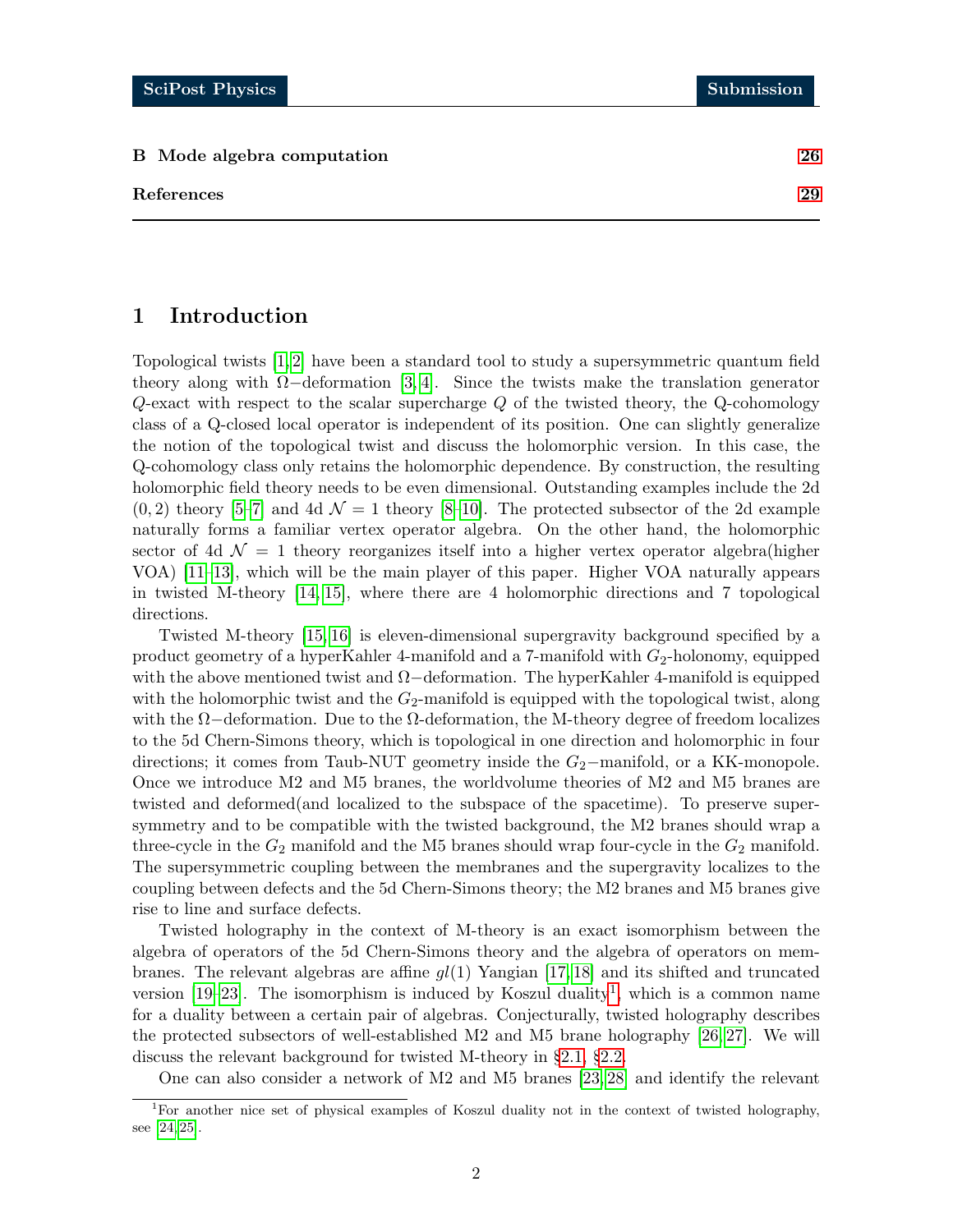algebra [\[29\]](#page-29-13). Following the idea of [\[16\]](#page-29-3), where the author beautifully derived the M2 brane algebra from the perturbative computation in the 5d Chern-Simons theory, one can reproduce the algebra associated to the network of M2 and M5 branes [\[30\]](#page-30-0).

Twisting supergravity is not necessarily restricted to the eleven-dimensional example. Indeed, the most complete example for twisted holography is [\[31\]](#page-30-1) the twisted type IIB theory and a protected subsector of D3 brane holography. See also [\[32\]](#page-30-2) as an example of a D2-D4 system and [\[33\]](#page-30-3) as an example of a D1-D5 system. Literatures that employ direct localization in both supergravity and field theory include [\[34,](#page-30-4) [35\]](#page-30-5).

In this paper, we study the seemingly last available BPS defect in the twisted M-theory that has not been not studied: an extra KK-monopole, which is different from the KK monopole that descends to the 5d Chern-Simons theory. The new KK-monopole creates a domain wall-like defect wrapping the 4 holomorphic directions in the 5d Chern-Simons theory. Different from the line and surface defects engineered by membranes, the domain wall-like defect is engineered by changing the  $G_2$ -holonomy 7-manifold [\[36,](#page-30-6)[37\]](#page-30-7). It passes tight constraints for the allowed BPS objects in twisted M-theory. (1) It preserves some amount of supersymmetry. (2) It is compatible with the topological holomorphic background. (3) It preserves the  $G_2$ -holonomy structure. (4) It preserves the  $U(1)$  isometry of the  $G_2$  manifold.

For a practical computation and convenient visualization, it is better to work in the type IIA frame by reducing a circle in the  $G_2$  manifold. In type IIA, we obtain two sets of intersecting D6 branes [\[38\]](#page-30-8), one set from the original Taub-NUT<sub>K</sub> geometry and the other set from the change we made. The original  $K$  D6 brane worldvolume theory gives the 5d  $G = U(K)$  Chern-Simons theory and the new N D6' brane intersects with the 5d Chern-Simons theory as a domain wall. On the wall, D6-D6' strings are localized and realize the 4d  $\mathcal{N} = 1$  chiral multiplet [\[38\]](#page-30-8). Due to the holomorphic twist on the wall, we get a higher VOA. We will give more details about the intersecting D6 brane configuration in  $\S 2.3$ .

The major difference between the higher VOA coming from the holomorphic twist and the familiar 2d VOA is that in the former case the descent operators play the key role to generate meromorphicity, which is the essential ingredient for the algebraic structure under the vertex operator algebra. Like the usual cohomological field theory, the set of Q-cohomology classes in the higher VOA includes a certain integrated version of the descent operators and in our case they are holomorphic descents of local Q-cohomology classes. The holomorphic descents themselves are not Q-closed, but combining with the holomorphic top form of the 4d spacetime manifold  $\mathbb{C}^2$  and integrating over  $S^3 \subset \mathbb{C}^2$ , it becomes a Q-cohomology class. The descent operator can avoid Hartog's theorem that prohibits a meromorphic OPE between two holomorphic functions on  $\mathbb{C}^{d\geq 2}$ , since the descent operator is not a holomorphic function, but a differential form. We will explain in more detail about this set of operators and how it generates the higher VOA in §[3.1,](#page-8-1) §[3.2.](#page-11-0) Since the domain wall forms a boundary of the 5d Chern-Simons theory, we need to account for the boundary condition of the 5d Chern-Simons gauge field, which we did in §[3.3.](#page-14-0) Collecting these ingredients, we propose the physical observables living at the domain wall in §[3.4.](#page-15-0) The 5d/4d system that we have discussed is anomalous due to the chiral fermion at the domain wall. It can be canceled by tuning a parameter of the 5d Chern-Simons theory on one side of the wall, as we will discuss in §[3.5.](#page-16-0)

In §[4,](#page-17-0) we will compute the commutation relation of the physical observables that we have constructed in the previous section. We prove that the resulting algebra is the universal enveloping algebra of Diff<sub> $\epsilon_2\mathbb{C}\otimes\mathfrak{gl}_K$ . We conjecture that the quantum deformation of our</sub> classical computation is isomorphic to the Koszul dual algebra of operators in the 5d Chern-Simons theory. A priori, this conjecture must be true due to the powerful theorem by Costello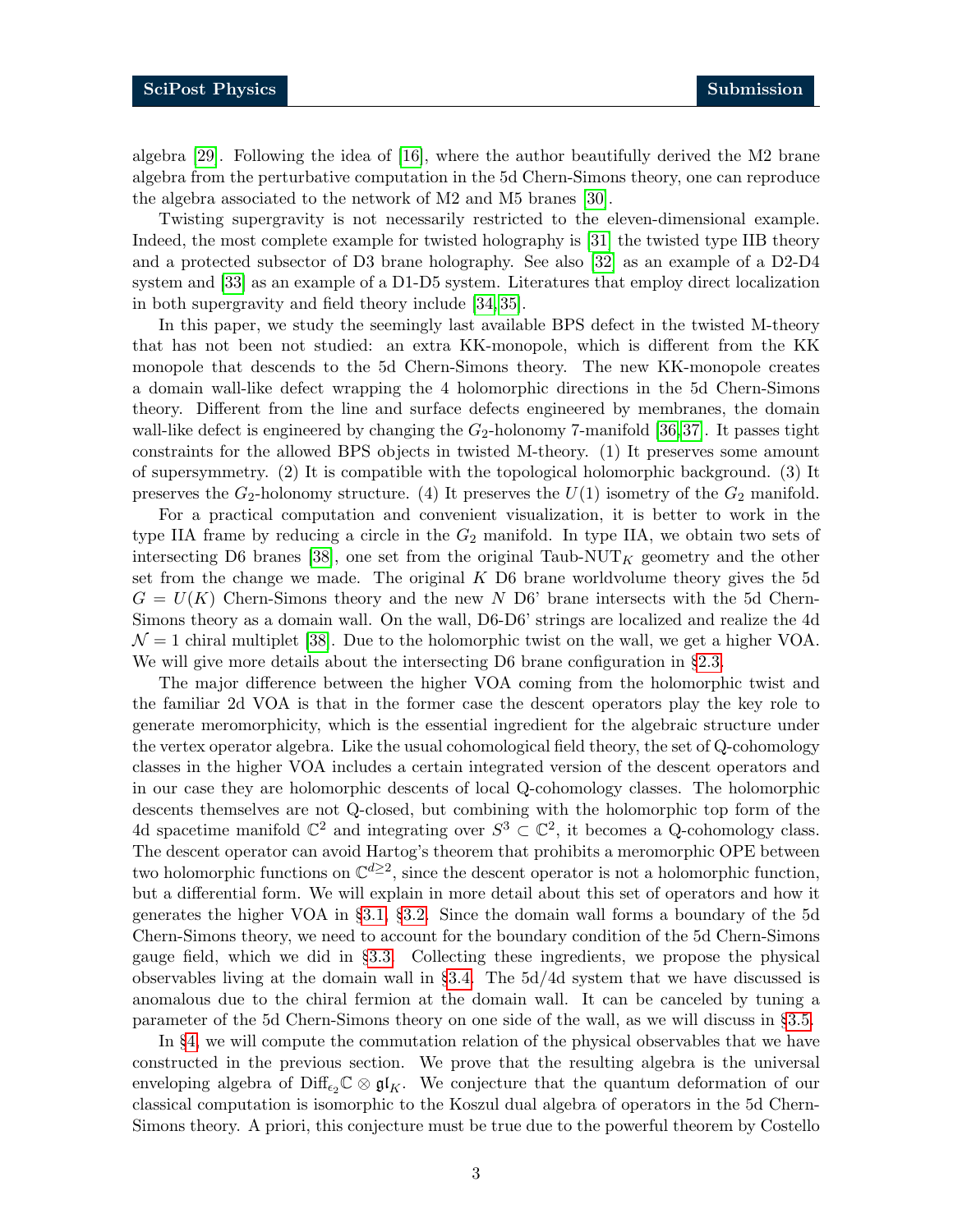[\[16\]](#page-29-3): there is a unique deformation of  $U(\text{Diff}_{\epsilon_2}\mathbb{C}\otimes\mathfrak{gl}_K)$  and it is the algebra of operators in the 5d Chern-Simons theory. In this sense, the proof for the conjecture is already given. However, we prefer to call it the conjecture since we do not know how to systematically incorporate the quantum corrections only using our machinery but not relying on the Costello's theorem.

We conclude in §[5](#page-22-0) by summarizing the discussion and provide open questions that we want to answer in the future. In Appendix, we provide details of some computations that we have abbreviated in the main text. We collect relevant 4d  $\mathcal{N}=1$  supersymmetry transformation of a chiral multiplet in Appendix [A.](#page-24-0) Lastly, we provide details of the key commutation relation computation in Appendix [B.](#page-25-0)

# <span id="page-3-0"></span>2 Twisted M-theory

In §[2.1,](#page-3-1) we will review how to define a twisted supergravity and its deformation under the  $\Omega$ −background. We will focus on the 11-dimensional example, which we call the twisted M-theory. Due to the Omega background, the bulk dynamics drastically simplifies to a noncommutative version of the 5d Chern-Simons theory, which is topological in 1 direction and holomorphic in 4 directions. We will briefly explain the algebra of operators in the 5d Chern-Simons theory. In §[2.2,](#page-5-0) we will explore various BPS objects in the twisted M-theory and study their compatibility with the twisted background. Finally, in §[2.3,](#page-6-0) we identify the BPS object in M-theory that realizes the domain wall in the 5d Chern-Simons theory.

#### <span id="page-3-1"></span>2.1 Background

Twisted supergravity [\[14\]](#page-29-1) is defined as the supergravity in a background where the bosonic ghost  $\Psi$  of the local supersymmetry takes a nonzero value. To satisfy the supergravity equation of motion,  $\Psi$  needs to square to zero, i.e., it is nilpotent. In the presence of  $U(1)$  isometry in the background geometry, we may turn on the  $\Omega$ -background for the twisted supergravity background X and deform it to  $X_{\epsilon}$ .  $X_{\epsilon}$  is equipped with  $\Psi_{\epsilon}$ , which squares not to zero but  $\epsilon V$ , where V is the vector field generating the  $S^1$  action.

In [\[15\]](#page-29-2) Costello defines the twisted and Ω−deformed 11-dimensional supergravity and proves that it satisfies the equation of motion of the 11-dimensional supergravity. We will call this background twisted M-theory. The twisted M-theory background<sup>[2](#page-3-2)</sup> is specified by the triple  $(\Psi_{\epsilon}, g, C)$ , which are a bosonic ghost, a metric, and an M-theory 3-form. The 11-dimensional manifold is a product of a 7-manifold  $\mathcal{M}_7^T$  with  $G_2$  holonomy and a hyper-Kahler 4-manifold  $\mathcal{M}_4^H$  parametrized by z and w. The background induced by  $\Psi_\epsilon$  makes  $\mathcal{M}_7^T$ topological and  $\mathcal{M}_4^H$  holomorphic.

The background geometry is given by

$$
(\mathbb{C}_z \times \mathbb{C}_w)^{\mathcal{H}} \times (\mathbb{R}_t \times \mathbb{C} \times \mathcal{T} \mathcal{N}_K)^{\mathcal{T}}.
$$
 (1)

 $TN_K$  is the Taub-NUT<sub>K</sub> manifold, which can be thought of as a circle( $S_{TN}^1$ ) fibration over the base  $\mathbb{R}^3$ . There is an  $S^1_{\epsilon_1} \times S^1_{\epsilon_2}$  action on  $\mathbb{C} \times \text{TN}_K$ . The first  $S^1_{\epsilon_1}$  action, parametrized by  $\epsilon_1$ , acts on  $\mathbb C$  and the base of the Taub-NUT manifold simultaneously. We will therefore put the subscript  $\epsilon_1$  on the  $\mathbb C$  and denote it as  $\mathbb C_{\epsilon_1}$ . Also, we will denote the Taub-NUT base  $\mathbb R^3$ 

<span id="page-3-2"></span><sup>&</sup>lt;sup>2</sup>Appendx A of [\[15\]](#page-29-2) contains the exact expression of the background and the proof for it to be a consistent supergravity background.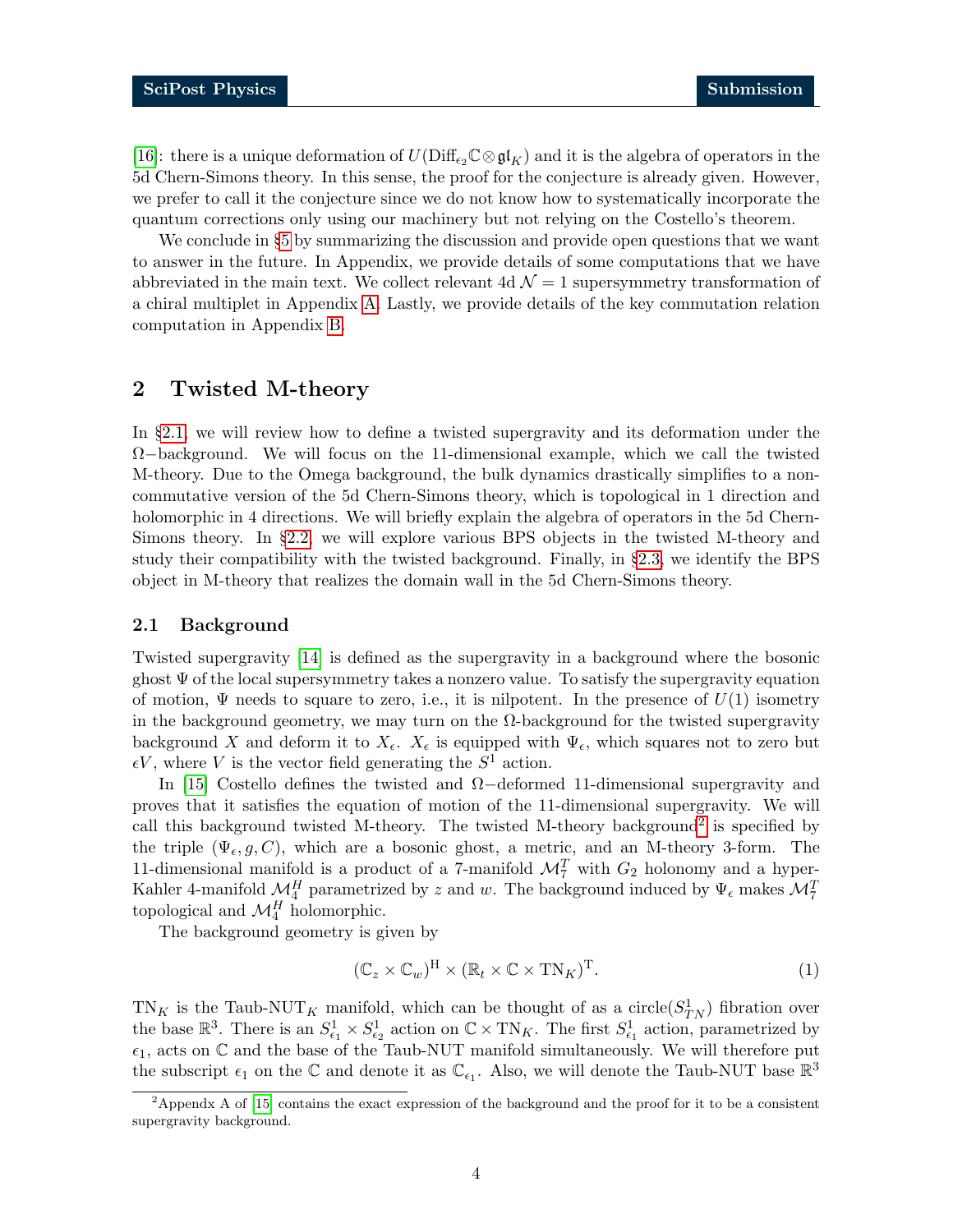as  $\mathbb{R}^3_{TNB}$ . The second  $S^1_{\epsilon_2}$  action, parametrized by  $\epsilon_2$ , acts on the Taub-NUT circle. Finally, the  $S^1 \times S^1$  action preserves the holomorphic volume form of  $\mathbb{C}_{\epsilon_1} \times \text{TN}_K$ .

For a practical computation, it is helpful to reduce  $S_{TN}^1$  to go to type IIA theory. Note that we do not lose essential information by the circle reduction, since it is a Q-exact operation, as proven in  $[15]$ . Under the reduction, the M-theory geometry produces K D6 branes. Furthermore, due to the localization effect of the Omega background on  $\mathbb{C}_{\epsilon_1}$ , the 7d maximally SYM of D6 brane worldvolume reduces to the 5d Chern-Simons theory on  $\mathbb{R}_t \times \mathbb{C}_z \times \mathbb{C}_w$ :

$$
\frac{1}{\epsilon_1} \int_{\mathbb{R}_t \times \mathbb{C}_z \times \mathbb{C}_w} dz \wedge dw \wedge \left( AdA + \frac{2}{3} A \wedge_{\epsilon_2} A \wedge_{\epsilon_2} A \right), \tag{2}
$$

where  $\wedge_{\epsilon_2}$  is a combination of a wedge product and a Moyal product  $\star_{\epsilon_2}$ . The Moyal product between two holomorphic functions is defined as

$$
f \star_{\epsilon_2} g = fg + \epsilon_2 \frac{1}{2} \epsilon_{ij} \frac{\partial}{\partial_{z_i}} f \frac{\partial}{\partial_{z_j}} g + \dots
$$
 (3)

Due to the holomorphic top form in the action, the 5d gauge field has only three components.

$$
A = A_t dt + A_{\bar{z}} d\bar{z} + A_{\bar{w}} d\bar{w}.
$$
\n<sup>(4)</sup>

The origin of the non-commutativity that induces the Moyal product is the B-field that descends from the M-theory 3-form C-field

$$
C = dz \wedge dw \wedge V^{\flat}, \tag{5}
$$

where V is a vector field that generates the rotation on  $S_{TN}^1$  and  $V^{\flat}$  is the corresponding dual 1-form, whose component is given by  $V^{\flat}_{\mu} = g_{\mu\nu}^{TN} V^{\nu}$ , where  $g_{\mu\nu}^{TN}$  is the Taub-NUT metric. We reduce  $S_{TN}^1$  when we pass to the type IIA frame.

The reason that we may entirely focus on the open string part(the D6 brane worldvolume theory) ignoring the closed strings from the geometry is that the B-field combines with the B-model background(holomorphic) on  $\mathbb{C}_z \times \mathbb{C}_w$  and effectively produces the A-model background(topological). As we already have A-model background in the other 6 directions,  $\mathbb{R}_t \times \mathbb{C}_{\epsilon_1} \times \mathbb{R}_{TNB}^3$ , all 10 directions in type IIA are topological. In other words, physical closed string observables in the relevant Q-cohomology have a trivial dependence on spacetime coordinates. Hence, they can be ignored [\[15\]](#page-29-2).

Let us discuss the algebra of operators in the 5d Chern-Simons theory:  $\text{Obs}_{\epsilon_1,\epsilon_2}^{5d}$ . We will first describe the case with  $\epsilon_1 = 0$ ,  $\text{Obs}_{0,\epsilon_2}^{5d}$  and turn on the deformation parameter  $\epsilon_1$ later. Since the equation of motion of the 5d Chern-Simons theory is  $F = 0$ , all operators have a positive ghost number. The ghosts have a trivial dependence on  $t$  and holomorphic dependence on z and w. Due to the non-commutative background on  $\mathbb{C}_z \times \mathbb{C}_w$ ,  $[z, w] = \epsilon_2$ , the operators form a non-commutative algebra of holomorphic functions on  $\mathbb{C}_z \times \mathbb{C}_w$ . Together with the BRST differential  $\delta$ , the algebra of operators of the 5d Chern-Simons theory forms a graded associative algebra isomorphic to

$$
\wedge^* \mathbb{C}[z, w]_{\epsilon_2} \otimes \mathfrak{gl}_K \cong \wedge^* \text{Diff}_{\epsilon_2} \mathbb{C} \otimes \mathfrak{gl}_K, \tag{6}
$$

where  $\text{Diff}_{\epsilon_2}\mathbb{C}$  is the algebra of differential operators on  $\mathbb{C}_z$  with  $[z, \partial_z] = \epsilon_2$ . In other words, the classical algebra  $\text{Obs}_{0,\epsilon_2}^{5d}$  is the Chevalley-Eilenberg algebra  $C^*(\mathfrak{g})$  of cochains on the Lie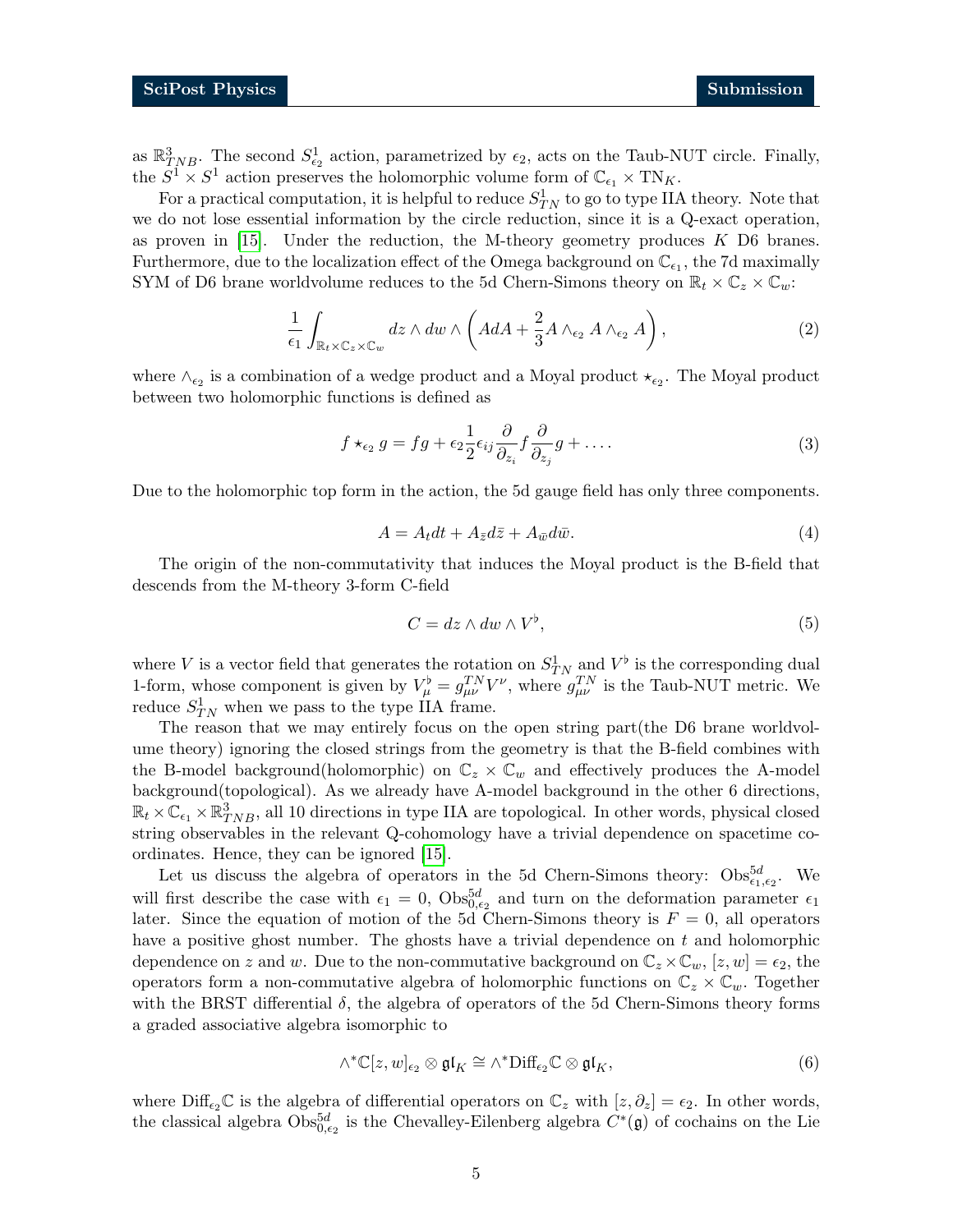algebra  $\mathfrak{g} = \text{Diff}_{\epsilon_2} \mathbb{C} \otimes \mathfrak{gl}_K$ . A Koszul dual algebra of the Lie algebra cochain  $C^*(\mathfrak{g})$  is the universal enveloping algebra  $U(\mathfrak{g})$ .

When  $\epsilon_1 \neq 0$ ,  $\text{Obs}_{0,\epsilon_2}^{5d}$  receives quantum corrections and deforms into an  $A_{\infty}$  algebra<sup>[3](#page-5-1)</sup>  $\text{Obs}_{\epsilon_1,\epsilon_2}^{5d}$  and we denote the Koszul dual of it as  $U_{\epsilon_1}(\mathfrak{g})$ . Costello showed that  $U(\mathfrak{g})$  has a non-trivial(section 9 of [\[16\]](#page-29-3)) and unique(section 15 of [16]) deformation  $U_{\epsilon_1}(\mathfrak{g})$  and identified it with the algebra of operators on  $N$  M2 branes in the large  $N$  limit.

As long as we do not break the supersymmetry and respect the topological holomorphic twist of the twisted supergravity, we can introduce M2 and M5 branes that inherit all twists in the background. They span the following directions in the twisted M-theory.

<span id="page-5-3"></span>M2: 
$$
\mathbb{R}_t \times \mathbb{C}_{\epsilon_1}
$$
,  
M5:  $\{0\} \times \text{TN}_K \times \mathbb{C}_z$ . (7)

Each of the membranes supports an interesting quantum field theory [\[15,](#page-29-2)[16\]](#page-29-3), which is a twisted subsector of 3d  $\mathcal{N} = 4$  ADHM gauge theory and 6d  $\mathcal{N} = (2,0)$  SCFT, respectively. Due to the Omega background applied to each of the worldvolume, the field theories that encode the protected subsector are localized to  $\mathbb{R}_t$  and  $\mathbb{C}_z$ :

> M2: Topological quantum mechanics on  $\mathbb{R}_t$ , (8)

M5: Free fermion vertex operator algebra on  $\mathbb{C}_z$ .

In the limit of a large number of membranes, the algebra of operators on the M2 branes is 1-shifted affine  $gl(1)$  Yangian with one central element eliminated and the algebra of operators on the M5 branes is  $W_{\infty}$  algebra, or affine  $gl(1)$  Yangian.

Note that in some literature,  $\mathbb{C}_{\epsilon_1} \times \text{TN}_K$  part of the twisted M-theory background is replaced with

$$
\mathbb{C}_{\epsilon_1} \times \frac{\mathbb{C}_{\epsilon_2} \times \mathbb{C}_{\epsilon_3}}{\mathbb{Z}_K}, \quad \text{where } \epsilon_1 + \epsilon_2 + \epsilon_3 = 0. \tag{9}
$$

This presentation is useful to explain a triality automorphism of the algebra associated with the M2 and M5 branes(see [\[28\]](#page-29-10), for instance). However, we will follow the original presenta-tion [\[15\]](#page-29-2), which did not show  $\epsilon_2$ ,  $\epsilon_3$  subscripts explicitly, since the triality does not play an important role in our discussion.

#### <span id="page-5-0"></span>2.2 Compatibility of M2 and M5 branes in twisted M-theory

Let us comment on the compatibility of the M2 and M5 branes and the 11d topological holomorphic background and explain why these two BPS defects can not engineer the domain wall-like defect, which is the main object of this paper.

M2 branes are entirely embedded in  $\mathcal{M}_7^T$ . It preserves 3d  $\mathcal{N}=4$  supersymmetry in the presence of the Taub-NUT geometry. There are two types of topological twists available in 3d: Rozansky-Witten twist [\[40\]](#page-30-9) and the mirror version of it. Both twists are compatible with the twisted supergravity background and it is useful to work in either of the two twists to give a complete picture of the algebra of operators on the M2 branes. Clearly, the three-dimensional M2 branes can not engineer the four-dimensional domain wall.

Next, out of the 6 directions of M5 brane worldvolume, 4 directions lie in  $\mathcal{M}_7^T$  and 2 directions are in  $\mathcal{M}_4^H$  $\mathcal{M}_4^H$  $\mathcal{M}_4^H$ . There are two possible twists available to the 6d  $(2,0)$  theory<sup>4</sup>. First, a

<span id="page-5-1"></span><sup>&</sup>lt;sup>3</sup>For a physical description of  $A_{\infty}$  algebra, see [\[28\]](#page-29-10).

<span id="page-5-2"></span><sup>&</sup>lt;sup>4</sup>We are grateful to Kevin Costello for the discussion on this point.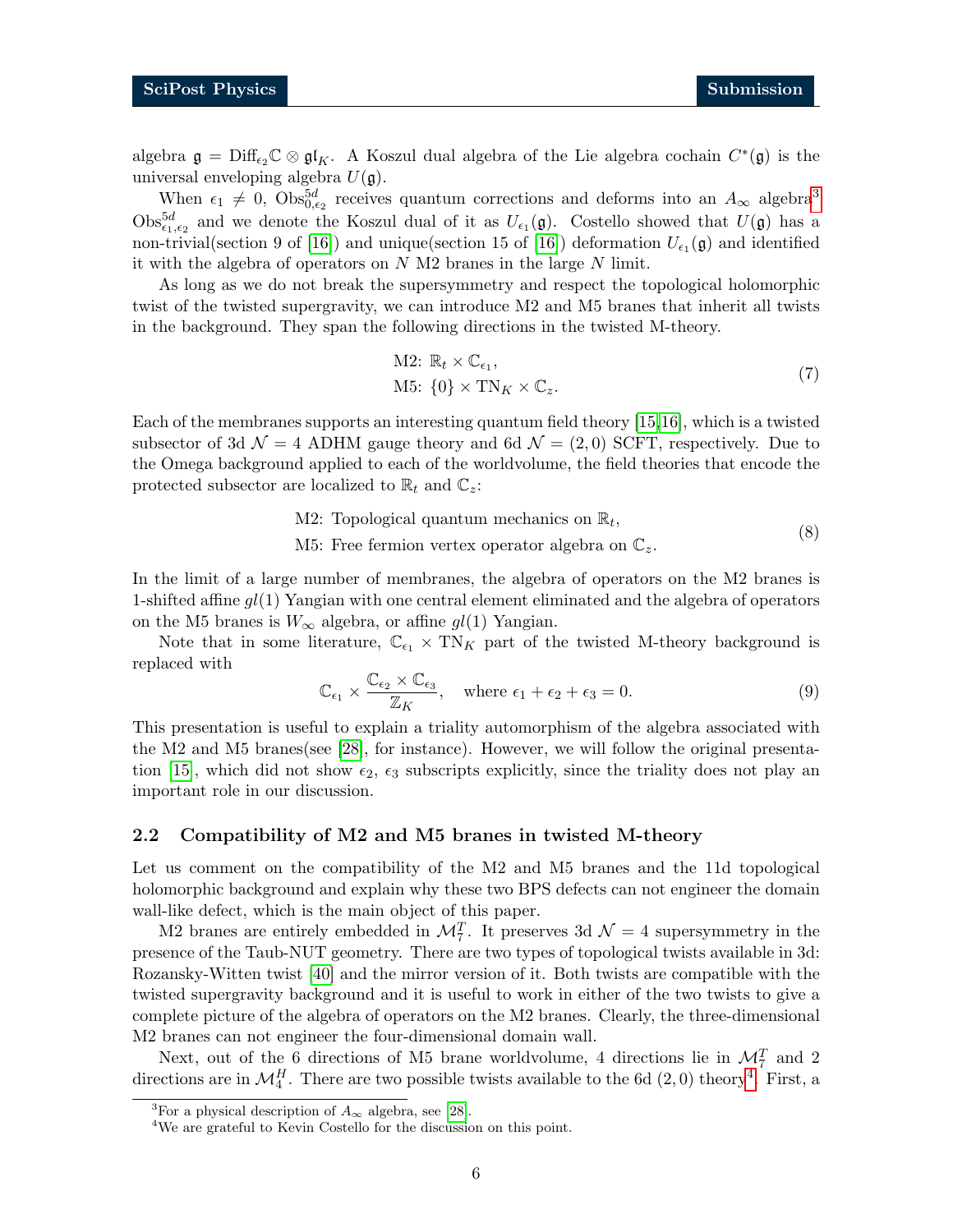topological holomorphic twist that gives 4 topological directions and 2 holomorphic directions. Second, a holomorphic twist that gives all 6 directions holomorphic. Since we only have 4 holomorphic directions in the twisted M-theory background, only the first option is feasible and this background exactly applies to the M5 branes that appear in [\(8\)](#page-5-3). In other words, since the 6d (2,0) theory does not admit a twist generating 2 topological and 4 holomorphic directions, we are not allowed to use M5 branes to engineer the domain wall-like defects in the 5d Chern-Simons theory, which require the M5 branes to wrap  $\mathcal{M}_4^H$ .

There are remaining BPS objects in M-theory: the M9 brane and the KK monopole. The KK monopole wraps different directions to those of the already existing KK monopole, which is equivalent to the Taub-NUT geometry.

#### <span id="page-6-0"></span>2.3 KK monopole, intersecting D6 branes and a domain wall

We would like to engineer a codimension-1 defect in the 5d Chern-Simons theory from the remaining BPS objects. However, the M9 brane only admits a holomorphic twist(on the entire 10 directions) on its worldvolume, so we exclude the M9 brane since it is not compatible with the 7 topological directions. Next, let us consider

New KK monopole: 
$$
\mathbb{C}_z \times \mathbb{C}_w \times \mathbb{R}^3,
$$
 (10)

where  $\mathbb{R}^3 \subset \mathcal{M}_7^T$  (we will specify the  $\mathbb{R}^3$  more precisely later in the IIA frame.) Since the 7d SYM on the worldvolume of the KK monopole admits a topological holomorphic twist that induces 3 topological and 4 holomorphic directions, like the original KK monopole associated with  $TN_K$ , the new KK monopole is compatible with the twisted background.

Let us now argue that the new KK monopole is compatible with the other necessary conditions for twisted M-theory: 1.  $G_2$ -holonomy, 2.  $S^1_{\epsilon_1} \times S^1_{\epsilon_2}$  action.

First, the multi(original plus new) KK monopole configuration corresponds to a singular  $G_2$ -holonomy manifold [\[36,](#page-30-6) [37\]](#page-30-7), if we tune  $\mathbb{R}^3$  to intersect with  $\mathbb{R}_t \times \mathbb{C}_{\epsilon_1}$  at one point. If there are  $N$  new KK monopoles, the singularity of the  $G_2$ -holonomy manifold represents the unfolding of an  $A_{N+K}$  singularity into  $A_N$  and  $A_K$  singularities [\[41\]](#page-30-10). More precisely, it is a cone on a weighted projective space  $\mathbf{WCP}^3_{N,N,K,K}$  [\[36,](#page-30-6)37]. Let us call this new geometry as  $\widetilde{\mathcal{M}}_{7}^{T}.$ 

Second, we will argue that  $\widetilde{\mathcal{M}}_7^T$  admits  $S^1_{\epsilon_1} \times S^1_{\epsilon_2}$  isometry. The original Taub-NUT circle  $S_{TN}^1$  is intact by the introduction of new KK monopoles.  $\widetilde{\mathcal{M}}_7^T$  has an  $S_{\epsilon_2}^1$  isometry that rotates  $S_{TN}^1$ . Indeed, when we go to the type IIA frame, we take this circle as the M-theory circle to reduce<sup>[5](#page-6-1)</sup>. Next, it is helpful to go to the type IIA frame to see the presence of  $S^1_{\epsilon_1}$ action. Reducing  $S_{TN}^1$ , we map two types of KK monopoles in the M-theory to K D6 and N D6' branes in the type IIA frame that wrap the 4 holomorphic directions and 3 topological directions.

D6: 
$$
\mathbb{C}_z \times \mathbb{C}_w \times \mathbb{R}_t \times \mathbb{C}_{\epsilon_1}
$$
,  
D6':  $\mathbb{C}_z \times \mathbb{C}_w \times \mathbb{R}^3$ , (11)

In general, such a D6-D6' configuration does not preserve supersymmetry. However, if we align them to make certain angles, we can preserve 4d  $\mathcal{N} = 1$  supersymmetry on  $\mathbb{C}_z \times \mathbb{C}_w$  [\[38\]](#page-30-8). More precisely, we may split the 6 topological directions  $(\widetilde{\mathcal{M}}_7^T/S_{TN}^1)$  into three 2-planes  $\mathcal{P}_t$ ,

<span id="page-6-1"></span><sup>5</sup>Historically, the brane configuration, which we get after the circle reduction in type IIA, was first discovered [\[38\]](#page-30-8) and M-theory lift was introduced later [\[36,](#page-30-6) [37\]](#page-30-7).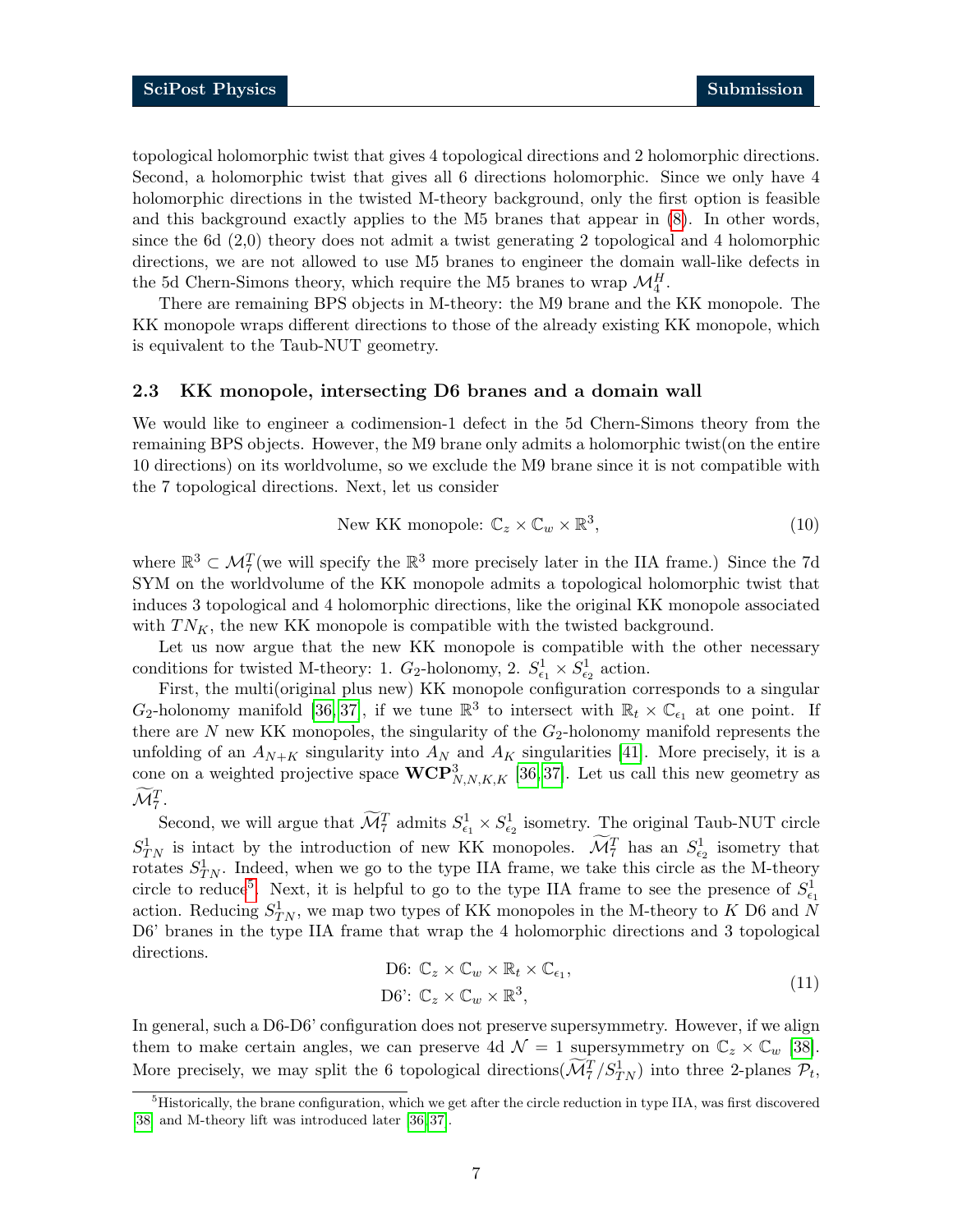$\mathcal{P}_1$ ,  $\mathcal{P}_2$ . Then, we embed each  $\mathbb{R}_i$  of  $\mathbb{R}_t \times \mathbb{C}_{\epsilon_1} = \mathbb{R}_t \times \mathbb{R}_1 \times \mathbb{R}_2$  of D6 branes in  $\mathcal{P}_i$ , respectively. We parametrize  $\mathbb{R}_i$  with  $x_i$  and the orthogonal axis in  $\mathcal{P}_i$  with  $y_i$ . Next, we orient each  $\mathbb{R}'_i$  of  $\mathbb{R}^3 = \mathbb{R}'_t \times \mathbb{R}'_1 \times \mathbb{R}'_2$  of the D6' branes in  $\mathcal{P}_i$  to make an angle  $\varphi_i$  with  $\mathbb{R}_i$  such that [\[38\]](#page-30-8)

<span id="page-7-2"></span>
$$
\varphi_t \pm \varphi_1 \pm \varphi_2 = 0 \text{ mod } 2\pi \tag{12}
$$

for some choice of signs.



Figure 1:  $\mathcal{P}_1$  and  $\mathcal{P}_2$ . Each of them is parametrized by  $(x_1, y_1)$  and  $(x_2, y_2)$  respectively.

Given the supersymmetry, let us check the  $S_{\epsilon_1}^1$  isometry in  $\widetilde{\mathcal{M}}_7^T/S^1 \sim \mathbb{R}_t \times \mathbb{C}_{\epsilon_1} \times \mathbb{R}_{TNB}^3$ . Recall that we took  $TN_K \approx S_{TN}^1 \times \mathbb{R}_{TNB}^3$ . In the present case, it suffices to show that the metric on both D6 and D6' branes is invariant under  $S_{\epsilon_1}^1$  action that simultaneously rotates  $\mathbb{C}_{\epsilon_1} \times \mathbb{R}^2_{thb}$ , where  $\mathbb{R}^2_{thb}$  is a 2-plane embedded in  $\mathbb{R}^3_{TNB}$ .

Let us first consider two independent rotations, parametrized by  $\theta_1$ ,  $\theta_2$ , respectively. They act on the coordinates  $(x_1, x_2)$  of  $\mathbb{C}_{\epsilon_1}$  and  $(y_1, y_2)$  of  $\mathbb{R}^2_{thb}$  as follows

$$
\begin{pmatrix} x_1 \\ x_2 \end{pmatrix} \rightarrow \begin{pmatrix} \cos \theta_1 x_1 + \sin \theta_1 x_2 \\ \sin \theta_1 x_1 - \cos \theta_1 x_2 \end{pmatrix}, \quad \begin{pmatrix} y_1 \\ y_2 \end{pmatrix} \rightarrow \begin{pmatrix} \cos \theta_2 y_1 + \sin \theta_2 y_2 \\ \sin \theta_2 y_1 - \cos \theta_2 y_2 \end{pmatrix}.
$$
 (13)

The relevant part of the metric on the original D6 branes is preserved trivially under the rotation.

<span id="page-7-1"></span><span id="page-7-0"></span>
$$
ds^2 = dx_1^2 + dx_2^2 \rightarrow dx_1^2 + dx_2^2 \tag{14}
$$

If we denote  $a = \tan \varphi_1$ ,  $b = \tan \varphi_2$ , we may write down the relevant part of the metric on the new D6' branes as

$$
ds^{2} = d(x_{1} + ay_{1})d(x_{1} + ay_{1}) + d(x_{2} + by_{2})d(x_{2} + by_{2})
$$
  
=  $dx_{1}^{2} + dx_{2}^{2} + a^{2}dy_{1}^{2} + b^{2}dy_{2}^{2} + a(dx_{1}dy_{1} + dy_{1}dx_{1}) + b(dx_{2}dy_{2} + dy_{2}dx_{2}).$  (15)

For [\(15\)](#page-7-0) to be invariant under [\(13\)](#page-7-1), a, b,  $\theta_1$ ,  $\theta_2$  need to satisfy the following set of equations.

$$
a^{2} \sin^{2} \theta_{2} + b^{2} \cos^{2} \theta_{2} = b^{2},
$$
  
\n
$$
a^{2} \cos^{2} \theta_{2} + b^{2} \sin^{2} \theta_{2} = a^{2},
$$
  
\n
$$
(a^{2} - b^{2}) \cos \theta_{2} \sin \theta_{2} = 0,
$$
  
\n
$$
a \cos \theta_{1} \cos \theta_{2} + b \sin \theta_{1} \sin \theta_{2} = a,
$$
  
\n
$$
a \sin \theta_{1} \sin \theta_{2} + b \cos \theta_{1} \cos \theta_{2} = b,
$$
  
\n
$$
a \cos \theta_{1} \sin \theta_{2} - b \sin \theta_{1} \cos \theta_{2} = 0,
$$
  
\n
$$
a \sin \theta_{1} \cos \theta_{2} - b \cos \theta_{1} \sin \theta_{2} = 0.
$$
  
\n(16)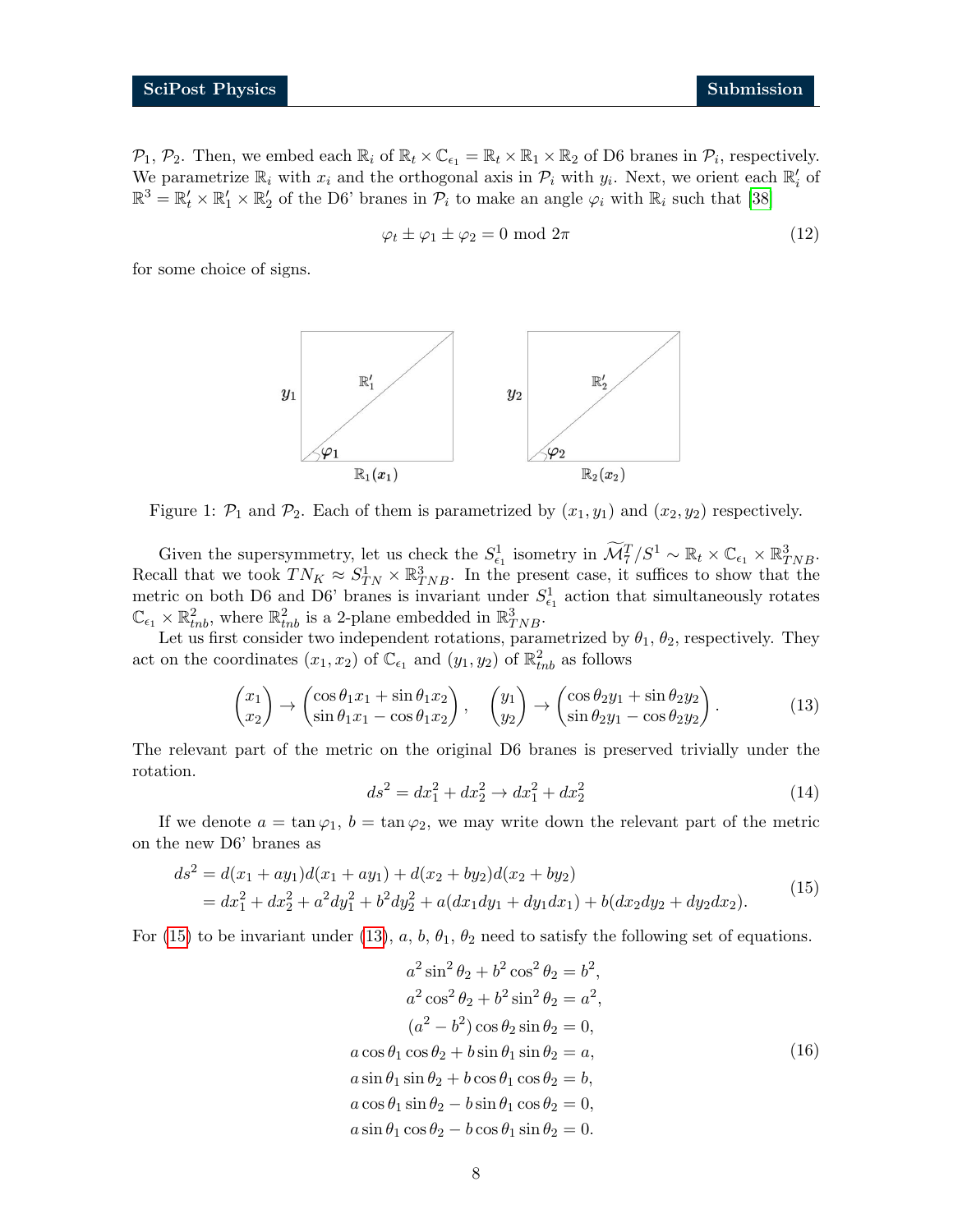There is an obvious solution:

<span id="page-8-3"></span>
$$
a = b \text{ and } \theta_1 = \theta_2. \tag{17}
$$

In principle,  $a = b$  can be anything, but to be consistent with Figure [4,](#page-23-0) let us choose them to be 1. As this condition fixes  $\varphi_1 = \varphi_2 = \pi/4$ , by [\(12\)](#page-7-2), we can also fix  $\varphi_t$ . Since we want to preserve exactly  $\mathcal{N}=1$  supersymmetry on the domain wall,  $\varphi_t$  should not be  $0^6$  $0^6$ , but any value, which satisfies [\(12\)](#page-7-2). The existence of the solution [\(17\)](#page-8-3) guarantees the  $U(1)_{\epsilon_1}$  isometry, which simultaneously  $(\theta_1 = \theta_2)$  rotates  $\mathbb{C}_{\epsilon_1} \times \mathbb{R}^2_{thb}$ .

Now that we have shown the compatibility of the new KK monopoles with the twisted M-theory, let us discuss the degree of freedom that they introduce. It is helpful to stay in the type IIA frame to do so. There are massless D6-D6' strings, which are localized at the 4d intersection  $\mathbb{C}_z \times \mathbb{C}_w$ , and they give rise to the 4d  $\mathcal{N}=1$  chiral multiplet [\[38\]](#page-30-8), charged under both Chan-Paton symmetries associated with the D6 and D6' branes. We can also understand this matter content as off-diagonal components in the decomposition of  $A_{N+K}$ singularity into  $A_N$  and  $A_K$  singularities in the M-theory [\[36,](#page-30-6) [37,](#page-30-7) [41\]](#page-30-10). Since the worldvolume theory of D-branes probing the twisted supergravity background inherits the twist, the D6-D6' string or the 4d  $\mathcal{N}=1$  chiral multiplet on  $\mathcal{M}_4^H=\mathbb{C}_z\times\mathbb{C}_w$  is holomorphically twisted.

# <span id="page-8-0"></span>3 4d VOA in the 5d Chern-Simons theory

To construct a set of physical operators on the domain wall, we need to collect all fields, which live on the domain wall. In §[3.1,](#page-8-1) we will describe the first ingredient, the holomorphically twisted 4d  $\mathcal{N} = 1$  chiral multiplet coming from the D6-D6' strings. We can recast the 4d holomorphic field theory in a first-order formalism, called a twisted formalism in [\[43\]](#page-30-11), and find that the 4d Lagrangian resembles that of the 2d  $\beta\gamma$  system. The authors of [\[13\]](#page-29-0) derived the 4d  $\beta\gamma$  system. In §[3.1,](#page-8-1) §[3.2,](#page-11-0) we will translate and explain this mathematical notion in the more familiar language to physicists using holomorphic descent, which is an analog of the topological descent defined in Witten's classical paper [\[1\]](#page-28-1). This is in the line of [\[42–](#page-30-12)[44\]](#page-30-13), where the authors defined the topological holomorphic descent and the product between a local operator and a descent operator. In particular, see the beautiful exposition in the paper [\[44\]](#page-30-13) by Beem, Ben-Zvi, Bullimore, Dimofte, and Neitzke. The material given in these subsections can be readily generalized to a higher even-dimensional supersymmetric field theory. In §[3.3,](#page-14-0) we identify the second ingredient: the boundary condition of the 5d Chern-Simons gauge field on the domain wall. Combining these ingredients, we construct the physical operators living on the domain wall in §[3.4.](#page-15-0) The 4d  $\beta\gamma$  system on the domain wall, however, is anomalous. The anomaly cancelation condition is a shift of the non-commutativity parameter  $\epsilon_2$  on one side of the domain wall, compared to that on the other side, as we show in §[3.5.](#page-16-0)

#### <span id="page-8-1"></span>3.1 Holomorphic twist of 4d  $\mathcal{N}=1$  theory

Let us study the D6-D6' strings that are localized on the D6, D6' intersection  $\mathbb{C}_z \times \mathbb{C}_w$ . The D6-D6' strings give the 4d  $\mathcal{N} = 1$  chiral multiplet  $\Phi = (\phi, \psi_{\alpha})$  and the D6'-D6 strings give the complex conjugate  $\bar{\Phi} = (\bar{\phi}, \bar{\psi}_{\dot{\alpha}})$ , where  $\alpha$  and  $\dot{\alpha}$  are spinor indices of  $SU(2)_l \times SU(2)_r =$ 

<span id="page-8-2"></span><sup>&</sup>lt;sup>6</sup>In this case, the D6 and D6' branes intersect in 5 directions, which is not of our interest. In fact, configuration with  $\varphi_t = 0$  and its M-theory uplift was discussed in [\[36,](#page-30-6)37], but another set of KK monopoles other than the two sets of KK monopoles should be considered in that case.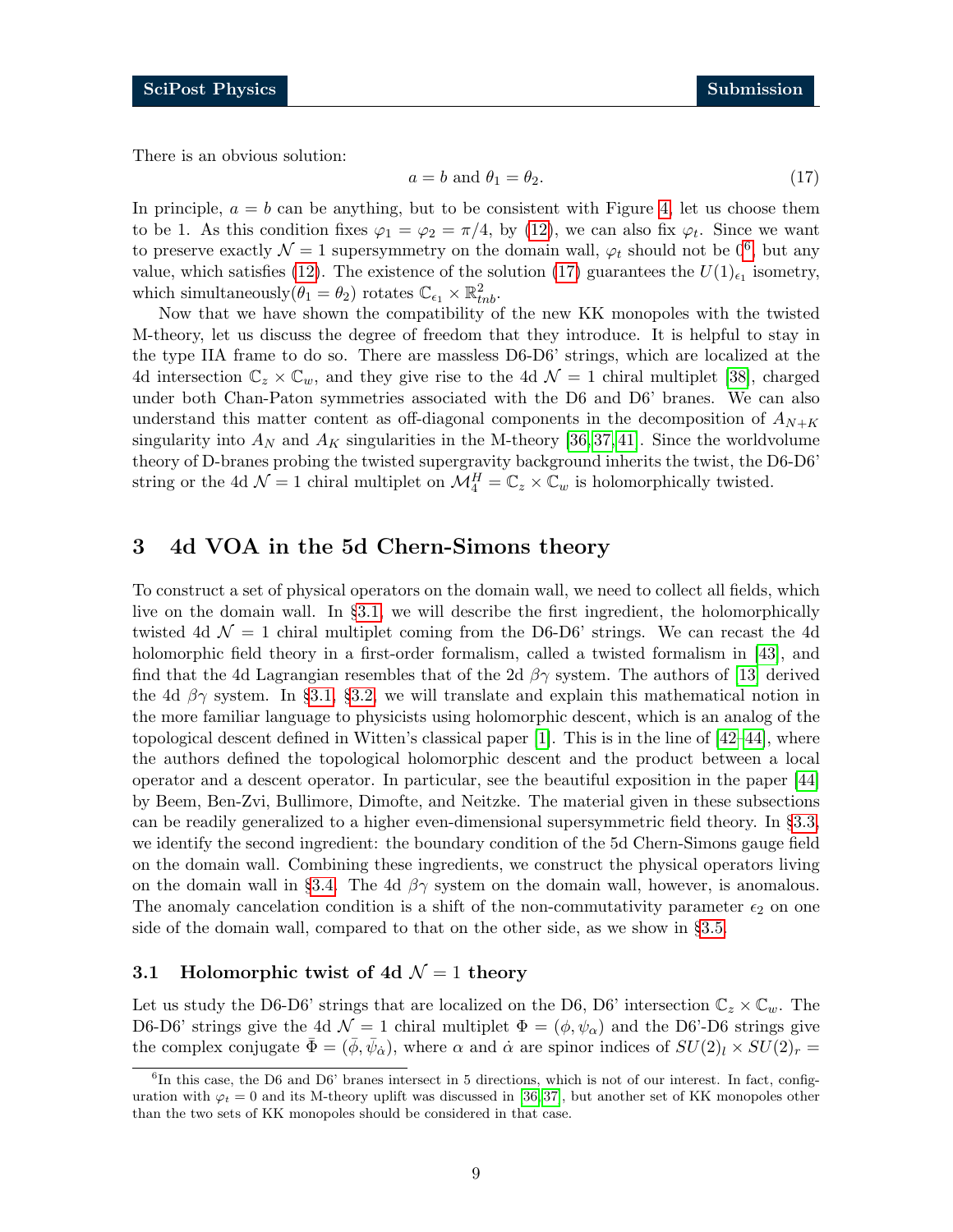$SO(4)_{Lorentz}$ . Since branes moving in the twisted supergravity background inherit the twist of the background, we get the holomorphically twisted 4d  $\mathcal{N}=1$  chiral multiplet theory. We will define and study the holomorphic twist of 4d  $\mathcal{N}=1$  theory in this subsection.

4d  $\mathcal{N}=1$  supersymmetry algebra is generated by four supercharges  $Q_{\alpha}$  and  $\bar{Q}_{\dot{\alpha}}$ .

<span id="page-9-2"></span>
$$
[Q_{\alpha}, Q_{\beta}] = [Q_{\dot{\alpha}}, Q_{\dot{\beta}}] = 0,
$$
  
\n
$$
[Q_{\alpha}, Q_{\dot{\beta}}] = \sigma^{\mu}_{\alpha \dot{\beta}} P_{\mu},
$$
\n(18)

where  $\mu$  is the 4d spacetime index,  $\sigma^0 = -Id$ , and  $\sigma^{1,2,3}$  are Pauli matrices. The graded commutator<sup>[7](#page-9-0)</sup> [, ] is defined by  $[a, b] = ab - (-1)^{F(a)F(b)}ba$ , where  $F(a)$  is a fermion number of a.

Under the holomorphic twist, the Lorentz symmetry algebra is redefined in such a way that the supersymmetry generators are reorganized into a scalar Q and a 1-form Q under the new Lorentz symmetry algebra. They satisfy the following relations.

$$
Q^2 = 0,
$$
  
[ $Q, \mathbf{Q}$ ] =  $iP_{\bar{z}}d\bar{z} + iP_{\bar{w}}d\bar{w}.$  (19)

We may solve [\(19\)](#page-9-1) utilizing [\(18\)](#page-9-2) and find the scalar supercharge

<span id="page-9-1"></span>
$$
Q = Q_{-},\tag{20}
$$

which defines the Q-cohomology and the 1-form supercharge  $\mathbf Q$ , which anti-commutes with  $Q$ to produce anti-holomorphic translation generators  $P_{\bar{z}}, P_{\bar{w}}$ .

$$
\mathbf{Q} = \bar{Q}_{\dot{+}} d\bar{z} - \bar{Q}_{\dot{-}} d\bar{w}.\tag{21}
$$

Given a local operator  $\mathcal{O}$ , one may act **Q** n-times to obtain an n-form operator  $\mathcal{O}^{(n)}$ 

$$
\mathbf{Q}^n \mathcal{O} = \mathcal{O}^{(n)}.\tag{22}
$$

There are two kinds of operators in the Q-cohomology. The first kind is a local operator  $\mathcal{O}(z)$ . Their product

$$
\mathcal{O}_{1,2}(z_1, z_2) = \mathcal{O}_1(z_1)\mathcal{O}_2(z_2)
$$
\n(23)

is again in the Q-cohomology. By Hartog's theorem, in  $d \geq 2$ -complex dimension, every function on  $U \subset \mathbb{C}^d$  that is holomorphic away from singularities can be uniquely extended to a holomorphic function on the entire  $U$ . Therefore, there can not be a singular OPE between two local operators. This is in contrast with a complex one dimension holomorphic theory, which is the usual vertex operator algebra, where one obtains interesting mode algebras of various holomorphic currents due to the singular OPE's between the currents.

Examples of the first-type operator in 4d  $\mathcal{N}=1$  chiral multiplet theory are

$$
\bar{\phi}, \quad \psi_+, \tag{24}
$$

including all of their holomorphic derivatives with respect to  $\partial_z$  and  $\partial_w$ . See [A](#page-24-0)ppendix A for the derivation. Even though  $\psi_+$  now transforms as  $(2,0)$  form under the new Lorentz

<span id="page-9-0"></span><sup>&</sup>lt;sup>7</sup>We unify the convention for the commutator to distinguish it with the secondary product  $\{\ ,\ \}$ , which we will soon introduce.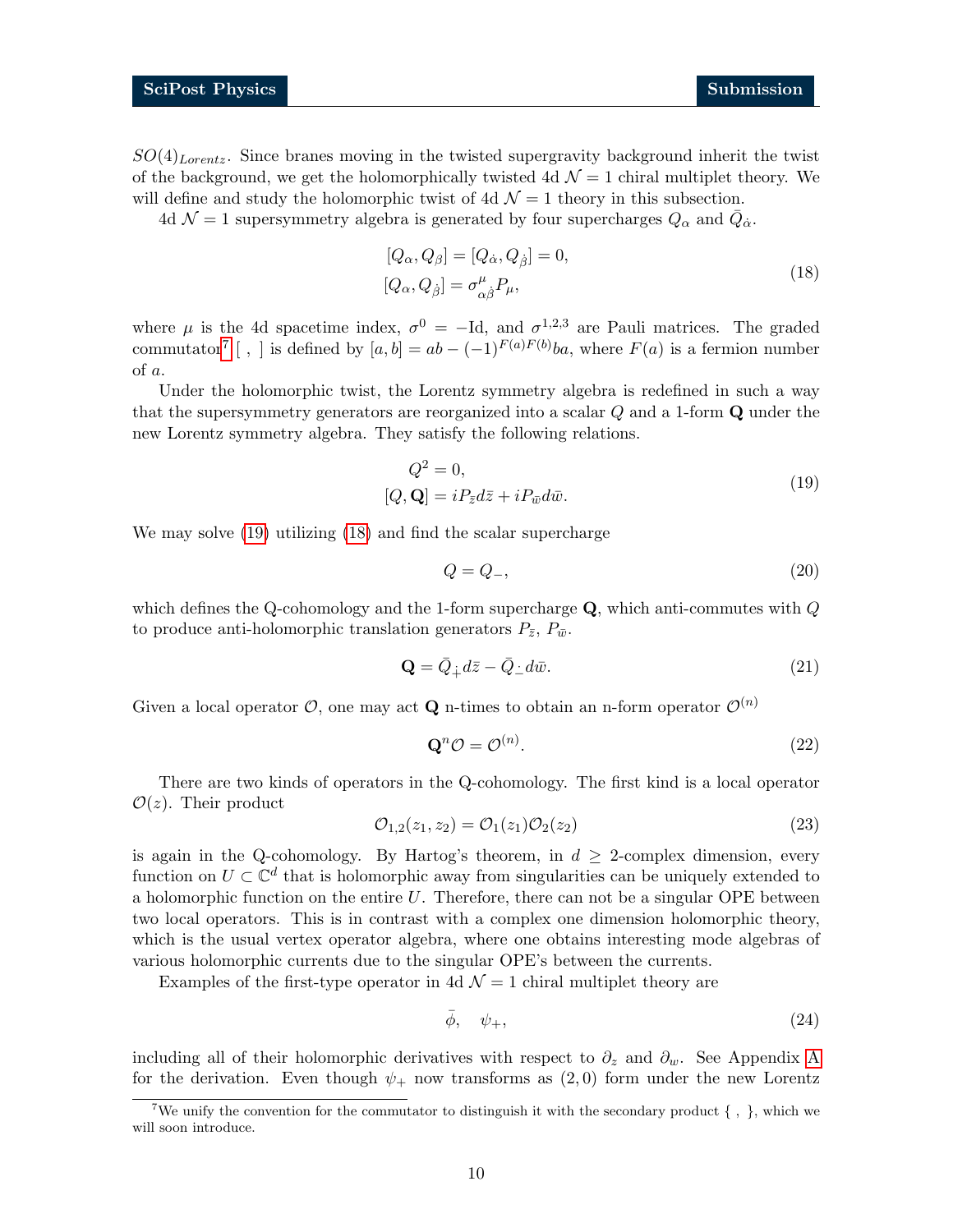symmetry of the twisted theory, we will keep the notation and not explicitly show the differential form in the later discussion for a concise presentation. We will also do so for the other components of the spinor  $\psi_-$  and  $\bar{\psi}_{\dot{\alpha}}$ , which are a scalar and  $(0, 1)$ -form under the new Lorentz symmetry.

The second type of operator in the Q-cohomology is more interesting. We can construct it by applying the 1-form supercharge to the first-type operator in the Q-cohomology. However,  $\mathcal{O}^{(1)}$  is not Q-closed, but we can check

$$
Q\mathcal{O}^{(1)} = \bar{\partial}\mathcal{O}.\tag{25}
$$

If we wedge  $\mathcal O$  with the holomorphic top form  $\Omega$  of  $\mathbb C^2$ , we get

$$
Q(\Omega \mathcal{O}^{(1)}) = d(\Omega \mathcal{O}).\tag{26}
$$

<span id="page-10-1"></span>By integrating both sides along  $S^3$ , which does not have a boundary, we get a Q-closed operator at  $x$ 

$$
Q\left[\int_{S_x^3} \Omega \wedge \mathcal{O}^{(1)}\right] = 0,\tag{27}
$$

where  $S_x^3$  is a 3-sphere centered at x. It may look nonlocal, as it involves the integral over  $S^3$ , but it is a local operator at  $x$  after the integral. We can avoid a potential intersection with other second-type operators centered at different points by shrinking  $S<sup>3</sup>$ 's. For two second-type operators sharing the same center, there may be a nontrivial algebraic structure<sup>[8](#page-10-0)</sup>. We will describe more about the algebra in the next subsection.

Examples of the second-type operator in 4d  $\mathcal{N}=1$  chiral multiplet theory are

$$
\int_{S^3} dz dw \ \bar{\phi}^{(1)} = \int_{S^3} dz dw \ (\bar{\psi}_{\dot{+}} d\bar{z} - \bar{\psi}_{\dot{-}} d\bar{w}),
$$
\n
$$
\int_{S^3} dz dw \ \psi_{+}^{(1)} = \int_{S^3} dz dw \ (\partial_w \phi d\bar{z} - \partial_z \phi d\bar{w}).
$$
\n(29)

We have collected the supersymmetry transformations of the components of the 4d  $\mathcal{N} = 1$ chiral multiplet under Q and Q in Appendix [A.](#page-24-0)

Furthermore, we can define a secondary product between the first-type operator and the second-type operator by wrapping the first-type operator with a 3-sphere that is used to define the second-type operator.

<span id="page-10-2"></span>
$$
\{\mathcal{O}_1, \mathcal{O}_2\}(z_0, w_0) = \int_{S^3_{z_0, w_0}(z, w)} \mathcal{O}_1(z_0, w_0) \mathcal{O}_2^{(1)}(z, w) dz dw, \tag{30}
$$

where  $S_{z_0,w_0}^3(z,w)$  is a 3-sphere centered at  $(z_0,w_0)$  and parametrized by two complex coordinates z, w.

$$
Q\left[\int_{S_x^{2D-1}} \Omega \wedge \mathcal{O}^{(D-1)}\right] = 0,\tag{28}
$$

where  $\Omega$  is the holomorphic top form of  $\mathbb{C}^{2D}$ .

<span id="page-10-0"></span><sup>&</sup>lt;sup>8</sup>The discussion in this subsection can be easily generalized to a holomorphically twisted supersymmetric field theory on  $\mathbb{C}^{2D}$  with  $D \geq 1$ . For instance, one can replace [\(27\)](#page-10-1) by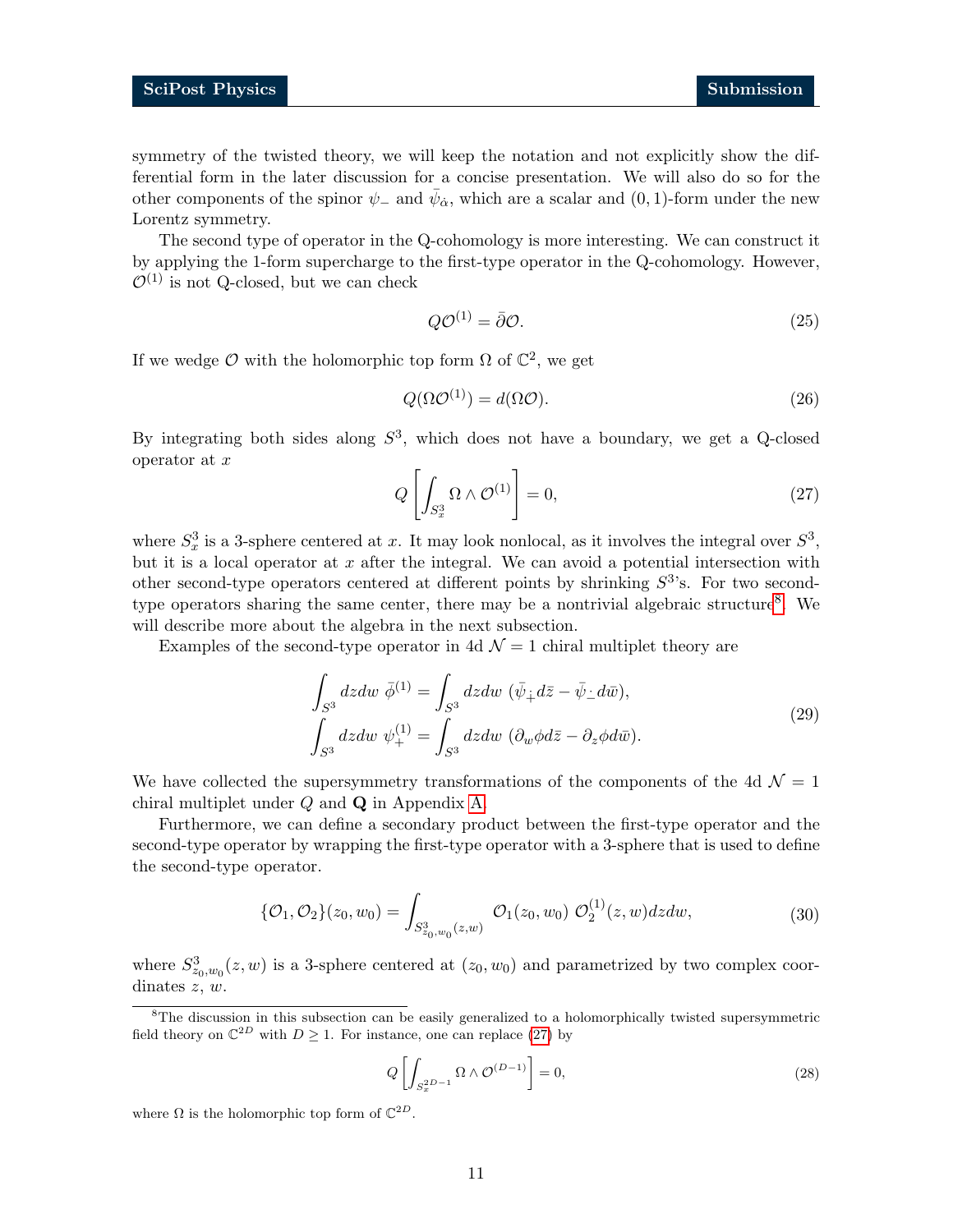

Figure 2: It illustrates a product between the first and second-type operators. We place  $\mathcal{O}_1$ at the origin and wrap it with  $\mathcal{O}_2^{(1)}$  $2^{(1)}$ , which is supported on the 3-sphere  $S^3$ , parametrized by z, w.

Again,  $\{\mathcal{O}_1, \mathcal{O}_2\}(z_0, w_0)$  is a local operator in the Q-cohomology, supported at  $(z_0, w_0)$ . To compute the secondary product, we need to make a contraction between  $\mathcal{O}_1$  and  $\mathcal{O}_2^{(1)}$  $2^{(1)}$ . Hence, the result of the secondary product is in general a first-type operator. It is the remaining operator, which is not contracted. More details of the secondary product along with the study of the holomorphic twist of a general 4d  $\mathcal{N}=1$  gauge theory will be discussed in [\[50\]](#page-31-0).

It is helpful to write down the Lagrangian for the 4d  $\mathcal{N}=1$  chiral multiplet to extract the propagators used in the contraction.

<span id="page-11-2"></span>
$$
\int_{\mathbb{C}_z \times \mathbb{C}_w} \partial \phi \bar{\partial} \bar{\phi} + \psi_+ \partial_{\bar{z}} \bar{\psi}_- + \psi_+ \partial_{\bar{w}} \bar{\psi}_+ + \dots \tag{31}
$$

From the kinetic terms, we read off the nonvanishing propagators that involve the first-type operators in the Q-cohomology.

<span id="page-11-1"></span>
$$
\langle \bar{\phi}\partial\phi \rangle \sim \langle \psi_+ \bar{\psi} \rangle \sim \frac{\omega_{BM}}{dzdw},\tag{32}
$$

where  $\omega_{BM}$  is Bochner-Martinelli kernel

$$
\omega_{BM} = dzdw \frac{\bar{z}d\bar{w} - \bar{w}d\bar{z}}{|z|^2 + |w|^2}.
$$
\n(33)

Bochner-Martinelli kernel is a four-dimensional analog of the  $S^1$  residue integral measure  $\frac{dz}{z}$ , used in 2d VOA mode algebra computation. It has the following nice property that will play an important role in the next subsection.

$$
\int_{S_{z_0,w_0}^3} \omega_{BM} f(z, w) = f(z_0, w_0). \tag{34}
$$

#### <span id="page-11-0"></span>3.2 Higher vertex operator algebra

There is no way to extract a nontrivial algebraic structure out of the first-type operators in the Q-cohomology since they are holomorphic functions, whose OPE is again a holomorphic function without a singularity, due to Hartog's theorem. However, once we include the secondtype operator, we start to see a meromorphic structure that enables us to define a higherdimensional analog of the two-dimensional vertex operator algebra.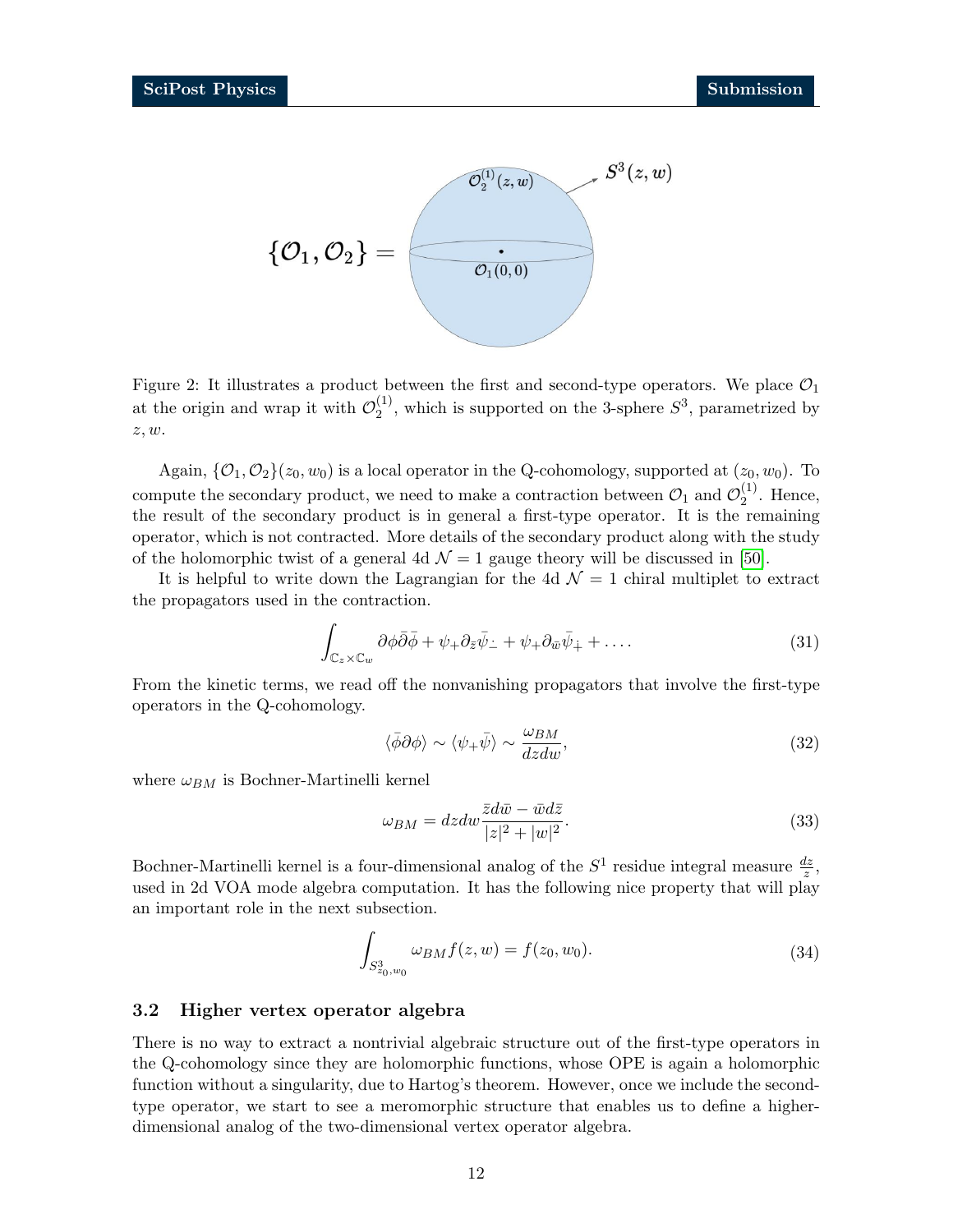Let us insert an operator  $\mathcal{O}_1$  at the origin of the space time  $\mathbb{C}_z \times \mathbb{C}_w$ . We would like to study an OPE between  $\mathcal{O}_1$  and another operator  $\mathcal{O}_2$ , which is either first-type(a holomorphic function) or second-type( $(0, 1)$ –form). Since the origin is already occupied by  $\mathcal{O}_1$ , the support of  $\mathcal{O}_2$  is in  $\mathbb{C}^2 \setminus \{0\}$ . We may compute the cohomology of a punctured  $\mathbb{C}^2$  [\[11\]](#page-28-9) to study the analytic behavior of  $\mathcal{O}_2$ .

<span id="page-12-0"></span>
$$
\begin{cases}\nH^0\left(\mathbb{C}^2\backslash\{0\},\mathcal{O}_{\mathbb{C}^2\backslash\{0\}}\right) = \mathbb{C}[z,w] \\
H^1\left(\mathbb{C}^2\backslash\{0\},\mathcal{O}_{\mathbb{C}^2\backslash\{0\}}\right) = \mathbb{C}[z^{-1},w^{-1}]_{zw} \n\end{cases} \tag{35}
$$
\n
$$
H^n\left(\mathbb{C}^2\backslash\{0\},\mathcal{O}_{\mathbb{C}^2\backslash\{0\}}\right) = 0 \qquad \text{for } n > 1,
$$

where  $\mathcal{O}_{\mathbb{C}^2\setminus\{0\}}$  is the sheaf of *algebraic* functions on  $\mathbb{C}^2\setminus\{0\}$ . The first-type operators in the Qcohomology fit in the first category of [\(35\)](#page-12-0) and the second-type operators in the Q-cohomology are in the second category. The lesson from [\(35\)](#page-12-0) is that by extending our attention to the derived setting, we can define a meromorphic product between two operators, since Hartog's theorem only applies to the underived setting.

As emphasized in [\[11\]](#page-28-9), the meromorphicity of 2d VOA is ensured by the similar cohomology computation in complex one-dimension:

$$
H^{0}\left(\mathbb{C}\backslash\{0\},\mathcal{O}_{\mathbb{C}\backslash\{0\}}\right)=\mathbb{C}[z,z^{-1}].\tag{36}
$$

Hence, we do not need supersymmetry to obtain the meromorphicity in two-dimension. Before getting back to the 4d discussion, let us recall the familiar example of the OPE and residue pairing in a simple 2d VOA; we will find the analogous properties in the 4d soon. Consider 2d  $\beta\gamma$  system, which has the following OPE:

$$
\beta(z) \cdot \gamma(0) \sim \frac{1}{z} + \dots,\tag{37}
$$

where  $\dots$  are regular terms. Then, we may compute the following integral

$$
\int_{S_0^1} dz(\beta(z) \cdot \gamma(0)) = \int_{S_0^1} \frac{dz}{z} = 1,
$$
\n(38)

by using the familiar residue formula.

Similarly, we form an "OPE" between the first-type and second-type operators

$$
\mathcal{O}_1(z_0, w_0) \cdot \mathcal{O}_2^{(1)}(z, w) \tag{39}
$$

Then, we can compute the  $S<sup>3</sup>$  residue integral, using the nontrivial propagators defined in [\(32\)](#page-11-1).

$$
\int_{S^3_{z_0,w_0}} dz dw \; \mathcal{O}_1(z_0,w_0) \cdot \mathcal{O}_2^{(1)}(z,w).
$$
 (40)

This is precisely the secondary product  $\{O_1, O_2\}$ , which we defined in [\(30\)](#page-10-2). Specializing to the 4d  $\mathcal{N} = 1$  theory of a chiral multiplet, we can compute a simple secondary product:

$$
\{\bar{\phi}, \psi_+\} = \int_{S_0^3} dz \wedge dw \wedge \bar{\phi} \cdot \psi_+^{(1)} = \int_{S_0^3} \omega_{BM} = 1.
$$
 (41)

We will soon analyze a product involving two second-type operators as well.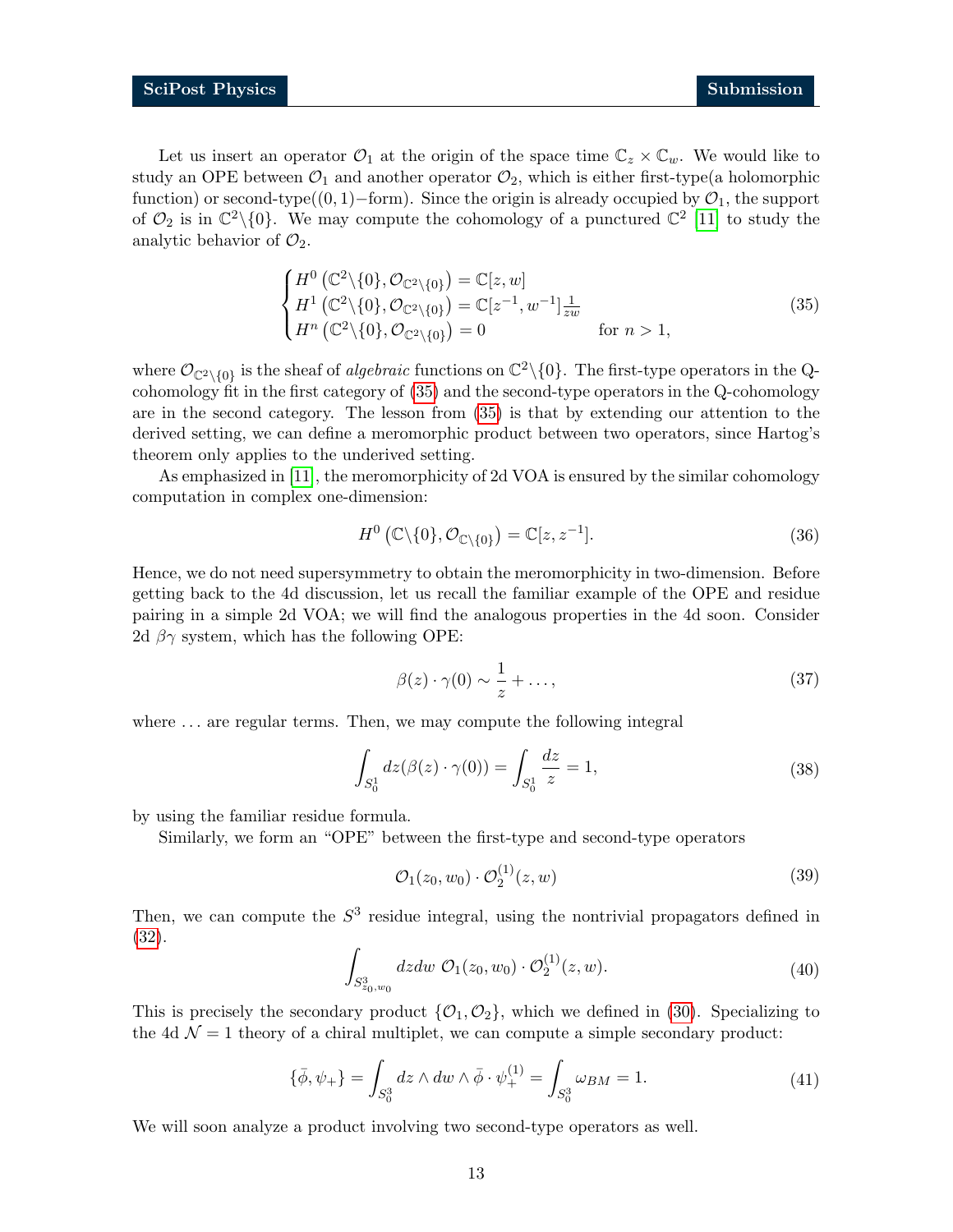We can make the analogy more concrete by rewriting the Lagrangian in the descent field utilizing the BV Lagrangian [\[13\]](#page-29-0). The physical Lagrangian [\(31\)](#page-11-2) admits a compact representation in terms of the following twisted superfields

$$
\gamma = (\bar{\phi}, \bar{\phi}^{(1)}, \bar{\phi}^{(2)}), \n\beta = (\psi_+, \psi_+^{(1)}, \psi_+^{(2)}).
$$
\n(42)

By multiplying  $\beta$ ,  $\gamma$  so that the form degree of the integrand sums up to (2, 2), we can rewrite [\(31\)](#page-11-2) as a part of the bigger BV Lagrangian that follows

<span id="page-13-0"></span>
$$
\int_{\mathbb{C}_z \times \mathbb{C}_w} dz dw \beta \bar{\partial} \gamma.
$$
\n(43)

This free field Lagrangian resembles 2d VOA  $\beta\gamma$  system. As our main intention to present this expression is to show the resemblance of the higher VOA to the usual 2d VOA, we will not try to give details on the BV formalism. The reader who is interested in this may refer to [\[13,](#page-29-0) [43\]](#page-30-11).

Let us briefly summarize what we have so far. After passing to the Q-cohomology, the holomorphic twist of 4d  $\mathcal{N} = 1$  chiral multiplet theory is reorganized into [\(43\)](#page-13-0). The algebra of operators in the holomorphic sector of 4d  $\mathcal{N}=1$  theory has a meromorphic structure, encoded in the descent operators.

Let us now define a higher current that generates a higher VOA, which is an analog of the affine current operator in the 2d VOA. Rather than giving an abstract definition, we will explain using the 4d  $\mathcal{N} = 1$  chiral multiplet example, as it will be our main interest. We define a precurrent J

$$
J = \bar{\phi}\psi_+ \tag{44}
$$

and consider its first descendant  $J^{(1)}$ :

$$
J^{(1)} = (-\bar{\psi}_+ d\bar{w} + \bar{\psi}_- d\bar{z})\psi_+ + \bar{\phi}(\partial_w \phi d\bar{z} - \partial_z \phi d\bar{w}).\tag{45}
$$

This is not in Q-cohomology by the general discussion above, but we can obtain a nontrivial Q-cohomology class by combining it with the holomorphic top form on  $\mathbb{C}^2$  and integrating the wedged product over  $S^3$ :

<span id="page-13-1"></span>
$$
\int_{S^3} dz \wedge dw \wedge J^{(1)}.
$$
\n(46)

We call  $dz \wedge dw \wedge J^{(1)}$  as a *higher current*. Notice that  $J^{(1)}$  captures some components of the flavor current operator in the 4d  $\mathcal{N}=1$  theory of a free chiral multiplet. In this sense, the expression [\(46\)](#page-13-1) is a charge  $Q$  of a conserved global symmetry current j, which is defined as

$$
Q = \int_{S^{2n-1}} \star j \tag{47}
$$

in the 2n−dimensional spacetime, where  $\star$  is the Hodge star of the spacetime geometry. The higher current can be compared with  $\star j$  in [\(46\)](#page-13-1). Indeed, it satisfies the conservation law up to a Q-exact term<sup>[9](#page-13-2)</sup>, which we can treat as zero

$$
d(dzdwJ^{(1)}) = Q(dzdwJ^{(1)}) \equiv 0.
$$
\n(48)

<span id="page-13-2"></span> $9$ See also the relevant discussion in Section 3.5 of [\[42\]](#page-30-12). We thank Junya Yagi for useful discussion on this point.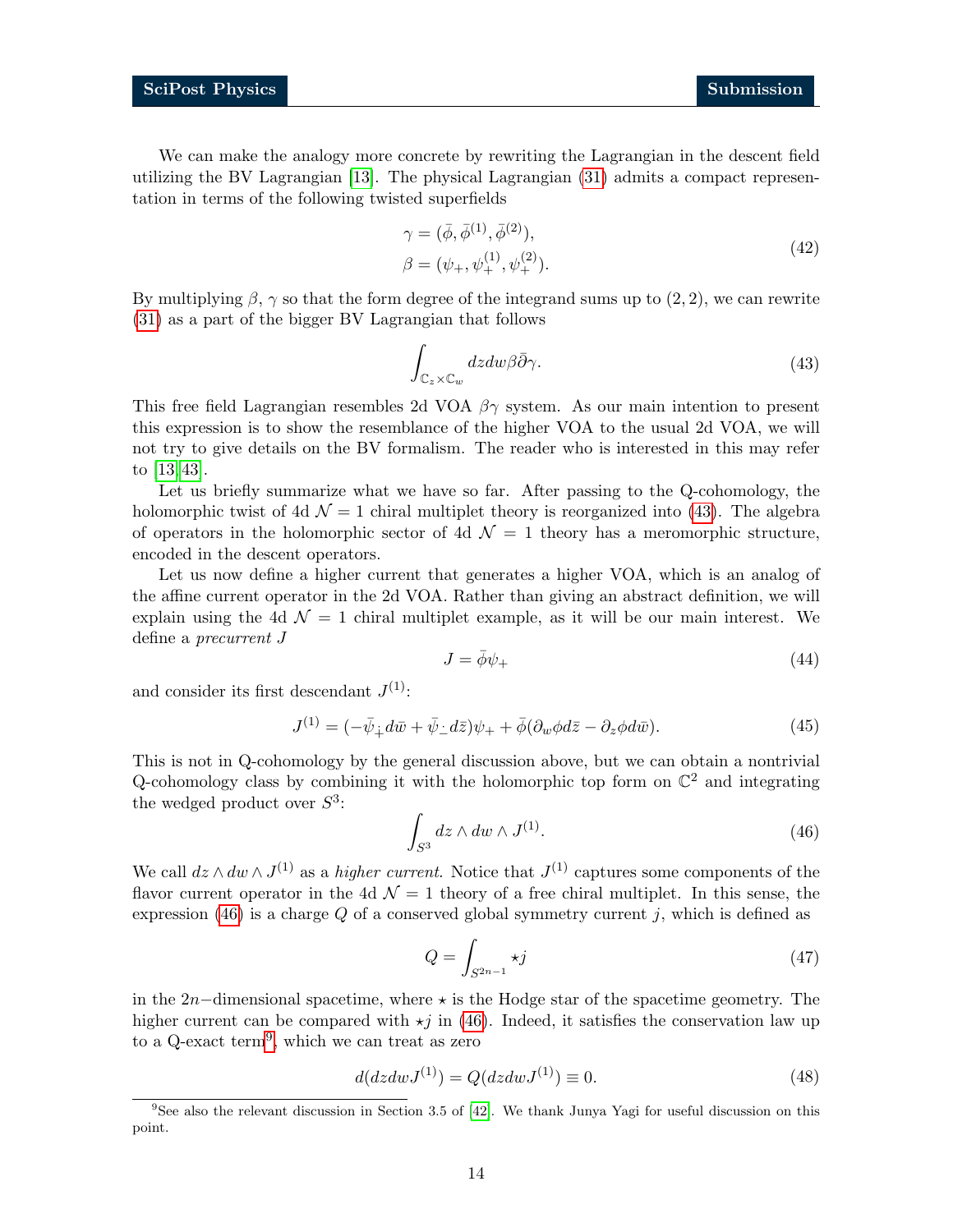In principle, one can think about the multiplication operation by a monomial  $z^m w^n$  in the integrand of  $(46)$  and obtain a double graded associative algebra of modes<sup>[10](#page-14-1)</sup>, which is a generalization of the single-graded algebra of modes of the 2d VOA. Therefore, we can think [\(46\)](#page-13-1) as a zero mode( $m = n = 0$ ) of the higher current. This observation will be useful when we construct the algebra of operators on the domain wall by combining all ingredients.

We have studied the holomorphically twisted 4d  $\mathcal{N}=1$  chiral multiplet, which comes from the D6-D6' string. Since the domain wall separates the 5d Chern-Simons theory, we also need to take care of the boundary condition of the 5d gauge field on the domain wall to construct the algebra of operators on the domain wall. It will be the second ingredient.

#### <span id="page-14-0"></span>3.3 The boundary condition of the 5d gauge field

Before considering the boundary condition of the 5d gauge field  $A_{5d}$ , we first notice that we can interpret the boundary condition of the 5d gauge field as the background gauge field for the flavor symmetry  $U(K)$  of the 4d  $\beta\gamma$  system. The induced non-dynamical coupling modifies the free kinetic term of the 4d  $\beta\gamma$  system in the following way,

$$
\int_{\mathbb{C}_z \times \mathbb{C}_w} dzdw \wedge \beta \left( \bar{\partial} + A_{5d} |_{\partial} \right) \gamma.
$$
\n(49)

Here, the anti-holomorphic derivative is replaced by the gauge covariant derivative with respect to the 5d gauge field  $A_{5d}$  at the boundary  $t = 0$ ,  $A_{5d}$ . The form of this minimal interaction indicates that the 5d gauge field  $A_{5d} = A_t dt + A_{\bar{z}} d\bar{z} + A_{\bar{w}} d\bar{w}$  loses its t-component  $A_t$  when it approaches to the boundary.

Next, we will follow the standard approach used to study the boundary condition of the 3d Chern-Simons theory. We will turn off the non-commutativity parameter temporarily as it does not affect the following analysis. We need to make sure the locality of the 5d Chern-Simons theory near the boundary  $t = 0$ . To show that, let us vary the action that leads to

$$
\delta S_{5d \; CS} = \int_{\mathbb{R}_t \times \mathbb{C}_z \times \mathbb{C}_w} dz \wedge dw \wedge \text{Tr} \left( \delta A \wedge dA + d(\delta A \wedge A) \right). \tag{50}
$$

Using Stoke's theorem, we may rewrite the second term as

<span id="page-14-2"></span>
$$
\int_{\mathbb{C}_z \times \mathbb{C}_w} dz \wedge dw \wedge \delta A \wedge A. \tag{51}
$$

From this, we see two types of allowed boundary conditions

$$
A_{\bar{z}} = 0 \quad \text{or} \quad A_{\bar{w}} = 0,\tag{52}
$$

which makes the boundary variation [\(51\)](#page-14-2) zero. This resembles the familiar holomorphic Dirichlet boundary condition of the 3d Chern-Simons theory. We will choose to work with the second one  $A_{\bar{w}} = 0$ .

By the equation of motion of the 5d Chern-Simons theory,

$$
(d_t + \bar{\partial}_{\mathbb{C}_z \times \mathbb{C}_w})A_{5d} = 0,\t\t(53)
$$

<span id="page-14-1"></span><sup>10</sup>One should distinguish a higher VOA from a toroidal Lie algebra [\[45\]](#page-30-14), since the former is related to  $(\mathbb{C}^2)^{\times} \sim S^3$  rather than  $(\mathbb{C}^{\times})^2 \sim T^2$  by construction [\(46\)](#page-13-1). Indeed, the original reference of the higher VOA [\[11\]](#page-28-9) called it the sphere algebra.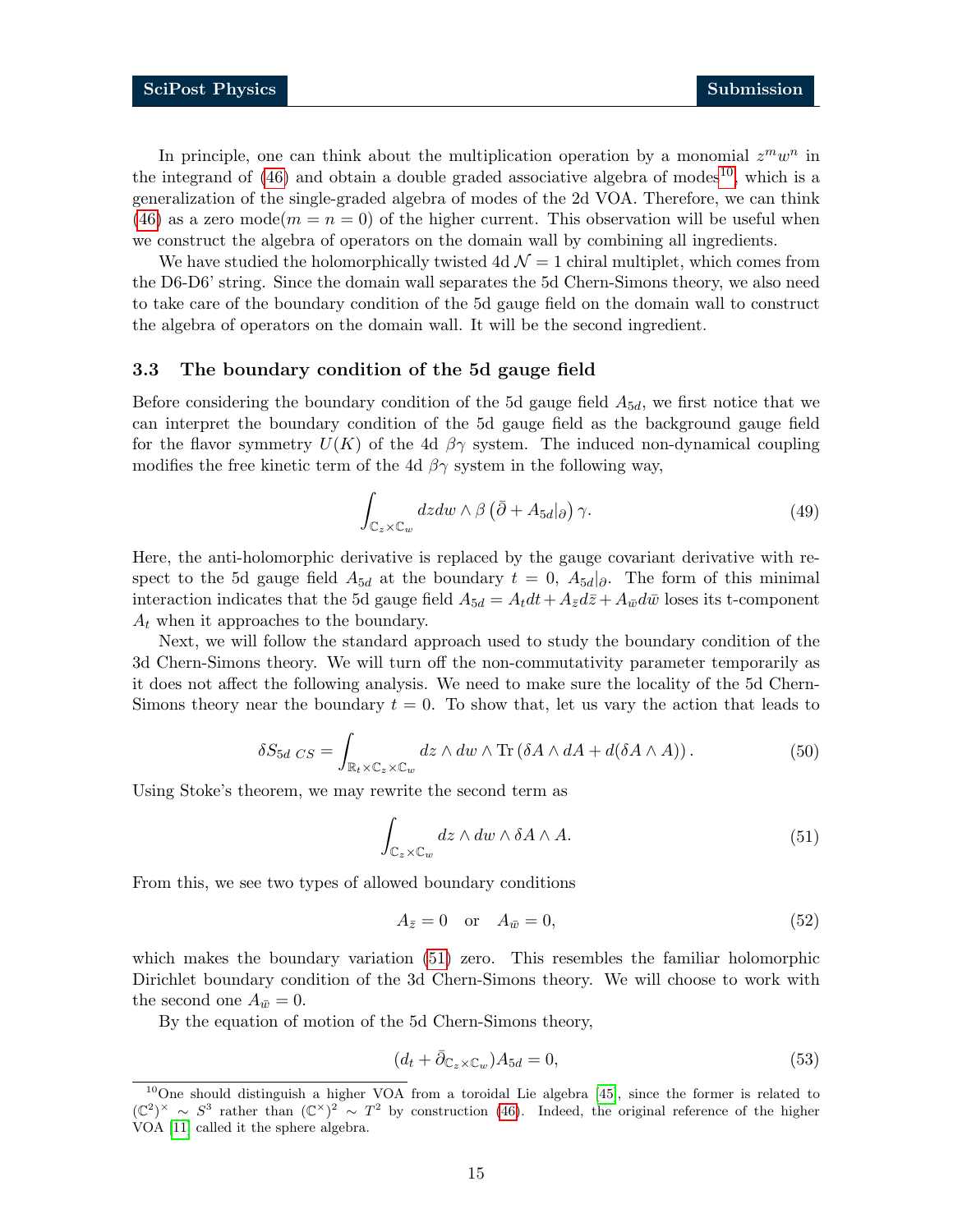and the boundary condition that we have just fixed, we conclude the boundary condition of the 5d gauge field at the domain wall is a holomorphic function in  $z$  and  $w$ , valued in Lie algebra  $\mathfrak{gl}_K$ :

$$
A_{5d}|\partial = A_{\bar{z}}(z,m) \in \mathbb{C}[z,w] \otimes \mathfrak{gl}_K.
$$
\n(54)

#### <span id="page-15-0"></span>3.4 Physical observables on the domain wall

So far, we have collected the ingredients that live at the domain wall in the 5d Chern-Simons theory. Those are the holomorphic twist of 4d  $\mathcal{N} = 1$  chiral multiplet and the boundary condition of the 5d Chern-Simons theory. We will combine those degrees of freedom and construct the gauge invariant physical operators living on the domain wall. The relevant gauge symmetry is  $U(N)$ , where N is the number of D6' branes. On the other hand, we treat  $U(K)$  as a flavor symmetry<sup>[11](#page-15-1)</sup>, where K is the number of D6 branes.

We have already seen a candidate for the gauge invariant algebra of operators in §[3.2](#page-11-0)

$$
C[1] = \int_{S_0^3(z,w)} dz \wedge dw \wedge J^{(1)}.
$$
 (55)

<span id="page-15-3"></span>We will shortly clarify the notation for the LHS of [\(55\)](#page-15-2). Restoring all indices of the precurrent J, we have

<span id="page-15-2"></span>
$$
J_j^i = \bar{\phi}_a^i \psi_{+j}^{\ a},\tag{56}
$$

where a is the  $U(N)$  gauge symmetry and i, j are the  $U(K)$  flavor symmetry index. As we have remarked in §[3.2,](#page-11-0) we can multiply a holomorphic function to the integrand of [\(55\)](#page-15-2), the result is again well-defined. Now, recall from §[3.3](#page-14-0) that the boundary condition of the 5d gauge field is precisely a holomorphic function in z and w, valued in the Lie algebra  $\mathfrak{gl}_K$ . Therefore, we can combine [\(55\)](#page-15-2) and

$$
A_{5d}|\partial \in \mathbb{C}[z,w] \otimes \mathfrak{gl}_K \tag{57}
$$

to form a generating set of the algebra of operators on the domain wall.

<span id="page-15-5"></span>Consequently, we propose that the generators of the algebra of operators on the domain wall are

$$
\mathcal{C}[z^m w^n T^A] = \int_{S_0^3(z,w)} dz dw \ z^m w^n T^A \ J^{(1)}.
$$
 (58)

m, n are non-negative integers and  $T^A \in \mathfrak{gl}_K$ , where  $A \in \{1, ..., K^2\}$ . A few remarks are in order.

First, if there is a 4d gauge field localized at the domain wall, we need to introduce b, c ghosts that would modify the precurrent J and the higher current  $J^{(1)}$ , as well. However, the gauge field is a 7d field that lives in the 7d worldvolume of the N D6' branes. Unless we compactify the three transverse directions normal to the domain wall, this can not be treated as the 4d gauge field. Hence, we do not have to introduce the ghosts for the 7d gauge field. Moreover, we do not introduce ghosts for constant gauge transformations. Therefore, all we need to do is to take a trace in  $\mathfrak{gl}_N$ , which we have already done in [\(56\)](#page-15-3).<sup>[12](#page-15-4)</sup> Second, notice that

<span id="page-15-1"></span><sup>&</sup>lt;sup>11</sup>Since both D6 and D6' branes are non-compact, one may think both  $U(N)$  and  $U(K)$  groups to be nondynamical. However, D6 is related to the bulk dynamics and D6' is related to the boundary dynamics. Since we are now studying the boundary dynamics on D6', we may treat D6 heavy and only freeze the associated gauge field. [\[15,](#page-29-2) [39\]](#page-30-15) also discussed such an assignment of the flavor and gauge symmetry in an analogous intersecting D4-D6 brane system.

<span id="page-15-4"></span><sup>&</sup>lt;sup>12</sup>We are thankful to Kevin Costello, who patiently explained the relevant part of his paper [\[15\]](#page-29-2).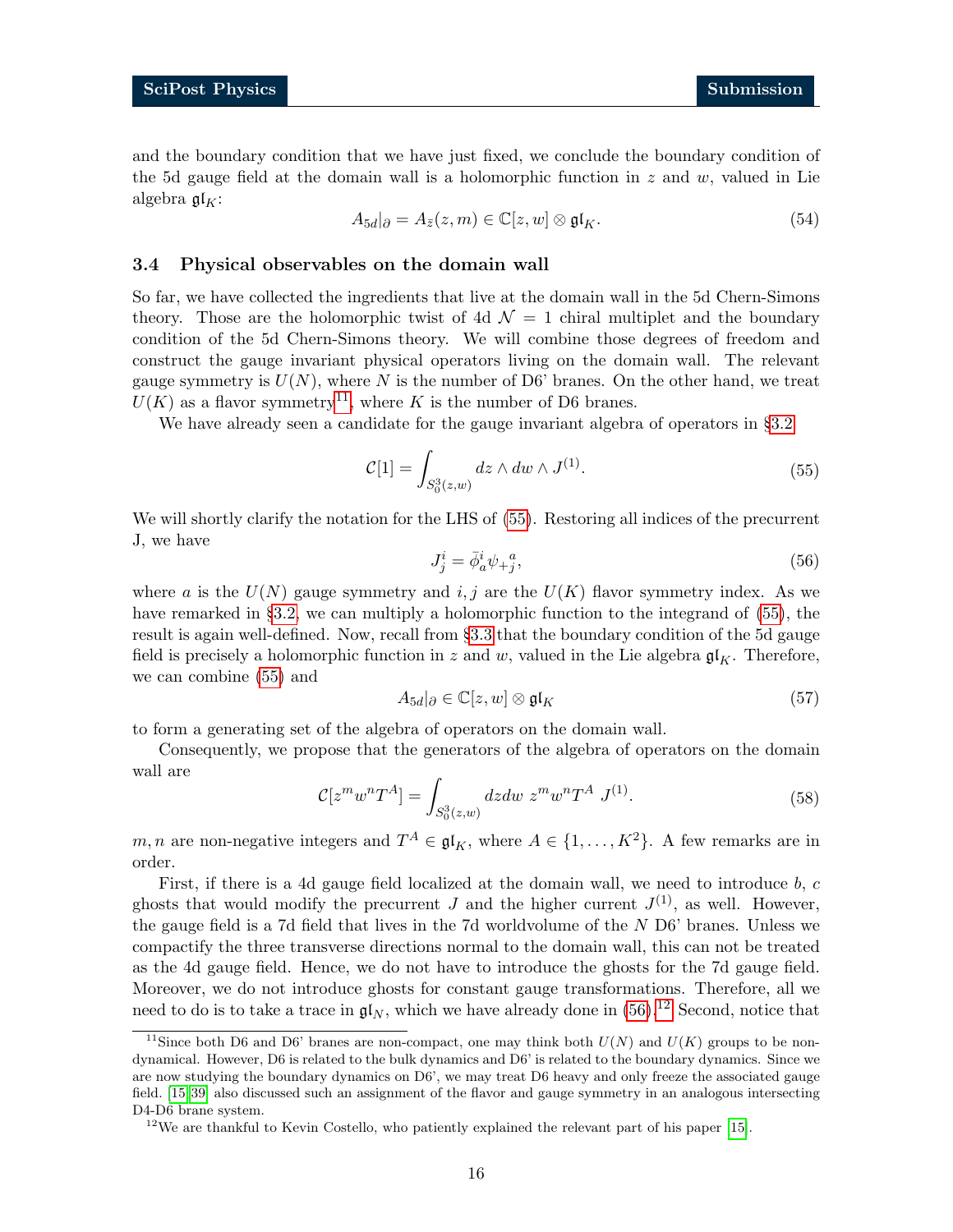[\(58\)](#page-15-5) is not a secondary product, defined in [\(30\)](#page-10-2), between  $\mathcal{C}[1]$  and  $A_{5d}$ . Even though the secondary product involves a second-type operator, the result of the product is a first-type operator, which is not expected to generate a nontrivial algebra. We will see why such an operator does not form a nontrivial algebra in §[4.](#page-17-0)

This generator is a four-dimensional version of the two-dimensional observable considered in Proposition 15.3.1 of  $[15]$ , which discussed the twisted holography of N M5 branes,

<span id="page-16-1"></span>
$$
\mathcal{C}_{2d} \left[ A_{5d} |_{\mathbb{C}_z} = z^m \partial_z^n T^A \right] = \int_{S_0^1(z)} dz \ z^m \partial_z^n T^A \ J. \tag{59}
$$

In this case, the stack of M5 branes forms a surface defect supported on  $\mathbb{C}_z$  in the 5d CS theory.  $A_{5d}|_{\mathbb{C}_z}$  is a  $\bar{z}$  component of the 5d gauge field on  $\mathbb{C}_z$ . J is a fermion bilinear  $\psi\bar{\psi}$  and it is a local operator, which does not involve any descent. The pair of fermions is a quantization of D6-D4 strings. The D4 branes, which are avatars of the M5 branes in type IIA frame, intersect with the D6 branes along  $\mathbb{C}_z$ . The author of [\[15\]](#page-29-2) proved the isomorphism between the algebra of operators on N D4 branes, generated by [\(59\)](#page-16-1), and the  $W_{K+\infty}$  algebra in the large N limit. Note that we may also write w in [\(58\)](#page-15-5) as  $\partial_z$ , due to the non-commutative background on  $\mathbb{C}_z \times \mathbb{C}_w$ , which induces a non-trivial commutator between z and w

$$
[z, w] = \epsilon_2 \quad \text{or} \quad [z, \partial_z] = \epsilon_2. \tag{60}
$$

#### <span id="page-16-0"></span>3.5 5d/4d system and anomaly cancellation

Before we close the section, we would like to point out a subtle modification of the 5d Chern-Simons theory on one side of the domain wall compared to another side of the wall, due to the anomaly coming from the domain wall. After the modification, the 5d/4d system is anomaly-free. Although we have treated the  $U(K)$  gauge field as a background field when we studied the boundary dynamics, we still need to cancel the  $U(K)$  gauge anomaly for the bulk 5d  $U(K)$  gauge theory to make sense.

The Lagrangian of the 5d-4d coupled system is

$$
\int_{\{0\}\times\mathbb{C}_z\times\mathbb{C}_w} \beta \bar{\partial}_A \gamma + \frac{1}{\epsilon_1} \int_{\mathbb{R}_t\times\mathbb{C}_z\times\mathbb{C}_w} dzdw \text{Tr}\left( AdA + \frac{2}{3}A^3 + 2\epsilon_2 A\{A, A\} \right) + \dots \tag{61}
$$

Recall that in the presence of the gauge field A, the partition function of the  $\beta\gamma$  system is a local section of a determinant line bundle  $\mathcal{L}_{\text{det}}$  on the moduli space of connections of the base manifold (here is  $\mathbb{C}_{zw}^2$ ). In order to quantize A, we need to have a well-defined partition function in the first place and the local anomaly is the curvature of the determinant line bundle  $F_{\text{det}}$ , which is determined by the following formula [\[46,](#page-31-1) Theorem 10.35]

$$
\int_{D} F_{\det} = n \int_{\mathbb{C}_z \times \mathbb{C}_w \times D} \text{Tr}(F_A^3),\tag{62}
$$

where  $D$  is an arbitrary 2 dimensional region in the moduli of connections,  $n$  is some constant independent of D, and  $F_A = dA + A \wedge A$  is the curvature form of A. To trivialize  $\mathcal{L}_{\text{det}}$ , we start from the partition function at  $A = 0$ , find a path L connecting 0 and A, and define the partition function at A to be the parallel transport of  $Z_{A=0}$  along L. If we perturb L to L' connecting 0 and A, then the difference between parallel transports along L and L' is  $\int_D F_{\rm det}$ , where  $D$  is a disk bounded by  $L$  and  $L'$ . Using Stokes formula, we can write it as

$$
n\int_{L\times\mathbb{C}_z\times\mathbb{C}_w} \text{CS}_{5d}(A) - n\int_{L'\times\mathbb{C}_z\times\mathbb{C}_w} \text{CS}_{5d}(A),\tag{63}
$$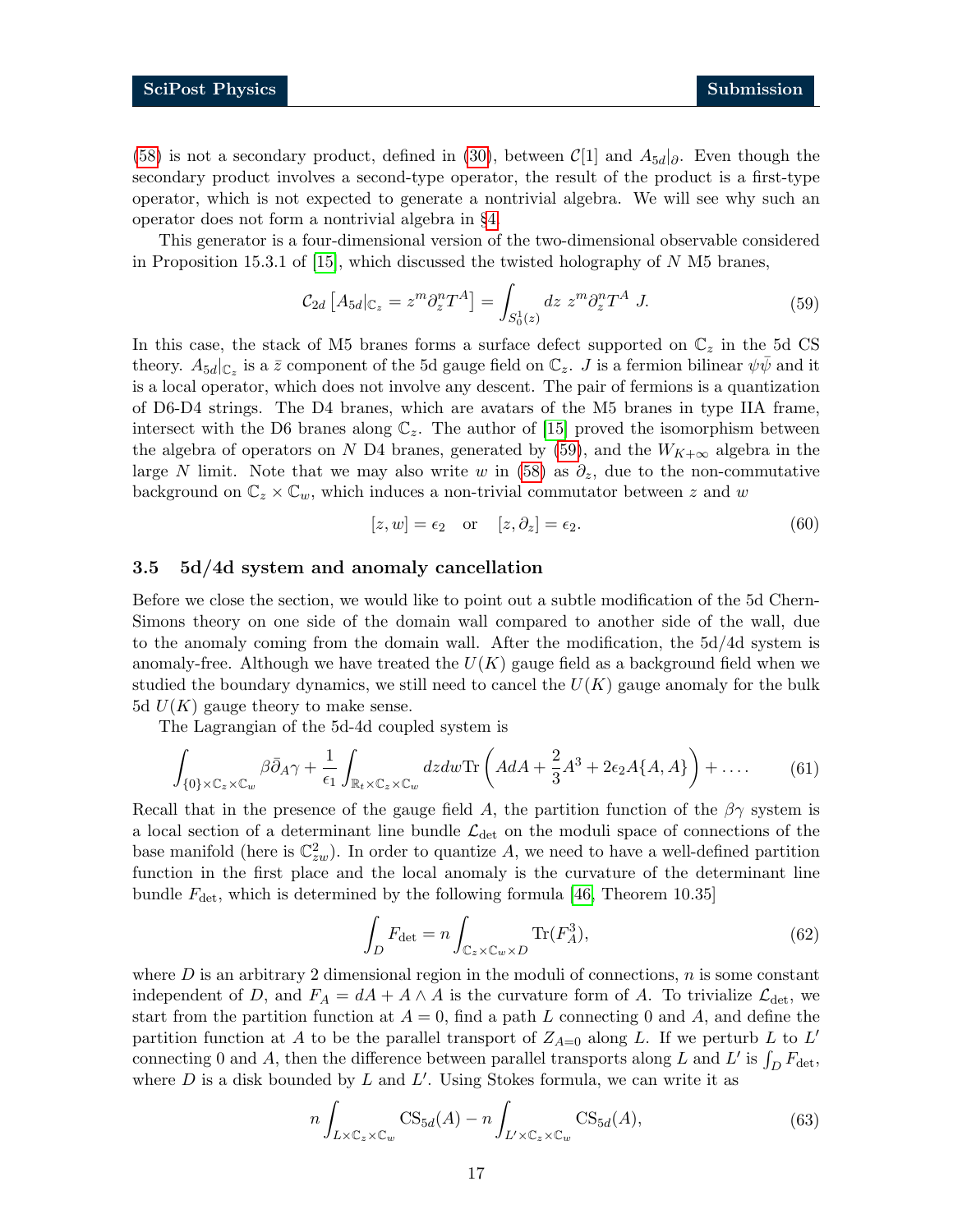where  $CS_{5d}(A)$  is the ordinary 5d Chern-Simons form

$$
CS_{5d}(A) = \text{Tr}\left(A \wedge dA \wedge dA + \frac{3}{2}A^3 \wedge dA + \frac{3}{5}A^5\right). \tag{64}
$$

Since A only has anti-holomorphic components along  $\mathbb{C}_z \times \mathbb{C}_w$ , we can rewrite  $A \wedge dA \wedge dA$ as  $A \wedge \partial A \wedge \partial A$ , and all other parts of  $CS_{5d}(A)$  vanish, and we see that the action functional

$$
\int_{\{0\}\times\mathbb{C}_z\times\mathbb{C}_w} \beta \bar{\partial}_A \gamma - n \int_{\mathbb{R}_{t\geq 0}\times\mathbb{C}_z\times\mathbb{C}_w} \text{Tr}\left(A \wedge \partial A \wedge \partial A\right) \tag{65}
$$

is free of gauge anomaly, where we put the boundary condition that  $A \to 0$  when  $t \to \infty$ .

On the other hand, separating out the 5d holomorphic Chern-Simons action into two domains, we get

$$
\int_{\{0\}\times\mathbb{C}_z\times\mathbb{C}_w} \beta \bar{\partial}\gamma + \frac{1}{\epsilon_1} \int_{\mathbb{R}_t^+\times\mathbb{C}_z\times\mathbb{C}_w} dzdw \text{Tr}\left( AdA + \frac{2}{3}A^3 + 2\epsilon_2 A\{A, A\} \right) + \frac{1}{\epsilon_1} \int_{\mathbb{R}_t^+\times\mathbb{C}_z\times\mathbb{C}_w} dzdw \text{Tr}\left( AdA + \frac{2}{3}A^3 + 2\epsilon_2' A\{A, A\} \right),
$$
 (66)

which can be rewritten as

$$
\frac{1}{\epsilon_1} \int_{\mathbb{R}_t \times \mathbb{C}_z \times \mathbb{C}_w} dzdw \text{Tr}\left( AdA + \frac{2}{3}A^3 + 2\epsilon_2 A\{A, A\} \right) + \int_{\{0\} \times \mathbb{C}_z \times \mathbb{C}_w} \beta \bar{\partial}_A \gamma \n- \frac{\epsilon_2' - \epsilon_2}{\epsilon_1} \int_{\mathbb{R}_t^+ \times \mathbb{C}_z \times \mathbb{C}_w} \text{Tr}\left( A \wedge \partial A \wedge \partial A \right).
$$
\n(67)

Therefore, we can cancel the anomaly of the domain wall by imposing the non-commutativity parameter  $\epsilon_2$  on the one side of the wall jumps to a different non-commutativity parameter  $\epsilon_2'$  on the other side of the wall:

$$
\epsilon_2' = \epsilon_2 + n\epsilon_1. \tag{68}
$$

Note that  $n \sim N$  up to a proportionality constant since the source of the anomaly, which we have just canceled, is the fermions in the N 4d  $\mathcal{N}=1$  chiral multiplets.

# <span id="page-17-0"></span>4 Algebra of operators on the domain wall

In this section, we will compute the commutation relation of two generic elements of the algebra of physical operators on the domain wall. In §[4.1,](#page-18-0) we prove that the algebra is a deformation of the universal enveloping algebra of  $\text{Diff}_{\epsilon_2}\mathbb{C}\otimes\mathfrak{gl}_K$ . For a concise presentation, we simply summarize the idea here. The reader, who is interested in the detail of the calculation, may refer to Appendix [B.](#page-25-0) The computation is only valid in a careful large N limit and this is implicitly assumed in §[4.1.](#page-18-0) We explain how we took the large N limit in some detail in §[4.2.](#page-20-0) Finally, we conjecture the universal enveloping algebra that we discovered is the classical part of its unique deformation  $U_{\epsilon_1}(\text{Diff}_{\epsilon_2}\mathbb{C}\otimes\mathfrak{gl}_K)$ , which coincides with the tree-level part of the bulk algebra in §[4.3,](#page-21-0)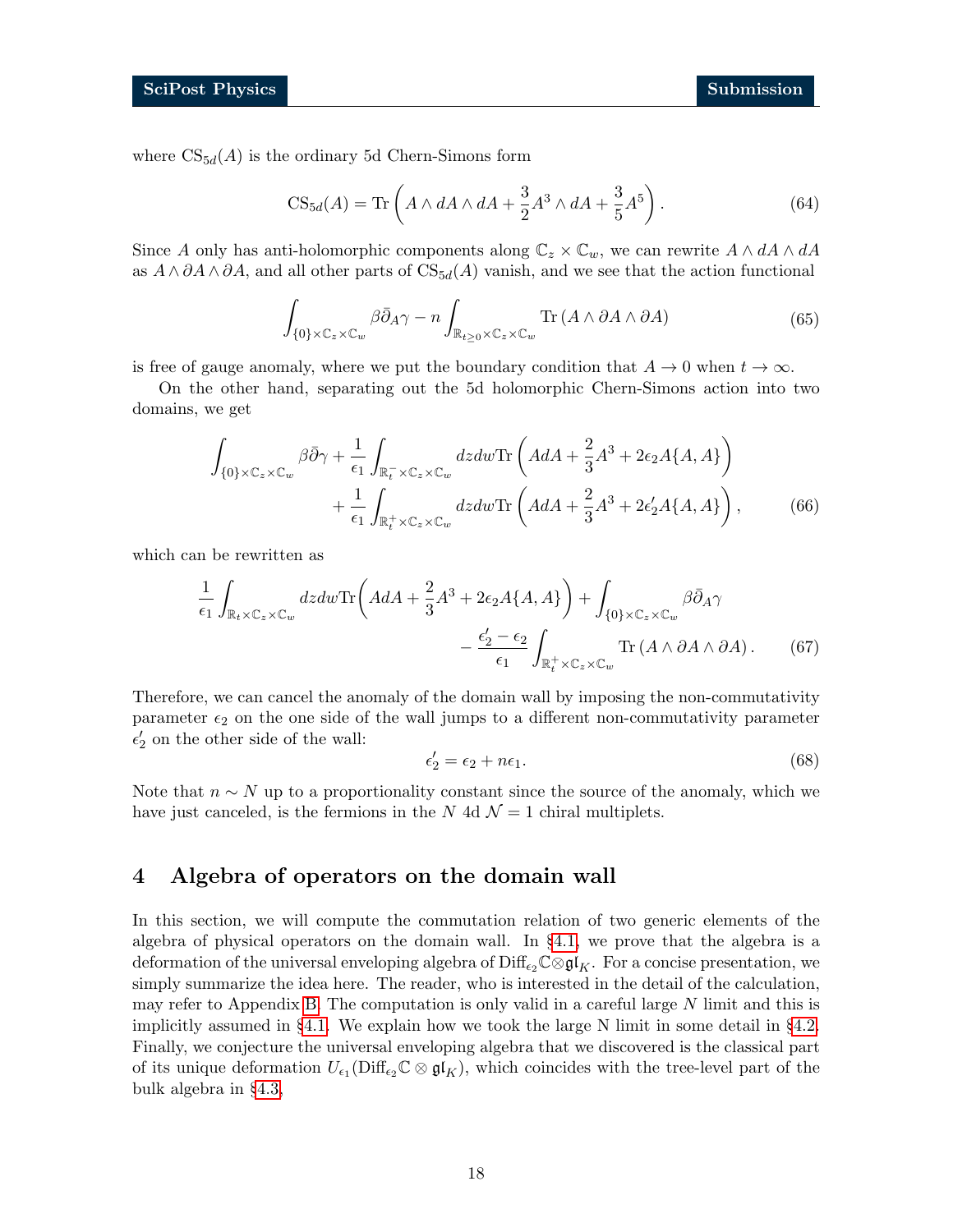#### <span id="page-18-0"></span>4.1 The commutation relation

Now, we can compute the commutator of the physical observables. We will prove that the mode algebra is the universal enveloping algebra of  $U(\text{Diff}_{\epsilon_2}\mathbb{C}\otimes\mathfrak{gl}_K)$ . Consider

$$
\left[\mathcal{C}(z^m w^n T^A), \mathcal{C}(z^r w^s T^B)\right] = \left[\int_{S_0^3(z_1, w_1)} dz_1 dw_1 J_1^{(1)}\left(z_1^m w_1^n T^A\right), \int_{S_0^3(z_2, w_2)} dz_2 dw_2 J_2^{(1)}\left(z_2^r w_2^s T^B\right)\right].
$$
 (69)

We can compute the commutator<sup>[13](#page-18-1)</sup> by contracting pairs of free fields that give nonzero values. The nonzero propagators that appear in the computation are

<span id="page-18-6"></span><span id="page-18-4"></span>
$$
\langle \partial \phi \overline{\phi} \rangle, \quad \langle \psi_+ \overline{\psi}_+ \rangle, \quad \langle \psi_+ \overline{\psi}_- \rangle. \tag{70}
$$

There are two sorts of terms in the RHS: terms from a single contraction and terms from double contractions. As shown in detail in the first part of Appendix [B,](#page-25-0) the single contracted terms reorganize into

<span id="page-18-3"></span>
$$
\mathcal{C}\left([z^m w^n T_A, z^r w^s T_B]\right),\tag{71}
$$

where we used the  $S<sup>3</sup>$  residue integral in the computation

$$
\int_{S^3_{z_0,w_0}(z_1,w_1)} \omega_{BM}(z_1-z_0,w_1-w_0) f(z_1,w_1) = f(z_0,w_0). \tag{72}
$$

A few remarks follow. One may wonder why there is no gauge coupling  $g$  dependence<sup>[14](#page-18-2)</sup> in [\(71\)](#page-18-3), since there can be gauge boson loop corrections to the propagators [\(70\)](#page-18-4) that we use in the computation. The reason that we do not see such corrections is that the Yang-Mills terms that provide the gauge coupling are Q-exact<sup>[15](#page-18-5)</sup> in our set-up. Therefore, all g-dependence is Q-exact.

To compute the double contraction, it is useful to rewrite the integral contour, appealing to the usual 2d CFT  $S^1$  contour rearrangement used in the computation of mode algebra in the affine Kac-Moody VOA. We perform the following change of  $S<sup>3</sup>$  contours

$$
\[S_{z_0}^3(z_1)\] [S_{z_0}^3(z_2)] - [S_{z_0}^3(z_2)][S_{z_0}^3(z_3)] = [S_{z_0}^3(z_2)][S_{z_2}^3(z_1)].
$$
\n(73)

<span id="page-18-1"></span><sup>&</sup>lt;sup>13</sup>Note that the product used in the above commutator is not a secondary product, since the one we are discussing is the product between two descent operators.

<span id="page-18-5"></span><span id="page-18-2"></span> $^{14}\mathrm{We}$  are thankful to Christopher Beem and Kevin Costello for discussion on this point.

<sup>&</sup>lt;sup>15</sup>Here, the relevant  $Q$  is the supercharge that defines the topological holomorphic sector of the 7d SYM on the worldvolume of the N D6' branes.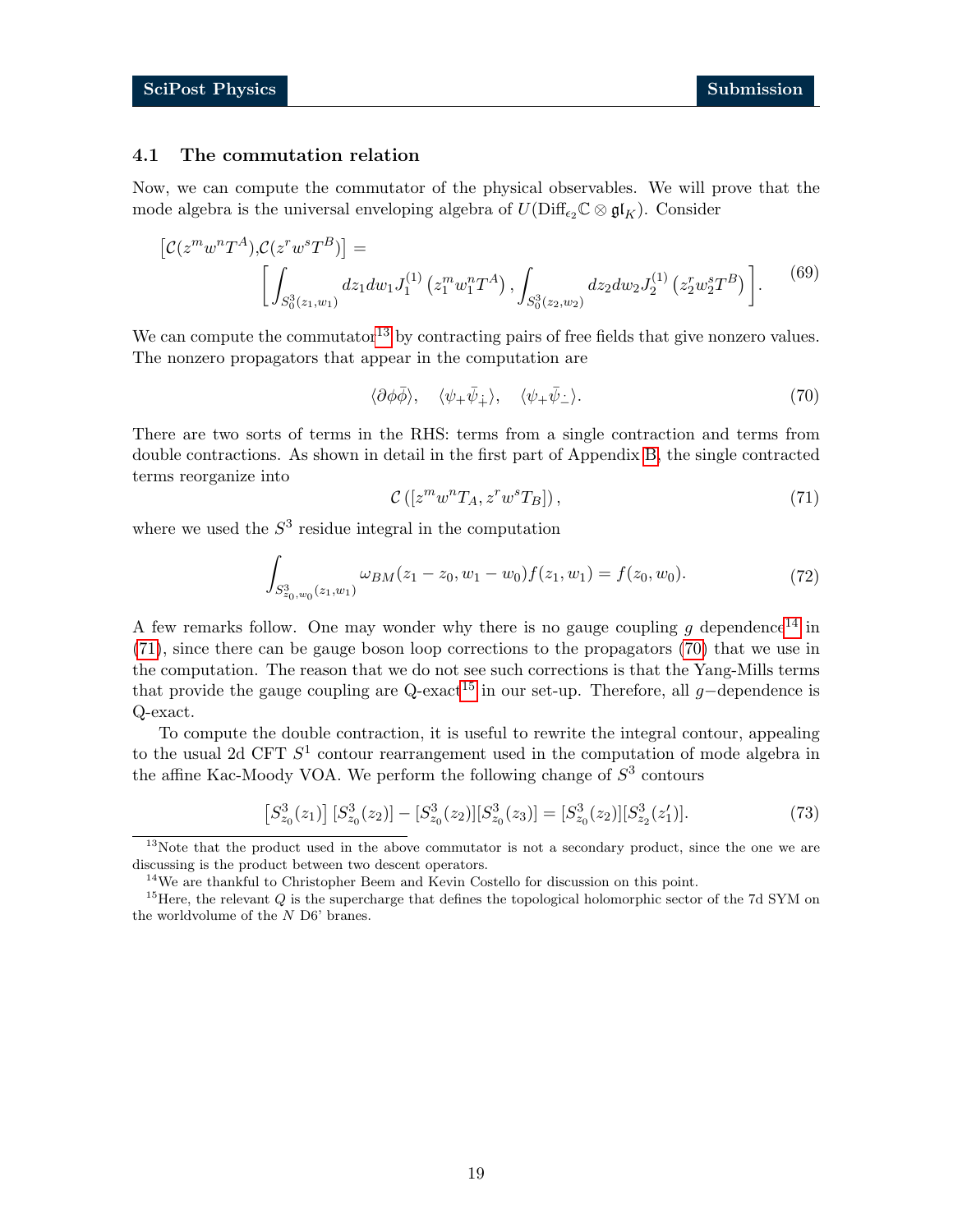<span id="page-19-1"></span>(74)



Figure 3: The  $S^3$  contour rearrangement.  $S^3(z_i)$  is a 3-sphere embedded in  $\mathbb{C}_z \times \mathbb{C}_w$  and parametrized by  $z_i$  and  $w_i$ .

Using this contour and performing the double contractions in [\(69\)](#page-18-6), we end up with

$$
\int_{S_0^3(z_2,w_2)} \int_{S_{z_2,w_2}^3(z_1,w_1)} \omega_{BM}(z_1-z_2,w_1-w_2) (\bar{w}_{12} d\bar{z}_2 - \bar{z}_{12} d\bar{w}_2) z_1^m w_1^n z_2^r w_2^s \text{ tr } T^A T^B
$$
\n
$$
= \int_{S_0^3(z_2)} (0) z_2^{m+r} w_2^{n+s} \text{ tr } T^A T^B
$$
\n
$$
= 0.
$$

We wrote down the details of the double contractions in the second part of Appendix [B.](#page-25-0) Therefore, we get

<span id="page-19-0"></span>
$$
[\mathcal{C}(z^m w^n T^A), \mathcal{C}(z^r w^s T^B)] = \mathcal{C}([z^m w^n T^A, z^r w^s T^B]),\tag{75}
$$

where the commutator in the argument of  $\mathcal{C}(\bullet)$  in the RHS is that of  $\mathfrak{gl}_K \otimes \mathrm{Diff}_{\epsilon_2}\mathbb{C}$ . From this, we see that the domain wall algebra of operators satisfies the commutation relations of the algebra  $U(\mathfrak{gl}_K \otimes \mathrm{Diff}_{\epsilon_2}\mathbb{C}).$ 

We make a remark that  $U(\mathfrak{gl}_K \otimes \mathrm{Diff}_{\epsilon_2}\mathbb{C})$  is an  $\epsilon_2$ −deformation of the usual double current algebra  $U(\mathfrak{gl}_K \otimes \mathbb{C}[z,w])$  and  $\mathfrak{gl}_K \otimes \mathbb{C}[z,w]$  is the *0-th cohomology* of the differential graded Lie algebra  $A_2^{\bullet} \otimes \mathfrak{gl}_K$ . Here,  $A_2^{\bullet}$  is the differential graded Lie algebra  $Rj_*(\mathcal{O}_{\mathbb{C}^2\setminus\{0\}})$ , where  $j: \mathbb{C}^2 \setminus \{0\} \to \mathbb{C}^2$  is the natural open embedding and  $Rj_*$  is the derived pushforward(see Definition 2.3 of [\[11\]](#page-28-9)).  $A_2^{\bullet} \otimes \mathfrak{gl}_K$  admits a natural central extension as  $L_{\infty}$  algebra:

$$
\mathbb{C} \to \widetilde{\mathfrak{gl}}_K^{\bullet} \to A_2^{\bullet} \otimes \mathfrak{gl}_K. \tag{76}
$$

This central extension is given by a 3-cocycle  $\theta$  [\[12\]](#page-28-10) defined as

$$
\theta: (A_2^{\bullet} \otimes \mathfrak{gl}_K)^{\otimes 3} \to \mathbb{C}
$$
  
\n
$$
a_0 \otimes a_1 \otimes a_2 \mapsto \int_{S^3} \text{Tr}(a_0 \wedge \partial a_1 \wedge \partial a_2), \tag{77}
$$

where  $S^3$  is a 3-sphere surrounding the origin  $\{0\}$ . Note that different from 2d, this central extension does not appear in the basic commutation relation.

The  $L_{\infty}$  algebra  $\widehat{\mathfrak{gl}}_K$  is considered as a 4d generalization of the 2d affine Kac-Moody algebra. Note that if we deform the usual commutative product structure on  $\mathbb{C}^2$  to the Moyal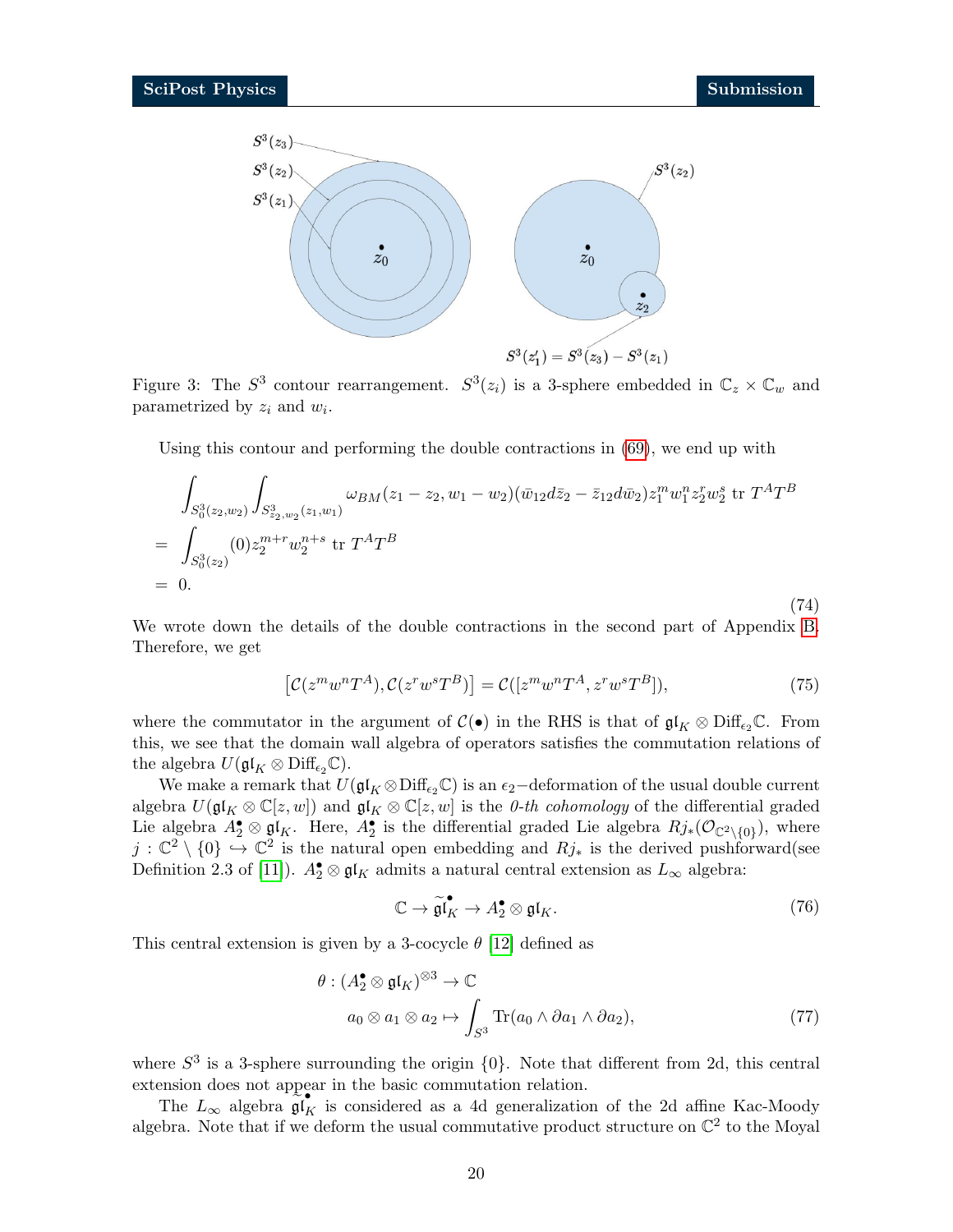product  $\star_{\epsilon_2}$ , then  $A_2^{\bullet} \otimes \mathfrak{gl}_K$  deforms to  $A_{2,\epsilon_2}^{\bullet} \otimes \mathfrak{gl}_K$ , and the 3-cocycle  $\theta$  deforms to

$$
\theta_{\epsilon_2}(a_0 \otimes a_1 \otimes a_2) = \int_{S^3} \text{Tr}(a_0 \wedge_{\epsilon_2} \partial a_1 \wedge_{\epsilon_2} \partial a_2).
$$
 (78)

Thus, in this way, we get a deformed 4d Kac-Moody algebra  $\widetilde{\mathfrak{gl}}_F^{\bullet}$  $K_{,\epsilon_2}$ , whose zeroth cohomology is  $\mathbb{C} \oplus (\mathfrak{gl}_K \otimes \mathrm{Diff}_{\epsilon_2}\mathbb{C}).$ 

Before closing this subsection, we would like to point out that Johansen derived the 2d W−algebra, using second-type operators in 4d  $\mathcal{N}=1$  holomorphic field theory on  $\mathcal{M}_{4}^{H}$  =  $\Sigma_z \times \mathbb{C}_w^{\times}$  in [\[9\]](#page-28-11). Here  $\Sigma_z$  is a Riemann surface parametrized by z and  $\mathbb{C}_w^{\times}$  is a punctured complex plane parametrized by  $w$ . The second-type operator that Johansen used is "2-dimensional", different from our "3-dimensional" second-type operator, as he integrated the first descent operator over the Riemann surface  $\Sigma_z$  by wedging it with a holomorphic top form dz of  $\Sigma_z$ :

$$
\int_{\Sigma_z \times \{w\}} dz \wedge \mathbf{Q} \mathcal{O}.\tag{79}
$$

Since this operator is a point on  $\mathbb{C}_w^{\times}$  and "wraps"  $\Sigma_z$ , when two such operators approach in  $\mathbb{C}_w^{\times}$ , we can expect the meromorphic structure in the OPE. By effectively<sup>[16](#page-20-1)</sup> reducing the spacetime dimension to 2d via the second-type operator, Johansen avoided Hartog's theorem in 4d.

We can see a hint of the 2d  $W_{K+\infty}$  algebra from a bare form of our universal enveloping algebra. Taking  $\mathcal{M}_4^H = \Sigma \times \mathbb{C}^\times = \mathbb{C} \times \mathbb{C}^\times$ , and inserting it into our universal enveloping algebra  $U(\mathfrak{gl}_K \otimes \mathcal{O}_{\epsilon_2}(\mathcal{M}_4^T))$ , we obtain  $U(\mathfrak{gl}_K \otimes \mathbb{C}_{\epsilon_2}[z,w,w^{-1}])$ . Setting  $\epsilon_2 = 1$ , we almost get the universal enveloping algebra, which is one of the definition of the  $W_{K+\infty}$  algebra [\[15\]](#page-29-2). However, importantly, we do not reproduce the central extension of  $\mathcal{W}_{K+\infty}$  in this way, since our commutation relation lacks the central extension due to the vanishing double contraction. It would be interesting to clarify the relation between Johansen's algebra and our algebra.

#### <span id="page-20-0"></span>4.2 The large N limit

Trying to avoid potential confusion, we have not discussed the large  $N$  limit yet. Let us describe how to take the large N limit and explain the implicit assumption that we make in the previous subsection. We will mostly follow [\[15\]](#page-29-2), where the author explained how to take the large  $N$  limit of the algebra of operators living on  $N$  M5 branes. The difference is that we do not need supergroups to proceed.

Let us denote by  $Obs_{\epsilon_2}^{4d}(N)$  the algebra of gauge invariant operators on the domain wall coming from a stack of N D6' branes. For  $N' \geq N$ , there is a natural block diagonal embedding  $\mathfrak{gl}_N \hookrightarrow \mathfrak{gl}_{N'}$ , which gives rise to a map between algebras

$$
\rho_N^{N'}: Obs_{\epsilon_2}^{4d}(N') \to Obs_{\epsilon_2}^{4d}(N). \tag{80}
$$

It maps the generator  $C(z^rw^sT^A)$  to its restriction to  $\mathfrak{gl}_N$  fields. Note that  $\rho_N^{N'}$  is a homomorphism of algebras since the computation of commutation relations in the last section holds for all N.  $\rho_N^{N'}$  is also surjective as generators are mapped to generators. Therefore, we see that the map defined in the last section  $U(\text{Diff}_{\epsilon_2}\mathbb{C}\otimes\mathfrak{gl}_K) \to Obs_{\epsilon_2}^{4d}(N)$  is compatible with the

<span id="page-20-1"></span><sup>&</sup>lt;sup>16</sup>See also [\[47–](#page-31-2)[49\]](#page-31-3) for another example, where the meromorphic structure naturally arises in 4d  $\mathcal{N}=2$ superconformal field theory without relying on the second-type operators.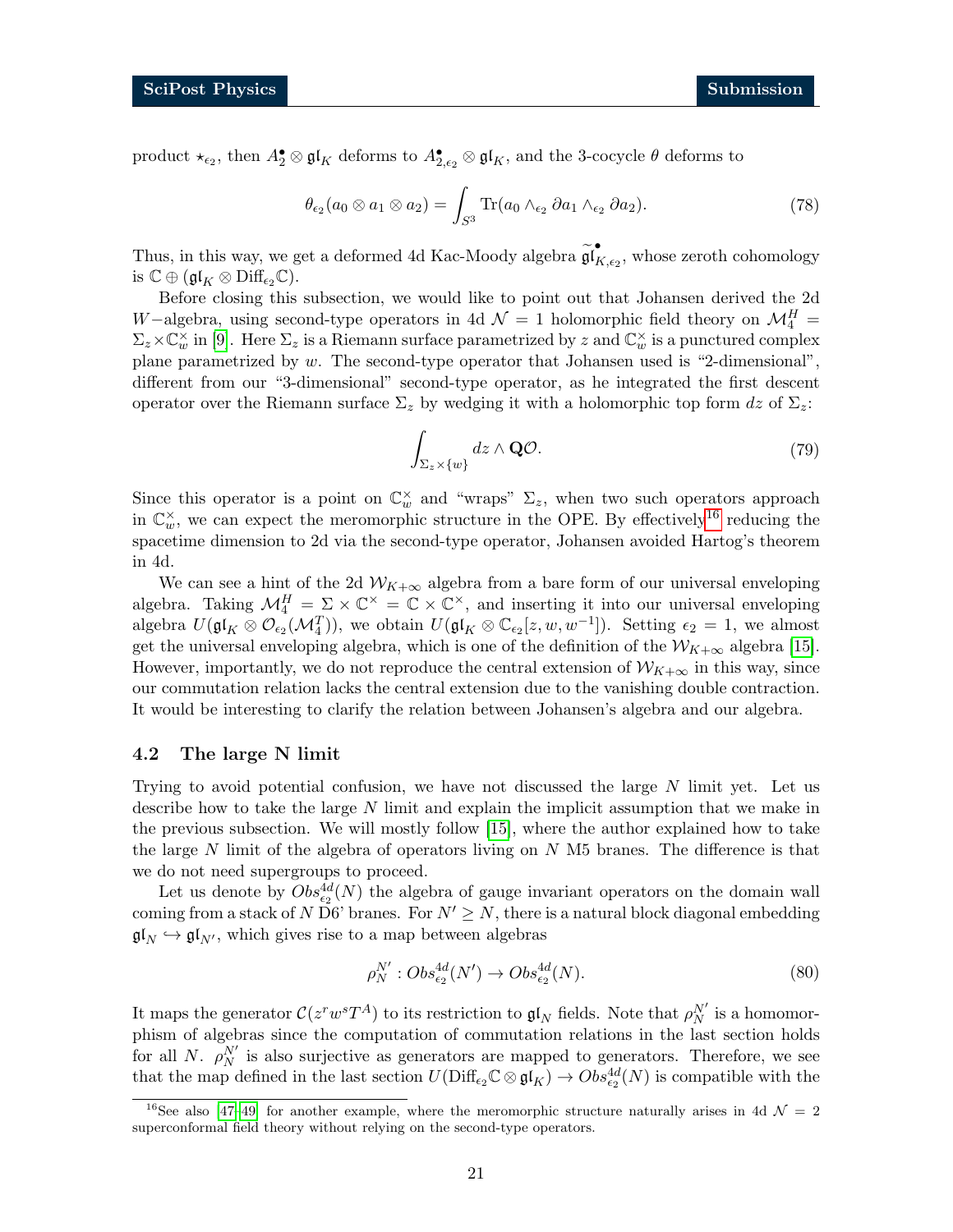transition map  $\rho_N^{N'}$ . The only relations are trace relations and by sending  $N \to \infty$  all trace relations are gone. Hence, the map  $U(\text{Diff}_{\epsilon_2}\mathbb{C}\otimes\mathfrak{gl}_K)\to Obs_{\epsilon_2}^{4d}(N)$  becomes an isomorphism in the large N limit.

#### <span id="page-21-0"></span>4.3 Conjecture

Let us discuss the implication of the result that we obtained. We proved that the algebra of operators living on the domain wall is the universal enveloping algebra of  $\text{Diff}_{\epsilon_2}\mathbb{C} \times \mathfrak{gl}_K$ . It is important to notice that this algebra has no  $\epsilon_1$  parameter. Classically, since both the 4d VOA and the boundary condition of the 5d gauge field that were used to construct the set of generators of the enveloping algebra do not depend on  $\epsilon_1$ , the resulting algebra constructed out of these ingredients should not depend on  $\epsilon_1$ . Still, there can be potential quantum corrections that depend on  $\epsilon_1$  at the level of both generators and relations, similar to the M5 brane example [\[15\]](#page-29-2). The quantum correction is reflected by changing the original structure constants of the algebra  $U(\text{Diff}_{\epsilon_2}\mathbb{C}\otimes \mathfrak{gl}_K)\mathbb{F}_{\epsilon_1}\mathbb{F}$  to a new one, i.e. this is a flat deformation of  $U(\text{Diff}_{\epsilon_2}\mathbb{C}\otimes\mathfrak{gl}_K)$  over the base ring  $\mathbb{C}[\![\epsilon_1]\!]$ . Let us denote this deformed algebra as  $U_{\epsilon_1}(\text{Diff}_{\epsilon_2}\mathbb{C}\otimes\mathfrak{gl}_K)$  $\mathfrak{gl}_K$ ). Then, what is this algebra?

It is in general a hard question to characterize a deformation of the universal enveloping algebra of a certain Lie algebra, but this particular case of interest was explicitly worked out in the  $N$  M2 brane twisted holography [\[16\]](#page-29-3). One important result of [16] is the uniqueness of the deformation of  $U(\text{Diff}_{\epsilon_2}\mathbb{C}\otimes \mathfrak{gl}_K)^{17}$  $U(\text{Diff}_{\epsilon_2}\mathbb{C}\otimes \mathfrak{gl}_K)^{17}$  $U(\text{Diff}_{\epsilon_2}\mathbb{C}\otimes \mathfrak{gl}_K)^{17}$ . Now, recall from §[2.1](#page-3-1) that  $Obs_{\epsilon_1,\epsilon_2}^{5d}$  CS the algebra of operators in the 5d Chern-Simons theory is Koszul dual of a deformation of  $U(\text{Diff}_{\epsilon_2}\mathbb{C}\otimes\mathfrak{gl}_K)$ . This leads us to conjecture that the quantum deformation of our classical result is Koszul dual to  $Obs_{\epsilon_1,\epsilon_2}^{5d}$  up to a coordinate change  $\epsilon_1 \to \epsilon_1 + f_2(\kappa)\epsilon_1^2 + f_3(\kappa)\epsilon_1^3 + \cdots$ , where  $f_i(\kappa) \in \mathbb{C}[\kappa]$ are polynomials of  $\kappa$ , establishing the conjectural twisted holography for the domain wall example.

Let us give more details about the unique deformation of the enveloping algebra. Even though the deformation of the algebra is uniquely fixed, we can not immediately deduce the algebraic relations of the deformed algebra. This algebra actually appeared in another example of twisted M-theory. In [\[16\]](#page-29-3), the author considered  $N$  M2 branes in the twisted M-theory background. Similar to our case, the twisted M-theory background localizes to the 5d Chern-Simons theory, whose algebra of operators is again  $Obs_{\epsilon_1,\epsilon_2}^{5d\;\;CS}$ . The worldvolume theory of the N M2 branes is the 3d  $\mathcal{N} = 4$  G =  $U(N)$  gauge theory with K fundamental hypermultiplets and an adjoint hypermultiplet with Rozansky-Witten twist and  $\Omega$ -deformation applied to two directions out of the 3d worldvolume. The author computed  $\mathcal{A}_{\epsilon_1,\epsilon_2}$  the algebra of operators on the N M2 branes and drew an isomorphism between  $\mathcal{A}_{\epsilon_1,\epsilon_2}$  and the Koszul dual algebra of  $Obs_{\epsilon_1,\epsilon_2}^{5d\;CS}$ . Hence, we can equally understand  $U_{\epsilon_1}(\text{Diff}_{\epsilon_2}\otimes \mathfrak{gl}_K)$  as  $\mathcal{A}_{\epsilon_1,\epsilon_2}$ . The generators and relations of this algebra can be found in [\[22,](#page-29-14) [23\]](#page-29-7).

The conjectural isomorphism between the quantum deformation of the algebra of operators on the domain wall  $U_{\epsilon_1}(\text{Diff}_{\epsilon_2}\mathbb{C}\otimes\mathfrak{gl}_K)$  and the Koszul dual of  $Obs_{\epsilon_1,\epsilon_2}^{5d\;CS}$  leads to the statement of the twisted holography of the domain wall in twisted M-theory. It is rather surprising that the domain wall algebra is related to the M2 brane algebra  $A_{\epsilon_1,\epsilon_2}$ , since there is no obvious structural similarity between the two quantum field theories on the M2 brane and the KK monopole intersection. It would be interesting to figure out a more clear physical reason.

<span id="page-21-1"></span><sup>&</sup>lt;sup>17</sup>More precisely, the deformation space of  $U(\text{Diff}_{\epsilon_2}\mathbb{C}\otimes\mathfrak{gl}_{K+R|R})$  for all R in a compatible way is isomorphic to  $\mathbb{C}[\kappa]$ , where  $\kappa$  is the central element  $1 \otimes \mathrm{Id}_{K+R|R}$ .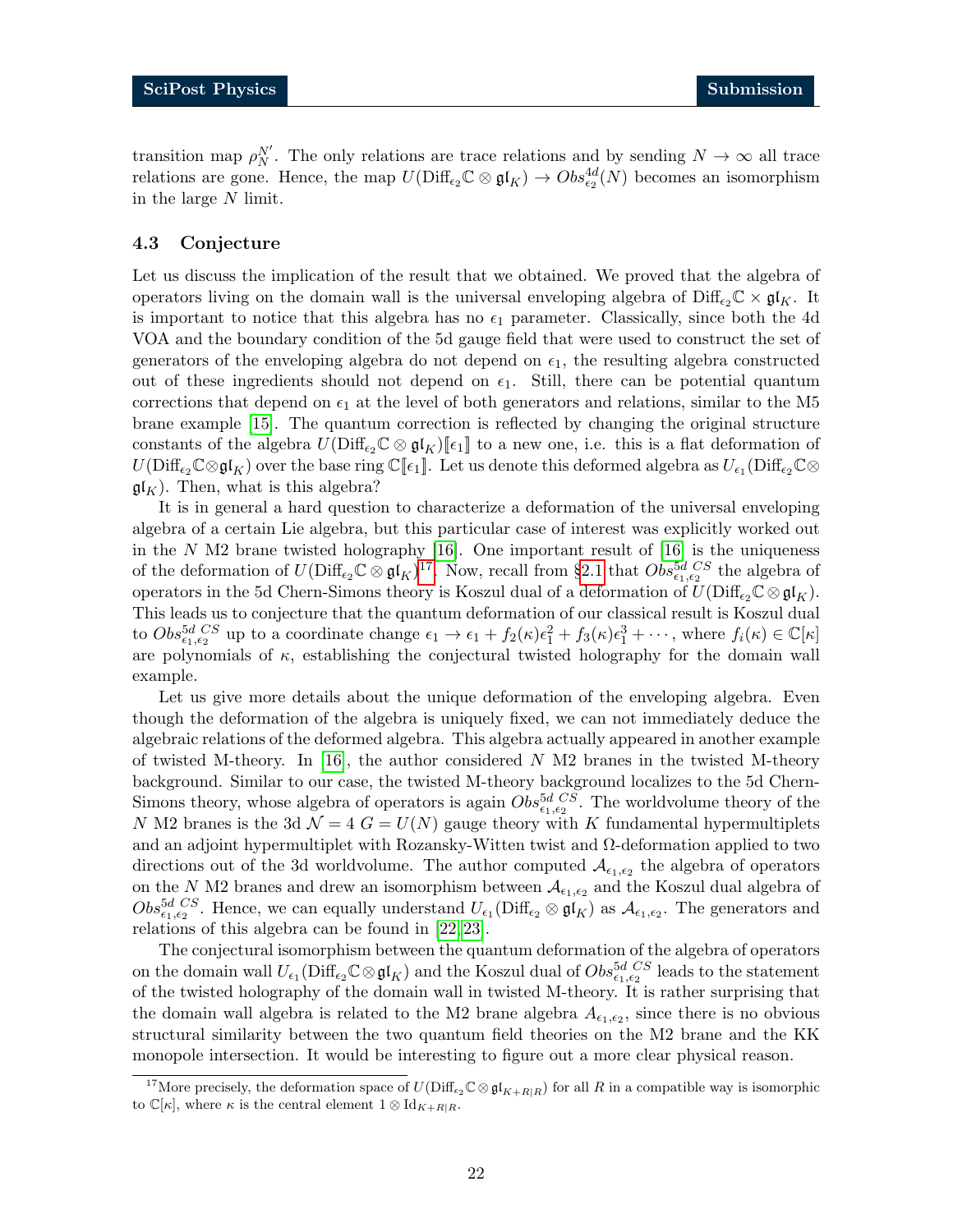### <span id="page-22-0"></span>5 Conclusion and open questions

In this paper, we study the last available BPS defect in the twisted M-theory, a domain wall-like defect, building on the already established line and surface-like defects in the literature. We identified the algebra of physical operators on the domain wall and establish the isomorphism from the boundary algebra to the bulk operator algebra, which is the algebra of operators of the 5d Chern-Simons theory. The higher vertex operator algebra, which is the algebraic structure under the holomorphically twisted 4d  $\mathcal{N} = 1$  theory, plays a key role in the derivation.

We engineered a domain wall-like defect in the 5d Chern-Simons theory by introducing a new KK monopole in the twisted M-theory. The new KK monopole along with the already existing Taub-NUT geometry forms a new  $G_2$ -holonomy 7-manifold, which is topologically twisted. In the type IIA frame, the singular  $G_2$ -holonomy manifold is mapped to an intersecting D6-D6' brane configuration. The D6-D6' strings are localized at the 4d intersection, where the holomorphic twist is applied. This intrinsic degree of freedom living on the wall is the 4d  $\mathcal{N} = 1$  bi-fundamental chiral multiplet. After passing to the Q-cohomology, specified by the holomorphic twist, one gets a higher version of the vertex operator algebra, which has a concise presentation as the 4d  $\beta\gamma$  system. The algebra of operators in the 4d  $\beta\gamma$  system is generated by the integrated higher current. Combining it with the boundary condition of the 5d gauge field on the domain wall, we form a set of generators of the physical operators living on the domain wall. We prove that this algebra is the universal enveloping algebra of  $\text{Diff}_{\epsilon_2}\mathbb{C}\otimes\mathfrak{gl}_K$  and conjecture an isomorphism with the Koszul dual of the bulk algebra using the uniqueness of deformation of  $U(\text{Diff}_{\epsilon_2}\mathbb{C}\otimes\mathfrak{gl}_K)$ .

We can summarize the operator algebras on M2, M5, and the new KK monopole in the twisted M-theory on  $\mathbb{R}_t \times \mathbb{C}_z \times \mathbb{C}_w \times \mathbb{C}_{\epsilon_1} \times \mathrm{TN}_K$  in the following table.

| BPS defect     | Field theory I              | Twist       | Field theory II         | Algebra                                                                                         |
|----------------|-----------------------------|-------------|-------------------------|-------------------------------------------------------------------------------------------------|
| M <sub>2</sub> | 3d $\mathcal{N}=4$ ADHM     | 3T          | 1d TQM                  | $U_{\epsilon_1}(\text{Diff}_{\epsilon_2}\mathbb{C}\otimes\mathfrak{gl}_K)$                      |
| M5             | 6d $\mathcal{N} = (2,0)$    | $4T$ , $2H$ | 2d fermions             | $U_{c=N}(\mathcal{O}_{\epsilon_2}(\mathbb{C}\times\mathbb{C}^{\times})\otimes \mathfrak{gl}_K)$ |
| KKM            | 4d $\mathcal{N} = 1$ chiral | 3T, 4H      | 4d $\beta\gamma$ system | $U_{\epsilon_1}(\text{Diff}_{\epsilon_2}\mathbb{C}\otimes\mathfrak{gl}_K)$                      |

Table 1: Summary of BPS defects, associated field theory, twists, protected subsectors of the field theory, and algebras. ADHM means the  $G = U(N)$  gauge theory with 1 adjoint hypermultiplet and K fundamental hypermultiplets. T and H stand for topological and holomorphic twists. Field theories I and II are the original theories of the relevant branes and their protected subsectors. TQM is an abbreviation of topological quantum mechanics.

There is a notable difference between the last example and the first two examples. Although the first two examples have an algebra of operators constructed solely from the firsttype operators, in other words, local operators in the Q-cohomology, the algebra of operators of the last example involves the second-type operators, in other words, Q−descendant operators. This difference stems from the fact that we can only find a nontrivial algebraic structure in the derived setting in the complex dimension  $d \geq 2$ , which enables us to avoid Hartog's theorem about holomorphic functions.

On the other hand, there is a similarity shared by all three examples: the effective codimension of the elements of algebras is one. Let us explain more about what we meant by the effective codimension. First, in 1d TQM we easily see that the codimension of a local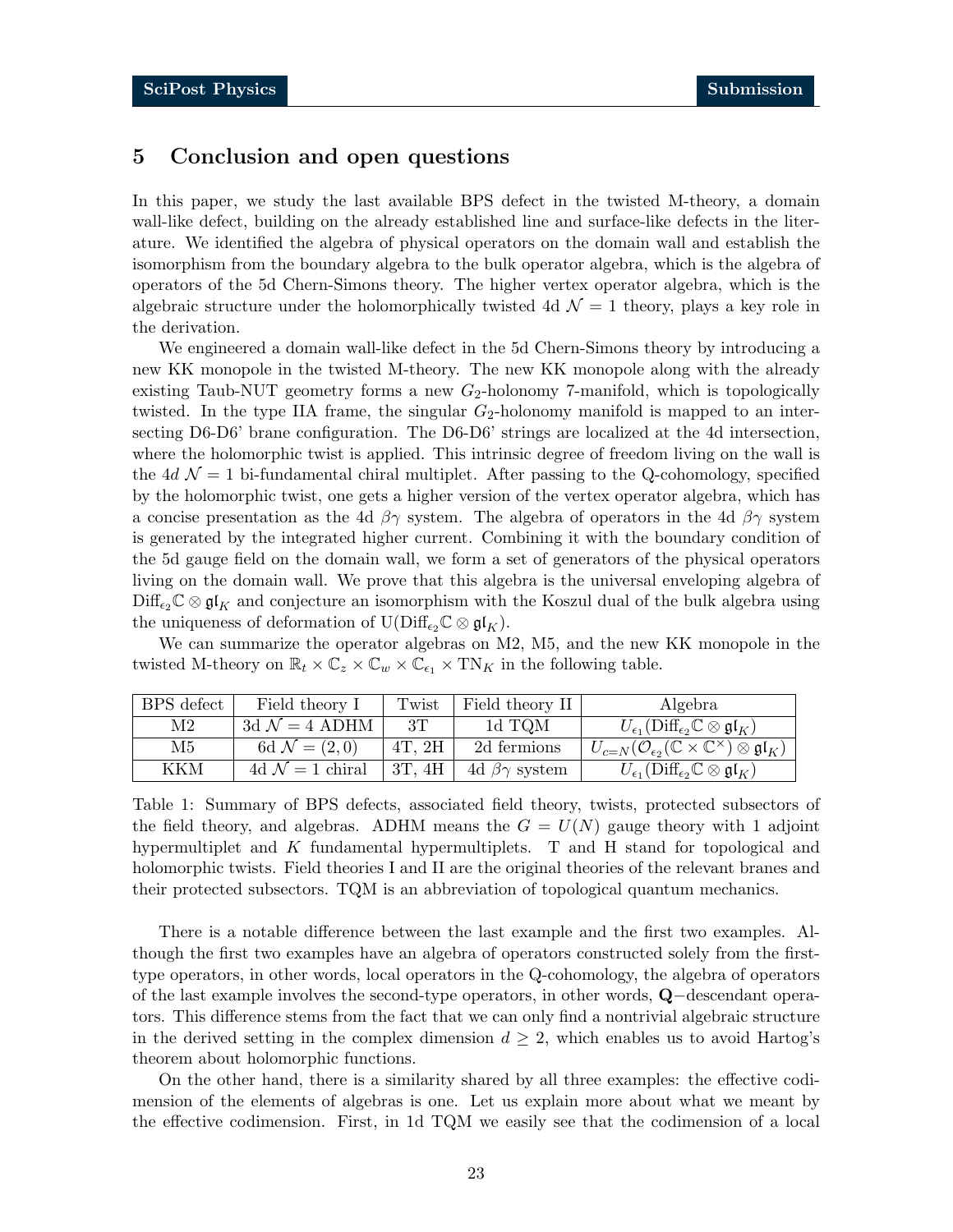operator is 1. Second, in 2d VOA, when one computes the mode algebra, one extracts a mode from a current operator by using  $S^1$  residue integral. The codimension of the associated  $S^1$  in 2d spacetime is 1. Lastly, for higher VOA, when we derive the mode algebra on the domain wall, we used  $S<sup>3</sup>$  contour to extract elements of the algebra. The non-commutative structure comes from the codimension-1 property of  $S<sup>3</sup>$  in 4d spacetime.

<span id="page-23-0"></span>

Figure 4: From left to right, 1d TQM, 2d VOA, and 4d VOA operators, depicted by the circles. The thick straight lines are the transverse directions of the operators, showing the codimension-1 nature of the algebra of operators in each case.

Let us now list some open questions that we hope to answer in the future.

- What would be the canonical Koszul-dual pair interaction between the 5d gauge theory and 4d holomorphic field theory at the level of modes? Can we derive a deformed version of the commutation relation [\(75\)](#page-19-0) by imposing the BRST invariance of a certain set of Feynman diagrams, like [\[16\]](#page-29-3)? It is not clear to us how to define a local interaction between a ghost and a second-type operator. Once it is identified, the computation will be as straightforward as that of [\[16,](#page-29-3) [23\]](#page-29-7).
- Can we identify a supersymmetric or at least stable configuration of the combined system of domain wall, line, and surface defects? [\[29,](#page-29-13) [30\]](#page-30-0) studied the network of M2 and M5 branes and identified the relevant fusion algebra using free field realization of the M2 and M5 brane algebras and Feynman diagram computation in 5d Chern-Simons theory. Incorporating the domain wall defect in this line of analysis seems to be a very natural direction to pursue.
- In [\[51\]](#page-31-4), Li and Yamazaki gave a complete answer for algebras acting on BPS partition functions that count D6-D2-D0 bound states on toric Calabi-Yau 3-folds. We wonder if there is a connection between the algebra associated to our 5d/4d/5d system and a potential BPS partition function that counts M2 branes wrapping associative 3-cycles in the  $G_2$  manifold.

# Acknowledgements

We thank Christopher Beem, Kevin Costello, and Junya Yagi for illuminating discussions. We especially thank Kevin Costello for his insightful comments on our draft.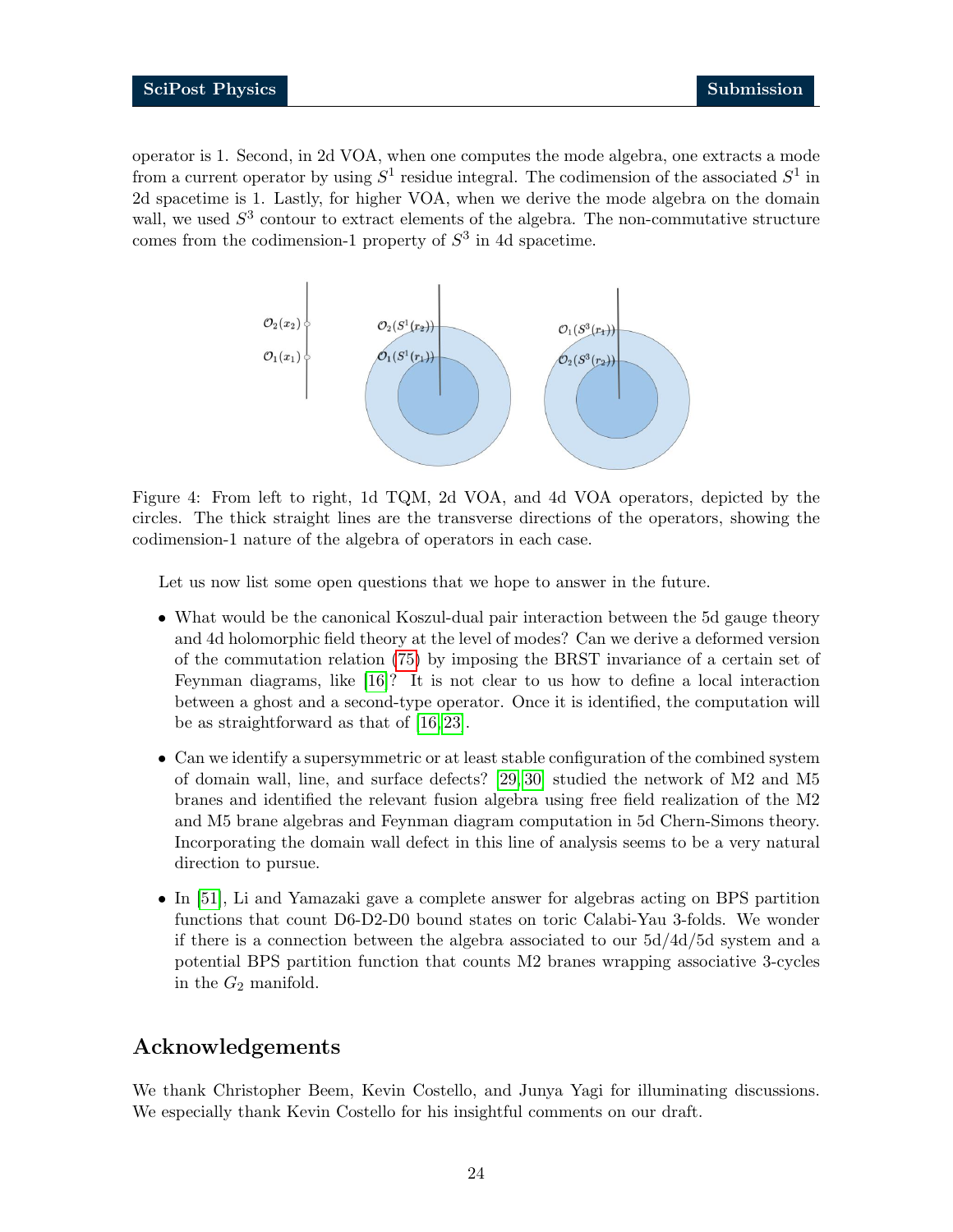Funding information Research of JO was supported by ERC Grants 682608 and 864828. Research at the Perimeter Institute is supported by the Government of Canada through Industry Canada and by the Province of Ontario through the Ministry of Economic Development & Innovation.

# <span id="page-24-0"></span>A 4d  $\mathcal{N} = 1$  SUSY transformation of a chiral multiplet

In this appendix, we summarize the supersymmetry transformation of the 4d  $\mathcal{N}=1$  chiral multiplet  $\Phi = (\phi, \psi_\alpha, F)$  and its conjugate  $\bar{\Phi} = (\bar{\phi}, \bar{\psi}_\alpha, \bar{F})$ . In particular, we only record the transformations, generated by the scalar Q, which we used to define the Q-cohomology, and the 1-form supercharge  $Q$ , which we used to define the second-type operators in the Q-cohomology.

$$
Q\phi = \psi_-,
$$
  
\n
$$
Q\psi_+ = -F,
$$
  
\n
$$
Q\psi_- = 0,
$$
  
\n
$$
Q\bar{F} = 0,
$$
  
\n
$$
Q\bar{\psi}_+ = -i\partial_{\bar{z}}\bar{\phi},
$$
  
\n
$$
Q\bar{\psi}_- = i\partial_{\bar{w}}\bar{\phi},
$$
  
\n
$$
Q\bar{F} = i\partial_{\bar{w}}\bar{\psi}_+ + i\partial_{\bar{z}}\bar{\psi}_-.
$$
\n(81)

Up to on-shell condition, there are three Q-closed operators:

$$
\psi_+,\quad \psi_-,\quad \bar{\phi}\tag{82}
$$

Since  $\psi$  is Q-exact by the first equation, the operators in the Q-cohomology are

<span id="page-24-1"></span>
$$
\bar{\phi}, \quad \psi_+ \tag{83}
$$

and their holomorphic derivatives with respect to  $\partial_z$ ,  $\partial_w$ .

Next, we record the action of 1-form supercharge on the on-shell chiral multiplet fields.

$$
\begin{aligned}\n\mathbf{Q}\phi &= 0, \\
\mathbf{Q}\psi_{+} &= d\bar{z}\partial_{w}\phi - d\bar{w}\partial_{z}\phi, \\
\mathbf{Q}\psi_{-} &= d\bar{z}\partial_{\bar{z}}\phi + d\bar{w}\partial_{\bar{w}}\phi, \\
\mathbf{Q}\bar{\phi} &= id\bar{z}\bar{\psi}_{\dot{+}} - id\bar{w}\bar{\psi}_{\dot{-}}, \\
\mathbf{Q}\bar{\psi}_{\dot{+}} &= -id\bar{w}\bar{F}, \\
\mathbf{Q}\bar{\psi}_{\dot{-}} &= -id\bar{z}\bar{F}.\n\end{aligned}
$$
\n(84)

Since we only use the action of 1-form supercharge on [\(83\)](#page-24-1), only second and fourth lines are meaningful in the main text of this paper.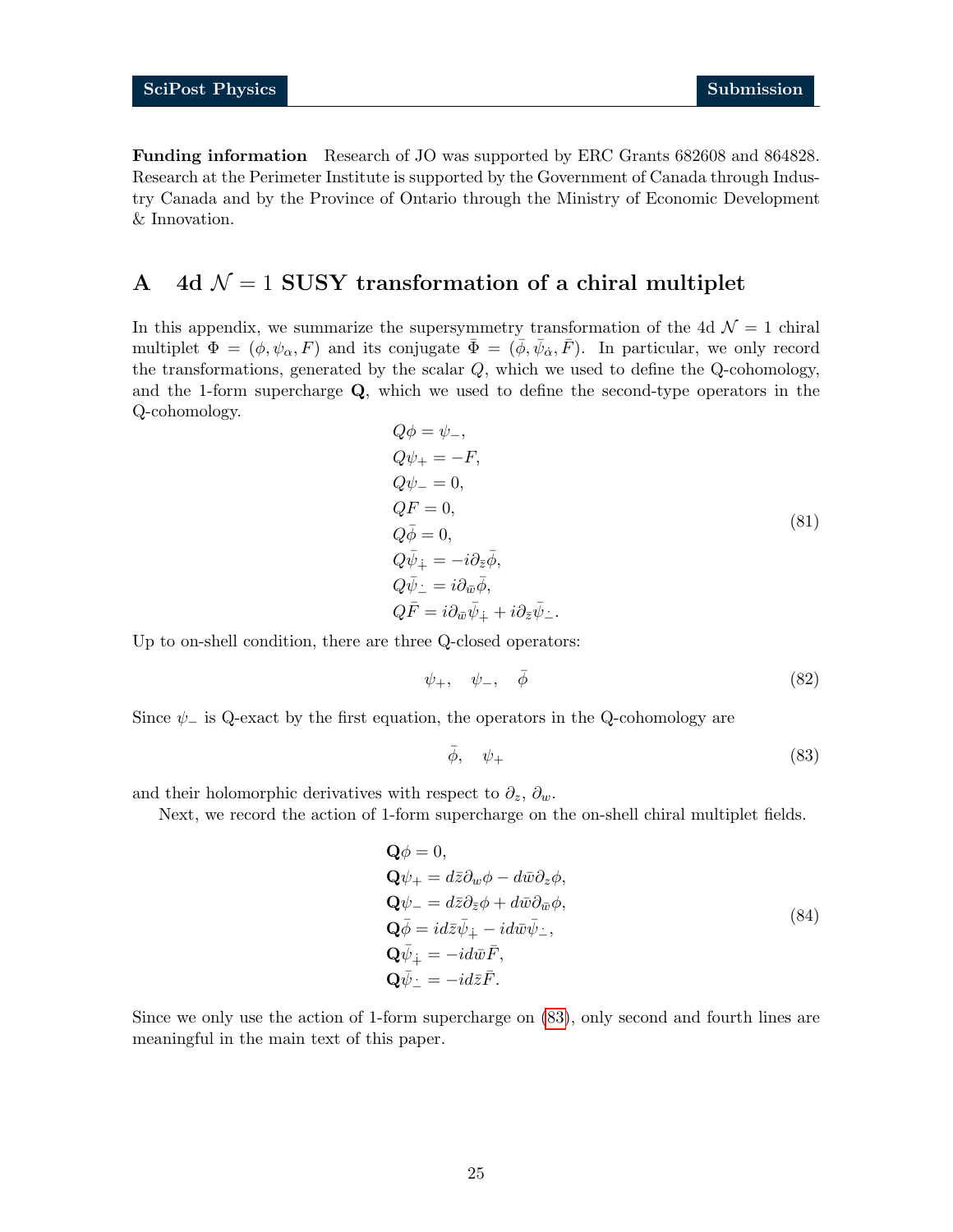# <span id="page-25-0"></span>B Mode algebra computation

<span id="page-25-2"></span>In this appendix, we will provide the details on the commutator computation summarized in §[4.1.](#page-18-0)

$$
\left[\mathcal{C}(z^m w^n T^A), \mathcal{C}(z^r w^s T^B)\right] = \mathcal{C}\left(\left[z^m w^n T^A, z^r w^s T^B\right]\right) + 0,\tag{85}
$$

where

$$
\mathcal{C}(z^m w^n T^A) = \int_{S_0^3(z_1, w_1)} dz_1 dw_1 J_1^{(1)}(z_1^m w_1^n T^A),
$$
  

$$
\mathcal{C}(z^r w^s T^B) = \int_{S_0^3(z_2, w_2)} dz_2 dw_2 J_2^{(1)}(z_2^r w_2^s T^B).
$$
 (86)

We will first focus on expanding  $J_1^{(1)}$  $J_1^{(1)}$  and  $J_2^{(1)}$  $2^{(1)}$  and identify the nonzero propagators that we will contract later.

$$
J_1^{(1)}J_2^{(1)} = \left[ (\bar{\psi}_\perp d\bar{z}_1 - \bar{\psi}_\perp d\bar{w}_1) \psi_+ + \bar{\phi} (\partial_{w_1} \phi d\bar{z}_1 - \partial_{z_1} \phi d\bar{w}_1) \right]_1 \cdot \left[ (\bar{\psi}_\perp d\bar{z}_2 - \bar{\psi}_\perp d\bar{w}_2) \psi_+ + \bar{\phi} (\partial_{w_2} \phi d\bar{z}_2 - \partial_{z_2} \phi d\bar{w}_2) \right]_2
$$
\n(87)

Out of 16 terms in the expansion, 8 terms can host nonzero contractions. Those are

<span id="page-25-1"></span> $\mathbb{Z}^{\mathbb{Z}}$ 

$$
d\bar{z}_{1}d\bar{z}_{2}\left[ (\bar{\psi}_{-}\psi_{+})_{1}(\bar{\psi}_{-}\psi_{+})_{2} + (\bar{\phi}\partial_{w_{1}}\phi)_{1}(\bar{\phi}\partial_{w_{2}}\phi)_{2}\right] + d\bar{w}_{1}d\bar{w}_{2}\left[ (-\bar{\psi}_{+}\psi_{+})_{1}(-\bar{\psi}_{+}\psi_{+})_{2} + (-\bar{\phi}\partial_{z_{1}}\phi)_{1}(-\bar{\phi}\partial_{z_{2}}\phi)_{2}\right] + d\bar{z}_{1}d\bar{w}_{2}\left[ (\bar{\psi}_{-}\psi_{+})_{1}(-\bar{\psi}_{+}\psi_{+})_{2} + (\bar{\phi}\partial_{w_{1}}\phi)_{1}(-\bar{\phi}\partial_{z_{2}}\phi)_{2}\right] + d\bar{w}_{1}d\bar{z}_{2}\left[ (-\bar{\psi}_{+}\psi_{+})_{1}(\bar{\psi}_{-}\psi_{+})_{2} + (-\bar{\phi}\partial_{z_{1}}\phi)_{1}(\bar{\phi}\partial_{w_{2}}\phi)_{2}\right]
$$
(88)

Now, we will use

$$
\langle \partial_{z_i} \phi_i(z_i, w_i) \bar{\phi}_j(z_j, w_j) \rangle = \frac{\bar{z}_{ij}}{d_{ij}^2}, \quad \langle \partial_{w_i} \phi_i(z_i, w_i) \bar{\phi}_j(z_j, w_j) \rangle = \frac{\bar{w}_{ij}}{d_{ij}^2},
$$
  

$$
\langle \bar{\psi}_{+,i}(z_i, w_i) \psi_{+,j}(z_j, w_j) \rangle = \frac{\bar{z}_{ij}}{d_{ij}^2}, \quad \langle \bar{\psi}_{-,i}(z_i, w_i) \psi_{+,j}(z_j, w_j) \rangle = \frac{\bar{w}_{ij}}{d_{ij}^2},
$$
\n
$$
(89)
$$

where

$$
d_{ij}^2 = |z_{ij}|^2 + |w_{ij}|^2,\t\t(90)
$$

in the following.

# Single contraction

For each term in [\(88\)](#page-25-1) that looks

$$
(AB)_1(AB)_2,\t\t(91)
$$

we may contract either  $\langle A_1B_2 \rangle$  or  $\langle B_1A_2 \rangle$ . Summing up all possible single contractions, we get

$$
\frac{1}{d_{12}^{2}} \left( d\bar{z}_{1} d\bar{z}_{2} \bar{w}_{12} (\psi_{+,1} \bar{\psi}_{-,2} + \bar{\psi}_{-,1} \psi_{+,2} + \partial_{w_{1}} \phi_{1} \bar{\phi}_{2} + \bar{\phi}_{1} \partial_{w_{2}} \phi_{2}) \right.\n+ d\bar{w}_{1} d\bar{w}_{2} \bar{z}_{12} (\psi_{+,1} \bar{\psi}_{+,2} + \bar{\psi}_{+,1} \psi_{+,2} + \partial_{z_{1}} \phi_{1} \bar{\phi}_{2} + \bar{\phi}_{1} \partial_{z_{2}} \phi_{2})\n- d\bar{z}_{1} d\bar{w}_{2} (\bar{w}_{12} \psi_{+,1} \bar{\psi}_{+,2} + \bar{z}_{12} \bar{\psi}_{-,1} \psi_{+,2} + \bar{z}_{12} \partial_{w_{1}} \phi_{1} \bar{\phi}_{2} + \bar{w}_{12} \bar{\phi}_{1} \partial_{z_{2}} \phi_{2})\n- d\bar{w}_{1} d\bar{z}_{2} (\bar{z}_{12} \psi_{+,1} \bar{\psi}_{-,2} + \bar{w}_{12} \bar{\psi}_{+,1} \psi_{+,2} + \bar{w}_{12} \partial_{z_{1}} \phi_{1} \bar{\phi}_{2} + \bar{z}_{12} \bar{\phi}_{1} \partial_{w_{2}} \phi_{2})
$$
\n(92)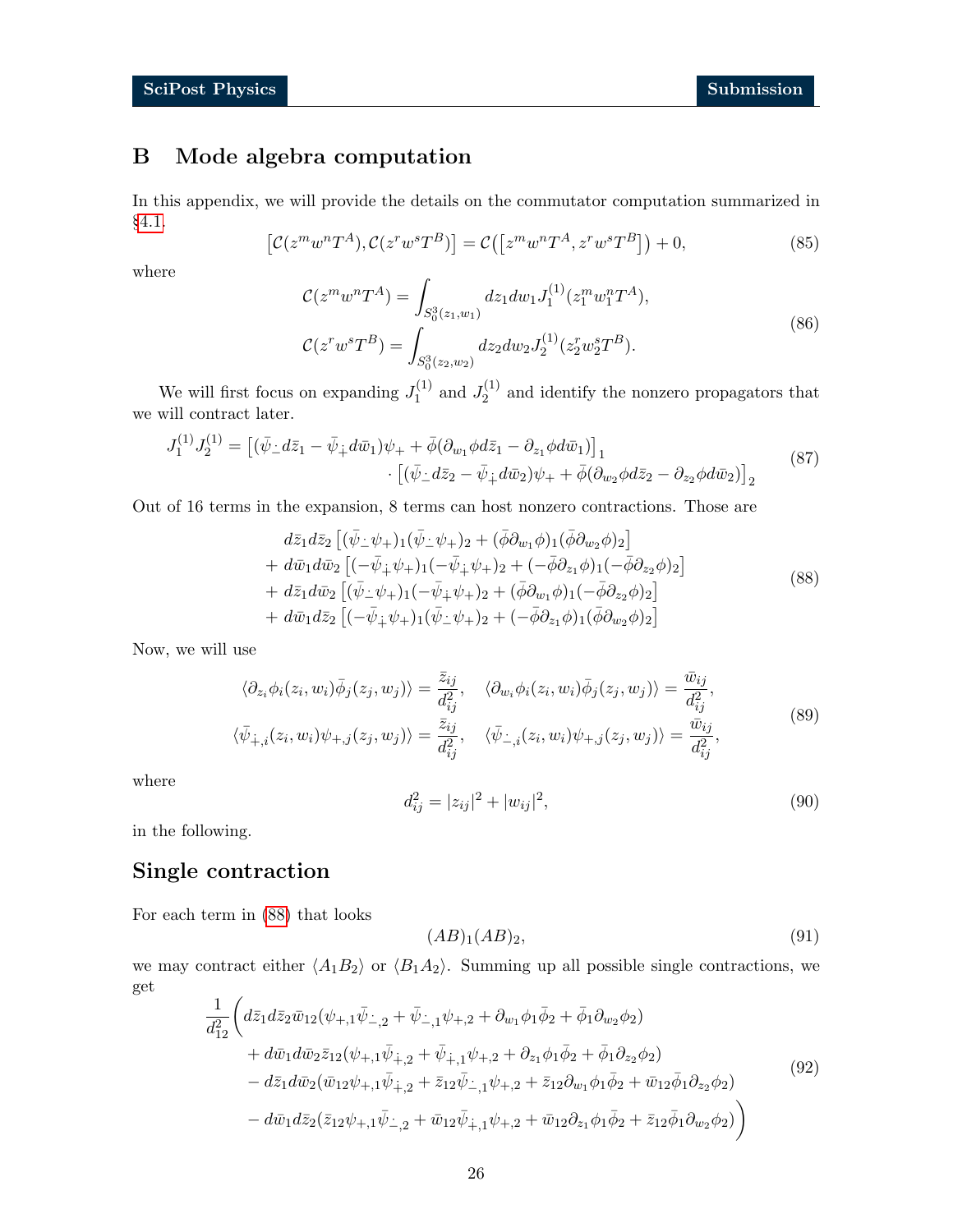Next, rearrange the above so that we can find the following  $S<sup>3</sup>$  integral kernel

$$
\omega_{BM}(z,w) = \frac{\bar{w}d\bar{z} - \bar{z}d\bar{w}}{(|z|^2 + |w|^2)^2}
$$
\n(93)

manifestly.

<span id="page-26-0"></span>
$$
d\bar{z}_{1} \frac{\bar{w}_{12}d\bar{z}_{2} - \bar{z}_{12}d\bar{w}_{2}}{d_{12}^{2}} \bar{\psi}_{-,1}\psi_{+,2} + d\bar{w}_{1} \frac{\bar{z}_{12}d\bar{w}_{2} - \bar{w}_{12}d\bar{z}_{2}}{d_{12}^{2}} \bar{\psi}_{+,1}\psi_{+,2} + d\bar{z}_{1} \frac{\bar{w}_{12}d\bar{z}_{2} - \bar{z}_{12}d\bar{w}_{2}}{d_{12}^{2}} \partial_{w_{1}}\phi_{1}\bar{\phi}_{2} + d\bar{w}_{1} \frac{\bar{z}_{12}d\bar{w}_{2} - \bar{w}_{12}d\bar{z}_{2}}{d_{12}^{2}} \partial_{z_{1}}\phi_{1}\bar{\phi}_{2} + d\bar{z}_{2} \frac{\bar{w}_{12}d\bar{z}_{1} - \bar{z}_{12}d\bar{w}_{1}}{d_{12}^{2}} \psi_{+,1}\bar{\psi}_{-,2} + d\bar{w}_{2} \frac{\bar{z}_{12}d\bar{w}_{1} - \bar{w}_{12}d\bar{z}_{1}}{d_{12}^{2}} \psi_{+,1}\bar{\psi}_{+,2} + d\bar{z}_{2} \frac{\bar{w}_{12}d\bar{z}_{1} - \bar{z}_{12}d\bar{w}_{1}}{d_{12}^{2}} \bar{\phi}_{1}\partial_{w_{2}}\phi_{2} + d\bar{w}_{2} \frac{\bar{z}_{12}d\bar{w}_{1} - \bar{w}_{12}d\bar{z}_{1}}{d_{12}^{2}} \bar{\phi}_{1}\partial_{z_{2}}\phi_{2}
$$
\n
$$
(94)
$$

Then, make the following change of variables

<span id="page-26-3"></span>
$$
(z_2, w_2) \to (\tilde{z}_2, \tilde{w}_2) = (z_2 - z_1, w_2 - w_1)
$$
\n(95)

in the first two lines of [\(94\)](#page-26-0) to get  $\omega_{BM}(\tilde{z}_2, \tilde{w}_2)$  and make the following change of variables

$$
(z_1, w_1) \to (\tilde{z}_1, \tilde{w}_1) = (z_1 - z_2, w_1 - w_2)
$$
\n(96)

<span id="page-26-1"></span>in the last two lines of [\(94\)](#page-26-0) to get  $\omega_{BM}(\tilde{z}_1, \tilde{w}_1)$ . We have expanded  $J_1^{(1)}$  $J_1^{(1)} \cdot J_2^{(1)}$  $2^{(1)}$ . Let us plug this back in

<span id="page-26-5"></span><span id="page-26-4"></span><span id="page-26-2"></span>
$$
\mathcal{C}(z^m w^n T^A) \cdot \mathcal{C}(z^r w^s T^B). \tag{97}
$$

We will omit the elements of  $\mathbb{C}[z,w] \otimes \mathfrak{gl}_K$  and restore those at the end.

Then, we can rearrange [\(97\)](#page-26-1) into

$$
\int_{S_0^3} \omega_{BM}(\tilde{z}_2, \tilde{w}_2) \int_{S_0^3} dz_1 dw_1 \left( (\bar{\psi}_{-,1} d\bar{z}_1 - \bar{\psi}_{+,1} d\bar{w}_1) \psi_{+,2} + \bar{\phi}_2 (\partial_{w_1} \phi_1 d\bar{z}_1 - \partial_{z_1} \phi_1 d\bar{w}_1) \right) + \int_{S_0^3} \omega_{BM}(\tilde{z}_1, \tilde{w}_1) \int_{S_0^3} dz_2 dw_2 \left( (\bar{\psi}_{-,2} d\bar{z}_2 - \bar{\psi}_{+,2} d\bar{w}_2) \psi_{+,1} + \bar{\phi}_1 (\partial_{w_2} \phi_2 d\bar{z}_2 - \partial_{z_2} \phi_2 d\bar{w}_2) \right),
$$
\n(98)

where  $S_0^3$  is a 3-sphere centered at the origin of  $\mathbb{C}_z \times \mathbb{C}_w$ . Note that  $\psi_{+,2}$  and  $\bar{\phi}_2$  in the first line of [\(98\)](#page-26-2) are functions of  $\tilde{z}_2 + z_1$  and  $\tilde{w}_2 + w_1$  due to [\(95\)](#page-26-3). Similarly,  $\psi_{+,1}$  and  $\bar{\phi}_1$  are functions of  $\tilde{z}_1 + z_2$  and  $\tilde{w}_1 + w_2$  due to [\(96\)](#page-26-4). Therefore, so far, the integrands are bi-local functions on two sets of variables. Evaluating the first  $S<sup>3</sup>$  residue integrals in each line of [\(98\)](#page-26-2), we get

$$
\int_{S_0^3} dz_1 dw_1 \left( (\bar{\psi}_{-,1} d\bar{z}_1 - \bar{\psi}_{+,1} d\bar{w}_1) \psi_{+,1} + \bar{\phi}_1 (\partial_{w_1} \phi_1 d\bar{z}_1 - \partial_{z_1} \phi_1 d\bar{w}_1) \right) \n+ \int_{S_0^3} dz_2 dw_2 \left( (\bar{\psi}_{-,2} d\bar{z}_2 - \bar{\psi}_{+,2} d\bar{w}_2) \psi_{+,2} + \bar{\phi}_2 (\partial_{w_2} \phi_2 d\bar{z}_2 - \partial_{z_2} \phi_2 d\bar{w}_2) \right).
$$
\n(99)

Due to the residue integrals, all fields with subscript  $i$  now depend on a single set of variables  $(z_i, w_i)$ , so there is no bilocal behavior anymore. Therefore, we observe that each integrand corresponds to  $J_i^{(1)}$  $i^{(1)}$  and rewrite [\(99\)](#page-26-5) as

<span id="page-26-6"></span>
$$
\int_{S^3} dz_1 dw_1 J_1^{(1)} + \int_{S^3} dz_2 dw_2 J_2^{(1)} \tag{100}
$$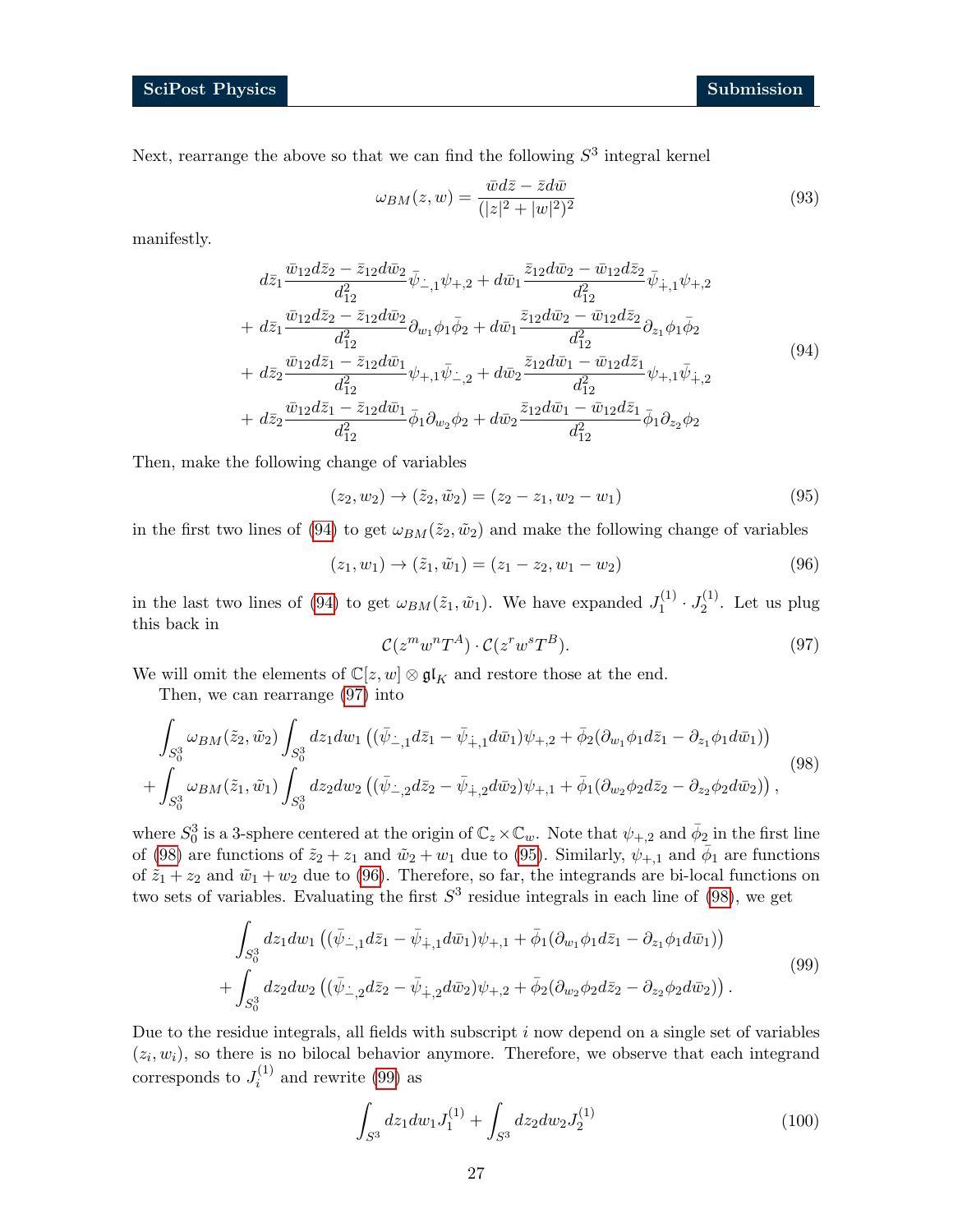Since the subscripts are now dummy variables, we can unify [\(100\)](#page-26-6) as one term. After restoring the omitted elements of  $\mathbb{C}[z,w]\otimes\mathfrak{gl}_K,$  we get

<span id="page-27-0"></span>
$$
\int_{S^3} dz dw J^{(1)} \left( z^m w^n T^A \right) \left( z^r w^s T^B \right). \tag{101}
$$

This is the result of the single contractions of a product of two algebra generators [\(97\)](#page-26-1). To get the commutator, we permute two elements of  $\mathbb{C}[z, w] \otimes \mathfrak{gl}_K$  in [\(101\)](#page-27-0) and subtract the resulting term from [\(101\)](#page-27-0). We get

<span id="page-27-3"></span>
$$
\int_{S^3} dz dw J^{(1)} \left[ z^m w^n T^A, z^r w^s T^B \right] =: \mathcal{C} \left( \left[ z^m w^n T^A, z^r w^s T^B \right] \right). \tag{102}
$$

It reproduces the first term in the RHS of [\(85\)](#page-25-2).

### Double contractions

<span id="page-27-1"></span>Let us start from the single-contracted expression  $(94)$  and perform another contractions.

$$
\frac{1}{d_{12}^{4}} \bigg( d\bar{z}_{1} (\bar{w}_{12} d\bar{z}_{2} - \bar{z}_{12} d\bar{w}_{2}) \bar{w}_{12} + d\bar{w}_{1} (\bar{z}_{12} d\bar{w}_{12} - \bar{w}_{12} d\bar{z}_{12}) \bar{z}_{12} \n+ d\bar{z}_{1} (\bar{w}_{2} d\bar{z}_{12} - \bar{z}_{12} d\bar{w}_{2}) \bar{w}_{12} + d\bar{w}_{1} (\bar{z}_{12} d\bar{w}_{2} - \bar{w}_{12} d\bar{z}_{2}) \bar{z}_{12} \n+ d\bar{z}_{2} (\bar{w}_{12} d\bar{z}_{1} - \bar{z}_{12} d\bar{w}_{1}) \bar{w}_{12} + d\bar{w}_{2} (\bar{z}_{12} d\bar{w}_{1} - \bar{w}_{12} d\bar{z}_{1}) \bar{z}_{12} \n+ d\bar{z}_{2} (\bar{w}_{12} d\bar{z}_{1} - \bar{z}_{12} d\bar{w}_{1}) (-\bar{w}_{12}) + d\bar{w}_{12} (\bar{z}_{12} d\bar{w}_{1} - \bar{w}_{12} d\bar{z}_{1}) (-\bar{z}_{12}) \bigg), \tag{103}
$$

where in the third and fourth line we used

$$
\langle \psi_{+,1}\bar{\psi}_{-,2}\rangle = -\langle \bar{\psi}_{-,2}\psi_{+,1}\rangle = \langle \bar{\psi}_{-,1}\psi_{+,2}\rangle, \quad \langle \psi_{+,1}\bar{\psi}_{+,2}\rangle = -\langle \bar{\psi}_{+,2}\psi_{+,1}\rangle = \langle \bar{\psi}_{+,1}\psi_{+,2}\rangle, \n\langle \bar{\phi}_1 \partial_{w_2} \phi_2 \rangle = \langle \partial_{w_2} \phi_2 \bar{\phi}_1 \rangle = -\langle \partial_{w_1} \phi_1 \bar{\phi}_2 \rangle, \quad \langle \bar{\phi}_1 \partial_{z_2} \phi_2 \rangle = \langle \partial_{z_2} \phi_2 \bar{\phi}_1 \rangle = -\langle \partial_{z_1} \phi_1 \bar{\phi}_2 \rangle.
$$
\n(104)

We can simplify [\(103\)](#page-27-1) into

<span id="page-27-2"></span>
$$
2(\bar{w}_{12}d\bar{z}_2 - \bar{z}_{12}d\bar{w}_2)\frac{\bar{w}_{12}d\bar{z}_1 - \bar{z}_{12}d\bar{w}_1}{d_{12}^4}.
$$
\n(105)

By integrating [\(105\)](#page-27-2) along the modified contour depicted in Figure [3,](#page-19-1) we can finish the computation for the double contracted term of [\(85\)](#page-25-2).

$$
2\int_{S_0^3(z_2,w_2)} \int_{S_{z_2,w_2}^3(z_1,w_1)} \frac{\bar{w}_{12}d\bar{z}_1 - \bar{z}_{12}d\bar{w}_1}{d_{12}^4} (\bar{w}_{12}d\bar{z}_2 - \bar{z}_{12}d\bar{w}_2)(z_1^m w_1^n z_2^r w_2^s \text{ tr } T^A T^B)
$$
  
\n
$$
= 2\int_{S_0^3(z_2,w_2)} \int_{S_{z_2,w_2}^3(z_1,w_1)} \omega_{BM}(z_1 - z_2, w_1 - w_2)(\bar{w}_{12}d\bar{z}_2 - \bar{z}_{12}d\bar{w}_2)(z_1^m w_1^n z_2^r w_2^s \text{ tr } T^A T^B)
$$
  
\n
$$
= 2\int_{S_0^3(z_1,w_1)} (0)(z_2^m w_2^n z_2^r w_2^s \text{ tr } T^A T^B)
$$
  
\n
$$
= 0,
$$

where  $S^3_{z_i,w_j}(z_j,w_j)$  is a 3-sphere centered at  $(z_i,w_i)$  and parametrized by  $(z_j,w_j)$ . In the first equality, we used the fact that  $d_{12}^4 = d_{12}^2$  on  $S_{z_1,w_1}^3(z_2, w_2)$ , assuming the radius of the

(106)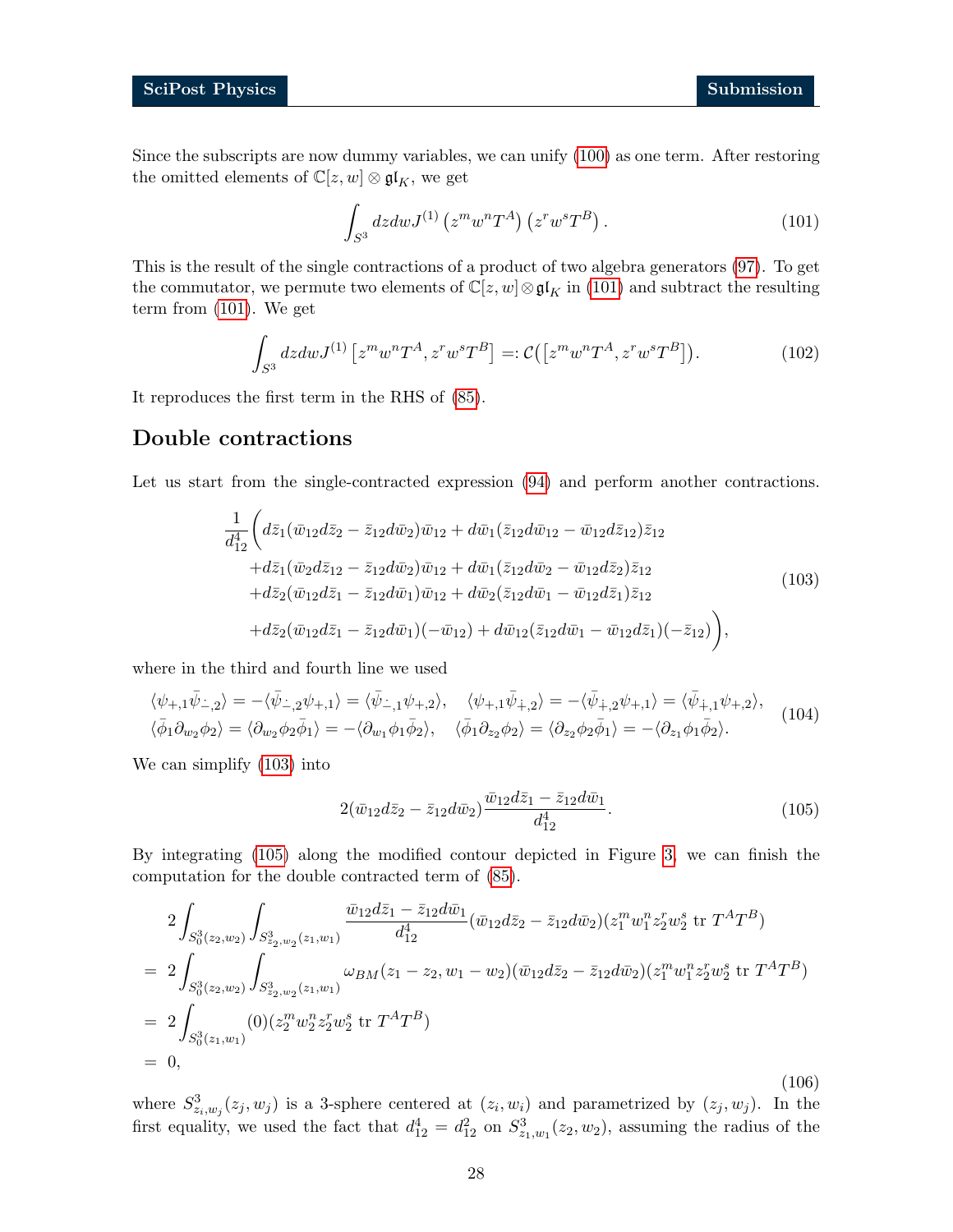3-sphere is 1. The result is independent on the radius, as it should. We conclude that there is no central element in the commutation relation.

Therefore, combining with [\(102\)](#page-27-3), we recover [\(85\)](#page-25-2)

<span id="page-28-0"></span>
$$
\left[\mathcal{C}(z^m w^n T^A), \mathcal{C}(z^r w^s T^B)\right] = \mathcal{C}\left(\left[z^m w^n T^A, z^r w^s T^B\right]\right). \tag{107}
$$

### References

- <span id="page-28-1"></span>[1] E. Witten, "Topological Quantum Field Theory," Commun. Math. Phys. 117, 353 (1988) doi:10.1007/BF01223371
- <span id="page-28-2"></span>[2] E. Witten, "Topological Sigma Models," Commun. Math. Phys. 118, 411 (1988) doi:10.1007/BF01466725
- <span id="page-28-3"></span>[3] N. A. Nekrasov, "Seiberg-Witten prepotential from instanton counting," Adv. Theor. Math. Phys. 7, no. 5, 831 (2003) doi:10.4310/ATMP.2003.v7.n5.a4 [arXiv:hep-th/0206161 [hep-th]].
- <span id="page-28-4"></span>[4] N. A. Nekrasov and S. L. Shatashvili, "Quantization of Integrable Systems and Four Dimensional Gauge Theories," doi:10.1142/9789814304634 0015 [arXiv:0908.4052 [hep-th]].
- <span id="page-28-5"></span>[5] E. Witten, "Two-dimensional models with (0,2) supersymmetry: Perturbative aspects," Adv. Theor. Math. Phys. 11, no.1, 1-63 (2007) [arXiv:hep-th/0504078 [hep-th]].
- [6] A. Kapustin, "Chiral de Rham complex and the half-twisted sigma-model,"  $[\text{arXiv:hep-th}/0504074$   $[\text{hep-th}]]$ .
- <span id="page-28-6"></span>[7] J. Yagi, "Chiral algebras of (0, 2) models," Adv. Theor. Math. Phys. 16, no.1, 1-37 (2012) [arXiv:1001.0118 [hep-th]].
- <span id="page-28-7"></span>[8] E. Witten, "Supersymmetric Yang-Mills theory on a four manifold," J. Math. Phys. 35, 5101-5135 (1994) doi:10.1063/1.530745 [arXiv:hep-th/9403195 [hep-th]].
- <span id="page-28-11"></span>[9] A. Johansen, "Infinite conformal algebras in supersymmetric theories on four manifolds," Nucl. Phys. B 436, 291-341 (1995) doi:10.1016/0550-3213(94)00408-7 [arXiv:hep-th/9407109 [hep-th]].
- <span id="page-28-8"></span>[10] K. Costello and C. Scheimbauer, "Lectures on Mathematical Aspects of (twisted) Supersymmetric Gauge Theories," doi:10.1007/978-3-319-09949-1 3 [arXiv:1401.2676 [math.QA]].
- <span id="page-28-9"></span>[11] O. Gwilliam and B. R. Williams, "Higher Kac-Moody algebras and symmetries of holomorphic field theories," [arXiv:1810.06534 [math.QA]].
- <span id="page-28-10"></span>[12] G. Faonte, B. Hennion, and M. Kapranov, "Higher Kac-Moody algebras and moduli spaces of G-bundles," Advances in Mathematics, 346, 389-466 (2019)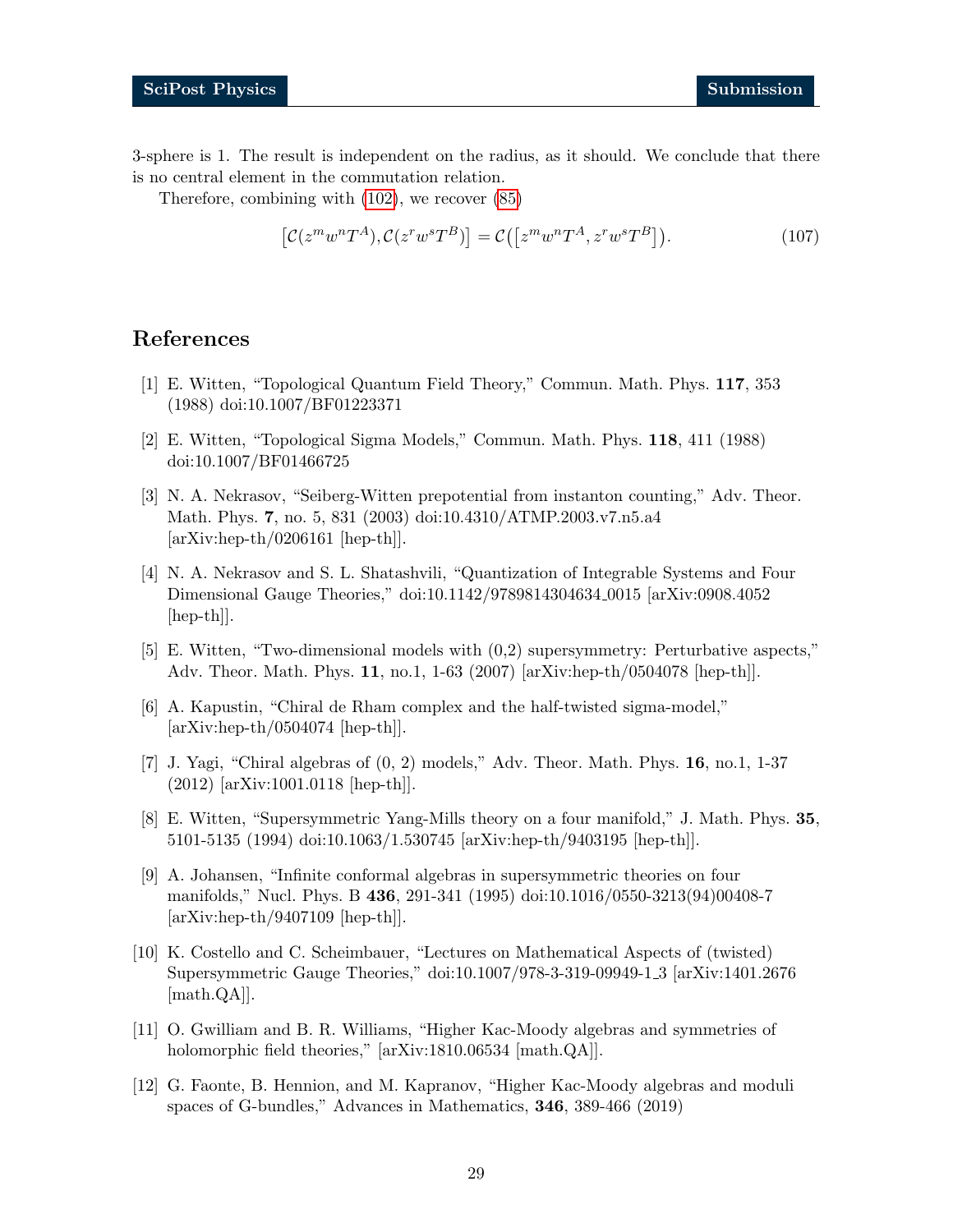- <span id="page-29-0"></span>[13] I. Saberi and B. R. Williams, "Twisted characters and holomorphic symmetries," doi:10.1007/s11005-020-01319-4 [arXiv:1906.04221 [math-ph]].
- <span id="page-29-1"></span>[14] K. Costello and S. Li, "Twisted supergravity and its quantization," arXiv:1606.00365 [hep-th].
- <span id="page-29-2"></span>[15] K. Costello, "M-theory in the Omega-background and 5-dimensional non-commutative gauge theory," arXiv:1610.04144 [hep-th].
- <span id="page-29-3"></span>[16] K. Costello, "Holography and Koszul duality: the example of the M2 brane," arXiv:1705.02500 [hep-th].
- <span id="page-29-4"></span>[17] A. Tsymbaliuk, "The affine Yangian of  $\mathfrak{gl}_1$  revisited," Adv. Math. **304**, 583 (2017) doi:10.1016/j.aim.2016.08.041 [arXiv:1404.5240 [math.RT]].
- <span id="page-29-5"></span>[18] T. Procházka, "W -symmetry, topological vertex and affine Yangian," JHEP 10, 077 (2016) doi:10.1007/JHEP10(2016)077 [arXiv:1512.07178 [hep-th]].
- <span id="page-29-6"></span>[19] N. Guay and Y. Yang, "On deformed double current algebras for simple Lie algebras," [arXiv:1608.02900].
- [20] P. Etingof, D. Kalinov, and E. Rains, "New realizations of deformed double current algebras and Deligne categories," [arXiv:2005.13604].
- [21] R. Kodera and H. Nakajima, "Quantized Coulomb branches of Jordan quiver gauge theories and cyclotomic rational Cherednik algebras," Proc. Symp. Pure Math. 98, 49 (2018) [arXiv:1608.00875 [math.RT]].
- <span id="page-29-14"></span>[22] D. Gaiotto and J. Abajian, "Twisted M2 brane holography and sphere correlation functions," [arXiv:2004.13810 [hep-th]].
- <span id="page-29-7"></span>[23] J. Oh and Y. Zhou, "Feynman diagrams and  $\Omega$ -deformed M-theory," SciPost Phys. 10, no.2, 029 (2021) doi:10.21468/SciPostPhys.10.2.029 [arXiv:2002.07343 [hep-th]].
- <span id="page-29-11"></span>[24] M. Bullimore, T. Dimofte, D. Gaiotto and J. Hilburn, "Boundaries, Mirror Symmetry, and Symplectic Duality in 3d  $\mathcal{N} = 4$  Gauge Theory," JHEP 10, 108 (2016) doi:10.1007/JHEP10(2016)108 [arXiv:1603.08382 [hep-th]].
- <span id="page-29-12"></span>[25] T. Dimofte, "Koszul duality patterns in physics," String Math 2017.
- <span id="page-29-8"></span>[26] O. Aharony, O. Bergman, D. L. Jafferis and J. Maldacena, "N=6 superconformal Chern-Simons-matter theories, M2-branes and their gravity duals," JHEP 10, 091 (2008) doi:10.1088/1126-6708/2008/10/091 [arXiv:0806.1218 [hep-th]].
- <span id="page-29-9"></span>[27] J. M. Maldacena, "The Large N limit of superconformal field theories and supergravity," Int. J. Theor. Phys. 38, 1113-1133 (1999) doi:10.1023/A:1026654312961 [arXiv:hep-th/9711200 [hep-th]].
- <span id="page-29-10"></span>[28] D. Gaiotto and J. Oh, "Aspects of Ω-deformed M-theory," arXiv:1907.06495 [hep-th].
- <span id="page-29-13"></span>[29] D. Gaiotto and M. Rapcak, "Miura operators, degenerate fields and the M2-M5 intersection," [arXiv:2012.04118 [hep-th]].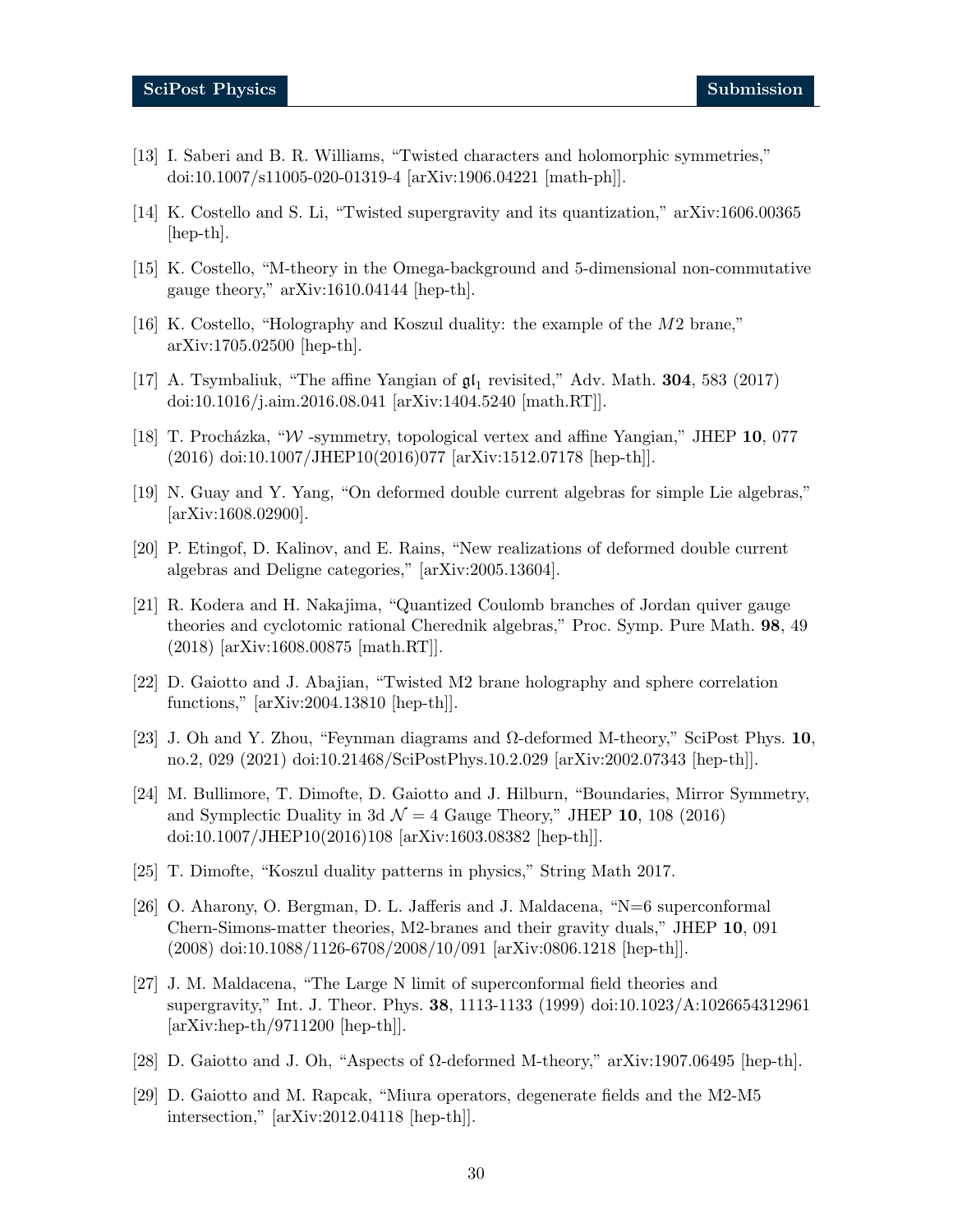- <span id="page-30-0"></span>[30] J. Oh and Y. Zhou, "Twisted holography of defect fusions," [arXiv:2103.00963 [hep-th]].
- <span id="page-30-1"></span>[31] K. Costello and D. Gaiotto, "Twisted Holography," arXiv:1812.09257 [hep-th].
- <span id="page-30-2"></span>[32] N. Ishtiaque, S. Faroogh Moosavian and Y. Zhou, "Topological Holography: The Example of The D2-D4 Brane System," SciPost Phys. 9, no.2, 017 (2020) doi:10.21468/SciPostPhys.9.2.017 [arXiv:1809.00372 [hep-th]].
- <span id="page-30-3"></span>[33] K. Costello and N. M. Paquette, "Twisted Supergravity and Koszul Duality: A case study in  $AdS_3$ ," arXiv:2001.02177 [hep-th].
- <span id="page-30-4"></span>[34] F. Bonetti and L. Rastelli, "Supersymmetric localization in  $AdS_5$  and the protected chiral algebra," JHEP 08, 098 (2018) doi:10.1007/JHEP08(2018)098 [arXiv:1612.06514 [hep-th]].
- <span id="page-30-5"></span>[35] M. Mezei, S. S. Pufu and Y. Wang, "A 2d/1d Holographic Duality," [arXiv:1703.08749 [hep-th]].
- <span id="page-30-6"></span>[36] M. Atiyah and E. Witten, "M theory dynamics on a manifold of G(2) holonomy," Adv. Theor. Math. Phys. 6, 1-106 (2003) doi:10.4310/ATMP.2002.v6.n1.a1  $[\text{arXiv:hep-th}/0107177 \text{ [hep-th]}.$
- <span id="page-30-7"></span>[37] B. S. Acharya and E. Witten, "Chiral fermions from manifolds of  $G(2)$  holonomy," [arXiv:hep-th/0109152 [hep-th]].
- <span id="page-30-8"></span>[38] M. Berkooz, M. R. Douglas and R. G. Leigh, "Branes intersecting at angles," Nucl. Phys. B 480, 265-278 (1996) doi:10.1016/S0550-3213(96)00452-X [arXiv:hep-th/9606139 [hep-th]].
- <span id="page-30-15"></span>[39] R. Dijkgraaf, L. Hollands, P. Sulkowski and C. Vafa, "Supersymmetric gauge theories, intersecting branes and free fermions," JHEP 02, 106 (2008) doi:10.1088/1126-6708/2008/02/106 [arXiv:0709.4446 [hep-th]].
- <span id="page-30-9"></span>[40] L. Rozansky and E. Witten, "HyperKahler geometry and invariants of three manifolds," Selecta Math. 3, 401-458 (1997) doi:10.1007/s000290050016  $[\text{arXiv:hep-th}/9612216$   $[\text{hep-th}]]$ .
- <span id="page-30-10"></span>[41] S. H. Katz and C. Vafa, "Matter from geometry," Nucl. Phys. B 497, 146-154 (1997) doi:10.1016/S0550-3213(97)00280-0 [arXiv:hep-th/9606086 [hep-th]].
- <span id="page-30-12"></span>[42] J. Oh and J. Yagi, "Poisson vertex algebras in supersymmetric field theories," doi:10.1007/s11005-020-01290-0 [arXiv:1908.05791 [hep-th]].
- <span id="page-30-11"></span>[43] K. Costello, T. Dimofte and D. Gaiotto, "Boundary Chiral Algebras and Holomorphic Twists," [arXiv:2005.00083 [hep-th]].
- <span id="page-30-13"></span>[44] C. Beem, D. Ben-Zvi, M. Bullimore, T. Dimofte and A. Neitzke, "Secondary products in supersymmetric field theory," Annales Henri Poincare 21, no.4, 1235-1310 (2020) doi:10.1007/s00023-020-00888-3 [arXiv:1809.00009 [hep-th]].
- <span id="page-30-14"></span>[45] T. Inami, H. Kanno, T. Ueno and C. S. Xiong, "Two toroidal Lie algebra as current algebra of four-dimensional Kahler WZW model," Phys. Lett. B 399, 97-104 (1997) doi:10.1016/S0370-2693(97)00260-8 [arXiv:hep-th/9610187 [hep-th]].